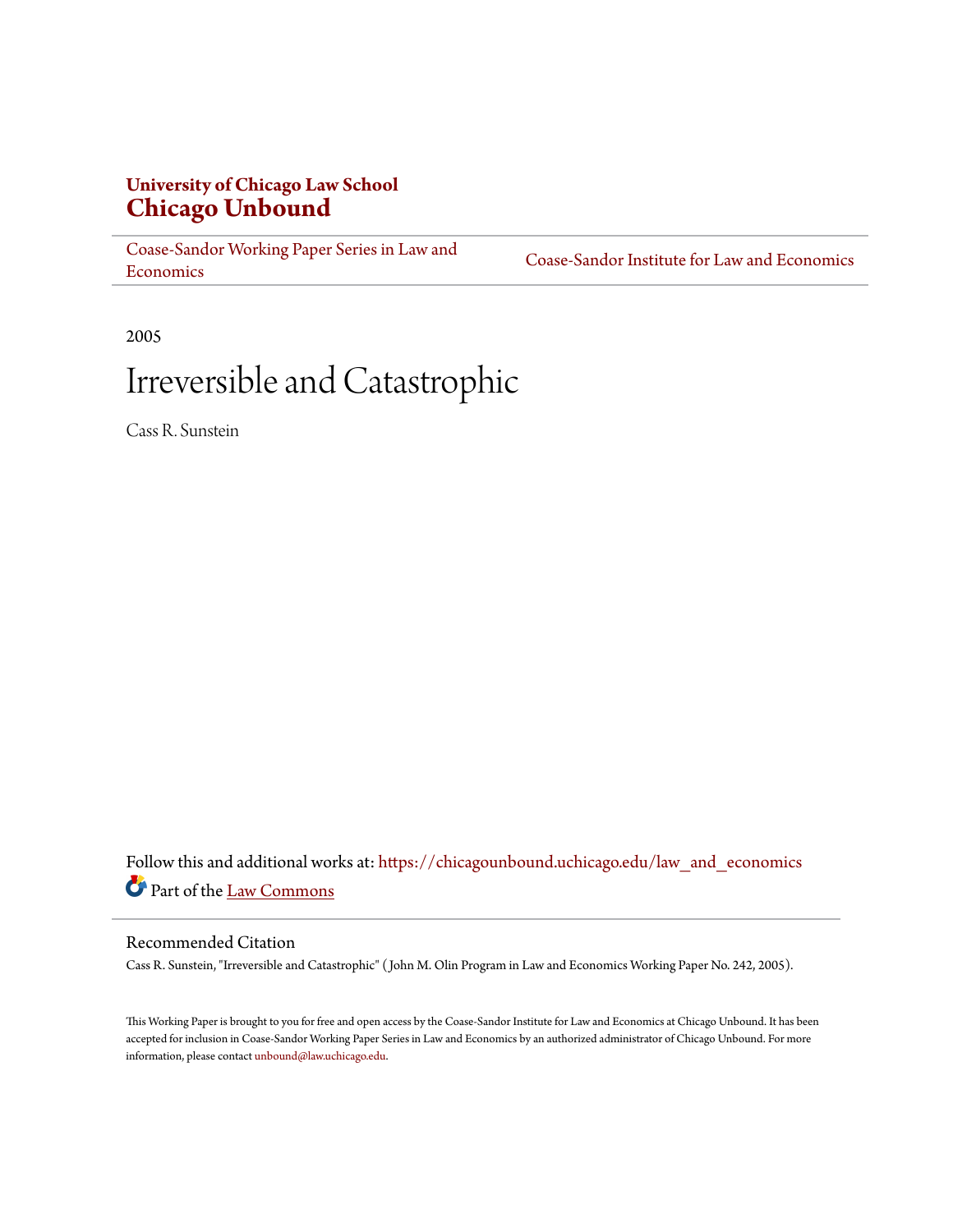# CHICAGO

### **JOHN M. OLIN LAW & ECONOMICS WORKING PAPER NO. 242 (2D SERIES)**



# Irreversible and Catastrophic

*Cass R. Sunstein*

## **THE LAW SCHOOL THE UNIVERSITY OF CHICAGO**

April 2005

This paper can be downloaded without charge at the John M. Olin Program in Law and Economics Working Paper Series: http://www.law.uchicago.edu/Lawecon/index.html and at the Social Science Research Network Electronic Paper Collection: http://ssrn.com/abstract\_id=705323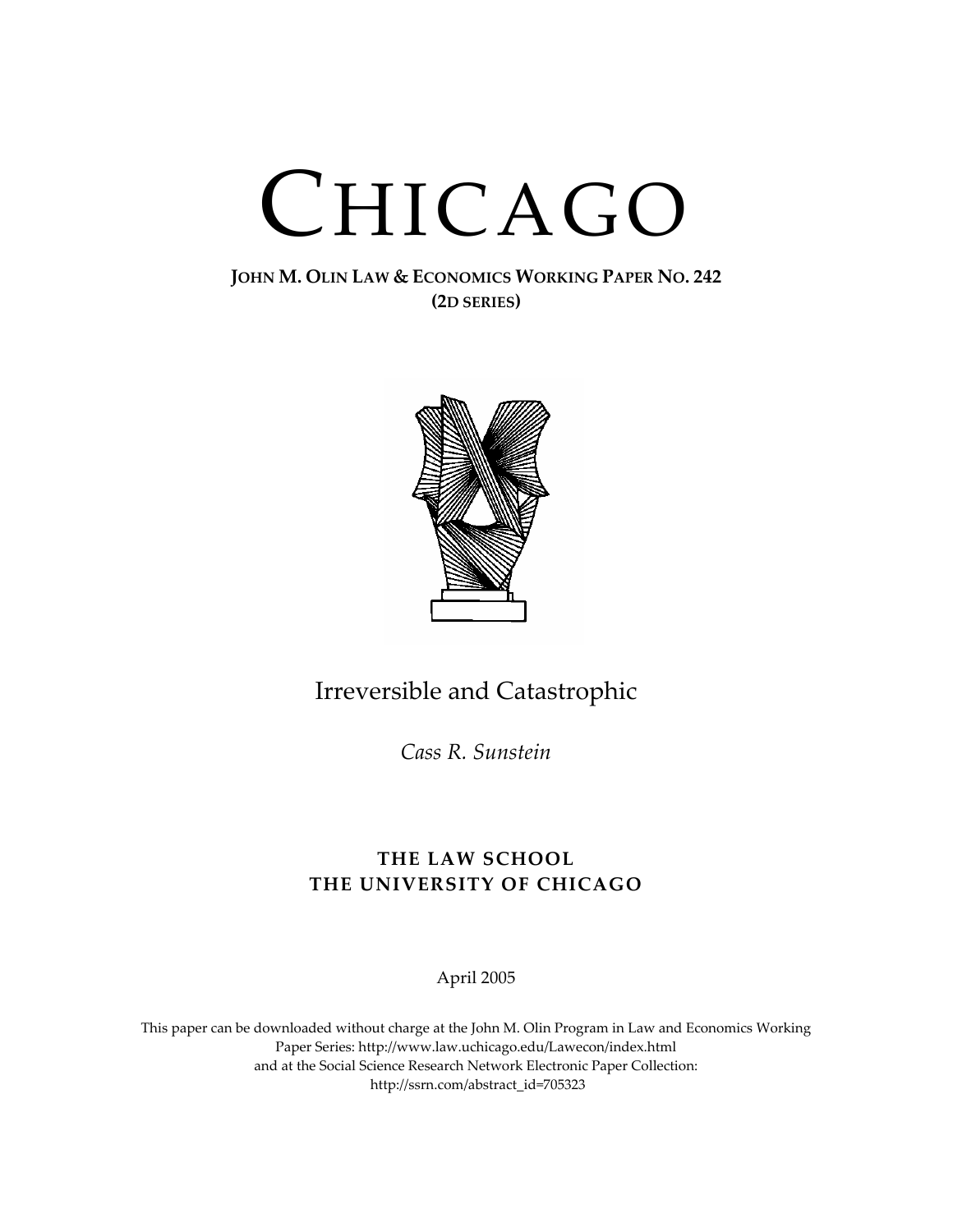#### **Irreversible and Catastrophic**

Cass R. Sunstein**\***

#### Abstract

*As many treaties and statutes emphasize, some risks are distinctive in the sense that they are potentially irreversible or catastrophic; for such risks, it is sensible to take extra precautions. When a harm is irreversible, and when regulators lack information about its magnitude and likelihood, they should purchase an "option" to prevent the harm at a later date—the Irreversible Harm Precautionary Principle. This principle brings standard option theory to bear on environmental law and risk regulation. And when catastrophic outcomes are possible, it makes sense to take special precautions against the worst-case scenarios—the Catastrophic Harm Precautionary Principle. This principle is based on three foundations: an emphasis on people's occasional failure to appreciate the expected value of truly catastrophic losses; a recognition that political actors may engage in unjustifiable delay when the costs of precautions would be incurred immediately and when the benefits would not be enjoyed until the distant future; and an understanding of the distinction between risk and uncertainty. The normative arguments are illustrated throughout with reference to the problem of global warming; other applications include injunctions in environmental cases, genetic modification of food, protection of endangered species, and terrorism.* 

Many losses are irreversible. Once a species is gone, it is gone forever. Transgenic crops can impose irreversible costs as a result of increasing pest resistance.<sup>1</sup> Because some greenhouse gases stay in the atmosphere for centuries, the problem of global warming may be irreversible, at least for all practical purposes. Global warming could be catastrophic as well, potentially endangering many millions of people.<sup>2</sup>

\* Karl N. Llewellyn Distinguished Service Professor of Jurisprudence, University of Chicago, Law School and Department of Political Science. I am extremely grateful to Robert Goodin, Robert Hahn, Eric Posner, Richard Posner, Adrian Vermeule, and David Weisbach, and participants in a workshop at Columbia Law School for valuable comments; special thanks to Vermeule and Weisbach for many helpful discussions.

<sup>&</sup>lt;sup>1</sup> See Justus Wesseler, Resistance Economics of Transgenic Crops under Uncertainty: A Real Options Approach, in Battling Resistance to Antibiotics and Pesticides 214 (Rmanan Lazminarayan ed. 2003); to the same general effect, see Benoit Morel et al., Pesticide Resistance to Bt Corn: Real Option and Rational Option Approaches to Decisionmaking, in id. at 184. 2

<sup>&</sup>lt;sup>2</sup> See Richard Posner, Catastrophe: Risk and Response 43-58 (2004).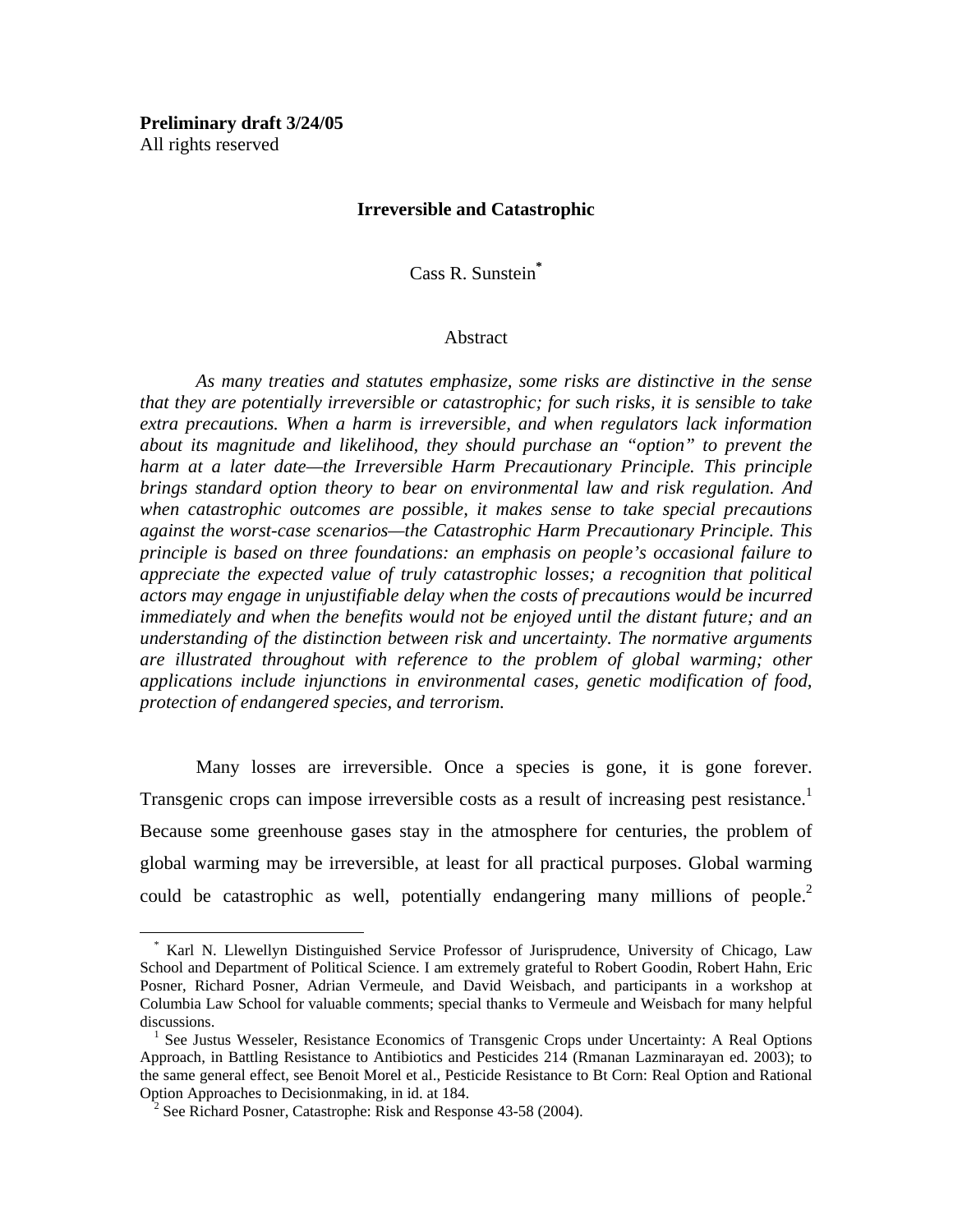Irreversible or catastrophic risks pose distinctive problems for regulators; they require significant adjustments in the standard forms of cost-benefit analysis.<sup>3</sup> In any case specialists in risk perception have long emphasized the fact that under some circumstances, people are especially averse to risks that are irreversible, potentially catastrophic, or both.<sup>4</sup>

The Precautionary Principle, used in many international documents, $5$  is often said to have a special place in the context of irreversibility and catastrophe.  $6$  Consider a few examples:

- The closing Ministerial Declaration from the United Nations Economic Conference for Europe in 1990 asserts, "In order to achieve sustainable development, policies must be based on the Precautionary Principle. . . . Where there are threats of serious or irreversible damage, lack of full scientific certainty should not be used as a reason for postponing measures to prevent environmental degradation."<sup>7</sup>
- The 1992 Rio Declaration states, "Where there are threats of serious or irreversible damage, lack of full scientific certainty shall not be used as a reason for postponing cost-effective measures to prevent environmental degradation."<sup>8</sup>
- The United Nations Framework Convention on Climate Change states: "Where there are threats of serious or irreversible damage, lack of full scientific certainty should not be used as a reason for postponing [regulatory] measures, taking into account that policies and measures to deal with climate change should be cost-effective so as to ensure global benefits at the lowest possible cost."<sup>9</sup>

<sup>&</sup>lt;sup>3</sup> See Kenneth J. Arrow and Anthony C. Fisher, Environmental Preservation, Uncertainty, and Irreversibility, 88 Q J Econ 312 (1974); W. David Montgomery and Anne E. Smith, Global Climate Change and the Precautionary Principle, 6 Human and Ecological Risk Assessment 399 (2000). 4

<sup>&</sup>lt;sup>4</sup> See Paul Slovic, The Perception of Risk 117-20 (2000).

<sup>&</sup>lt;sup>5</sup> Arie Trouwborst, Evolution and Status of the Precautionary Principle in International Law (2002)

<sup>&</sup>lt;sup>6</sup> For a valuable and somewhat technical discussion, see Christian Gollier and Nicolas Treich, Decision-Making under Scientific Uncertainty: The Economics of the Precautionary Principle, 27 J Risk and Uncertainty 77 (2003).

Indur Goklany, The Precautionary Principle: A Critical Appraisal of Environmental Risk Assessment 5  $(2003)$ .

 $8$  Quoted in Bjorn Lomborg, The Skeptical Environmentalist 347 (New York: Cambridge University Press, 2001).

 $<sup>9</sup>$  See Goklany, supra note, at 16.</sup>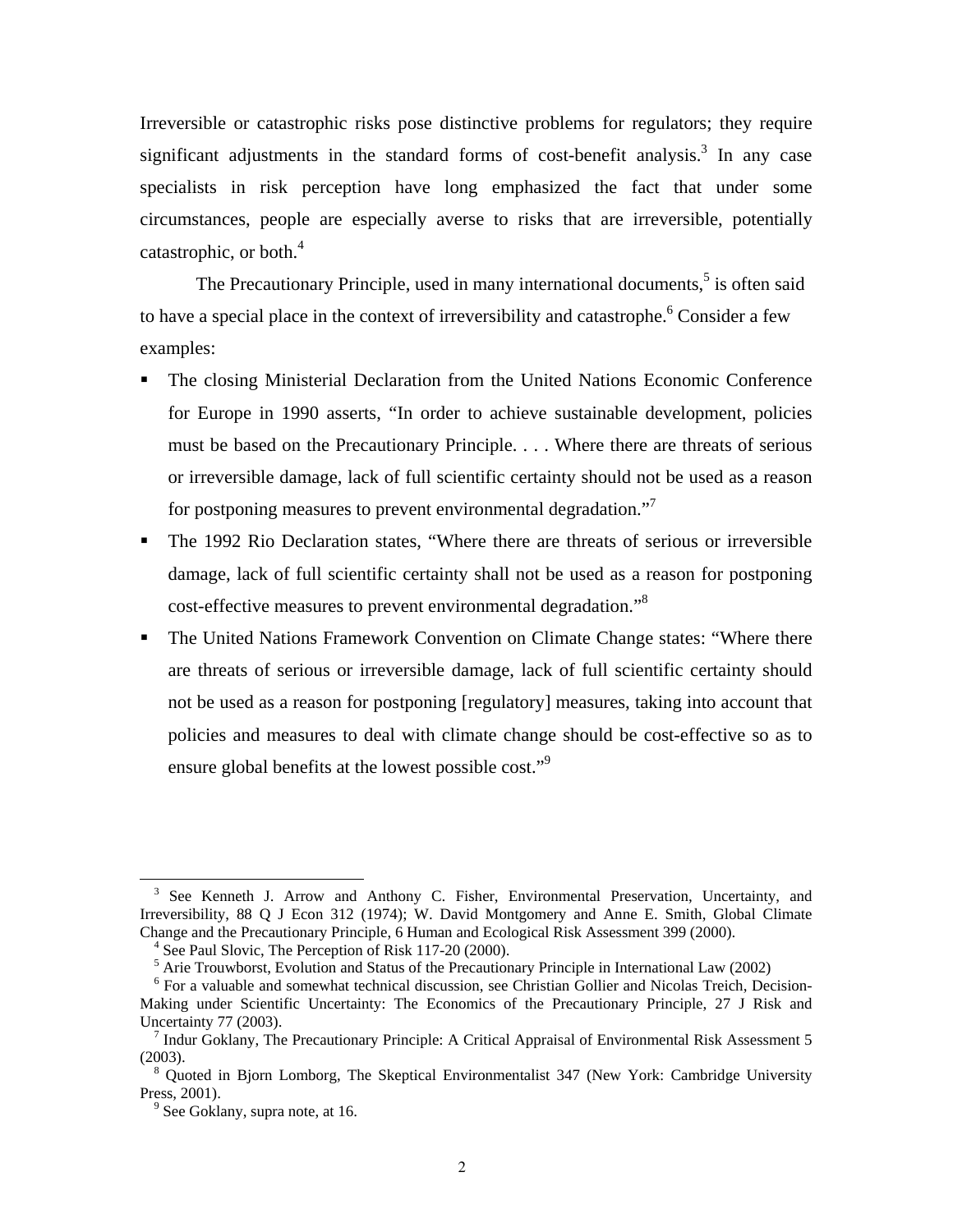The Final Declaration of the First European "Seas At Risk" conference says that if "the 'worst case scenario' for a certain activity is serious enough then even a small amount of doubt as to the safety of that activity is sufficient to stop it taking place."<sup>10</sup>

In American law, similar ideas are at work. A special precautionary principle underlies the analysis of preliminary injunctions in cases involving a risk of irreparable environmental harm.<sup>11</sup> San Francisco has adopted its own precautionary principle, with an emphasis on seriousness and irreversibility: "Where threats of serious or irreversible damage to people or nature exist, lack of full scientific certainty about cause and effect shall not be viewed as sufficient reason for the City to postpone cost effective measures to prevent the degradation of the environment or protect the health of its citizens."<sup>12</sup> At the national level, the National Environmental Policy Act requires agencies to discuss "any irreversible and irretrievable commitments of resources which would be involved in the proposed action should it be implemented. $113$  Courts have been careful to insist that environmental impact statements should be prepared at a time that permits consideration of environmental effects before irretrievable commitments have been made.14 A number of federal statutes, especially in the environmental context, specifically refer to irreversible losses and make their prevention a high priority.<sup>15</sup>

For a long period, both courts and the executive branch also required agencies to engage in "worst-case analysis," focusing on potential catastrophes.<sup>16</sup> That requirement has been eliminated by the Council on Environmental Quality, $17$  but agencies continue to be directed to explore "impacts which have catastrophic consequences, even if their probability of occurrence is low."18 Under the Clean Air Act, the Environmental

<sup>&</sup>lt;sup>10</sup> Final Declaration of the First European "Seas At Risk" Conference, Annex 1, Copenhagen, 1994.

<sup>&</sup>lt;sup>11</sup> See Sierra Club v. Marsh, 872 F2 497 (1<sup>st</sup> Cir. 1989); on the complexities here, see below. <sup>12</sup> See San Francisco Precautionary Principle Ordinance, available at

http://temp.sfgov.org/sfenvironment/aboutus/innovative/pp/sfpp.htm  $^{13}$  42 USC 102 (c)(5).

<sup>&</sup>lt;sup>14</sup> See Metcalf v. Daley, 214 F3d 1135 (9<sup>th</sup> Cir 2000); Scientists Inst. For Public Info v. AEC, 481 F2d 1079 (DC Cir 1973); Sierra Club v. Marsh, 976 F2d 763 (1<sup>st</sup> Cir 1985).

<sup>&</sup>lt;sup>15</sup> See, eg, 33 USC 2712(j) (making special exception to planning requirement for use of federal resources in a situation requiring action to avoid irreversible loss of natural resources"); 42 USC 9611 (i) (same exception for Superfund cleanups); 22 USC 2151p-1 (c)(2)(A) (requiring President to assist developing countries in a way that responds to "the irreversible losses associated with forest destruction").<br><sup>16</sup> See Sierra Club v. Sigler, 695 F2d 957 (5<sup>th</sup> Cir 1983); Save Our Ecosystems v. Clark, 747 F2d 1240

 $(9^{th}$  Cir 1984).

<sup>&</sup>lt;sup>17</sup> See Robertson v. Methow Valley Citizens Council, 490 US 332 (1989).

<sup>&</sup>lt;sup>18</sup> 40 CFR 1502.22.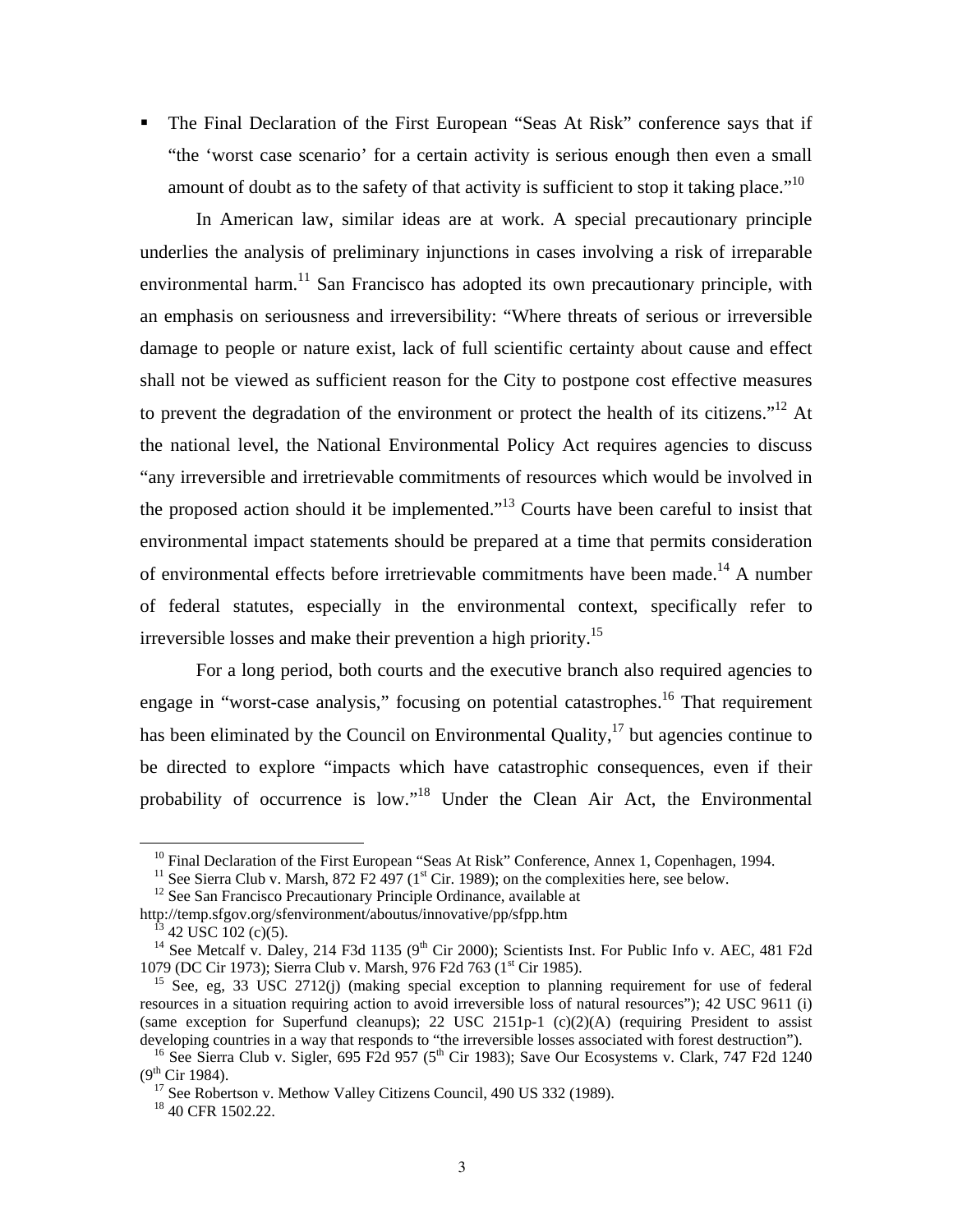Protection Agency is asked to build an "adequate margin of safety" into health-based national ambient air quality standards.<sup>19</sup> This explicitly precautionary requirement is not limited to irreversible or catastrophic harms, but it might well be understood as an effort to ensure against them.

The central notions here—irreversibility and catastrophe—play a critical role in many domains, and they lie at the heart of countless discussions of how to deal with risks to safety, health, and the environment. The problem is that both notions are exceedingly ambiguous, and it is by no means clear how regulators should understand them. The central purpose of this Article is unpack the ambiguities and to identify the proper role of both concepts in law and policy. I shall show that standard option theory, emphasizing the importance of irreversibility, <sup>20</sup> has important implications for environmental law, and indeed that some statutes and doctrines show an implicit appreciation of this point. I shall also show that regulators should sometimes attempt to eliminate worst-case scenarios, even or perhaps especially if they cannot assign a probability to its occurrence. When no such probability can be assigned, the best approach is to assess what is gained, and what is lost, by eliminating the most catastrophic outcomes—a point that helps discipline the inquiry into many risk-related problems, including global warming, terrorism, and injunctions in environmental cases.

These general points lead to two refined versions of the Precautionary Principle. The first involves irreversibility: *When regulators lack information about the likelihood and magnitude of a risk, it makes sense to spend extra resources to buy an "option" to protect against irreversible harm until future knowledge emerges*. The value of the option is that of delaying the decision until better information is available. An emphasis on options and irreversibility leads to a distinctive principle, which I shall call the Irreversible Harm Precautionary Principle.

The second principle involves catastrophe: *When risks have extremely bad worstcase scenarios, it makes sense to pay special attention to those risks, even if they are unlikely to come to fruition and even if existing information does not enable regulators to make a reliable judgment about the probability that they will occur*. An emphasis on the

<sup>&</sup>lt;sup>19</sup> 42 USC 7409 (b)(1). An "ample margin of safety" is mentioned in connection with hazardous air pollutants lacking a safe thresholds, see 42 USC 7412 (d)(4).

 $20$  See Arrow and Fisher, supra note, for an early treatment.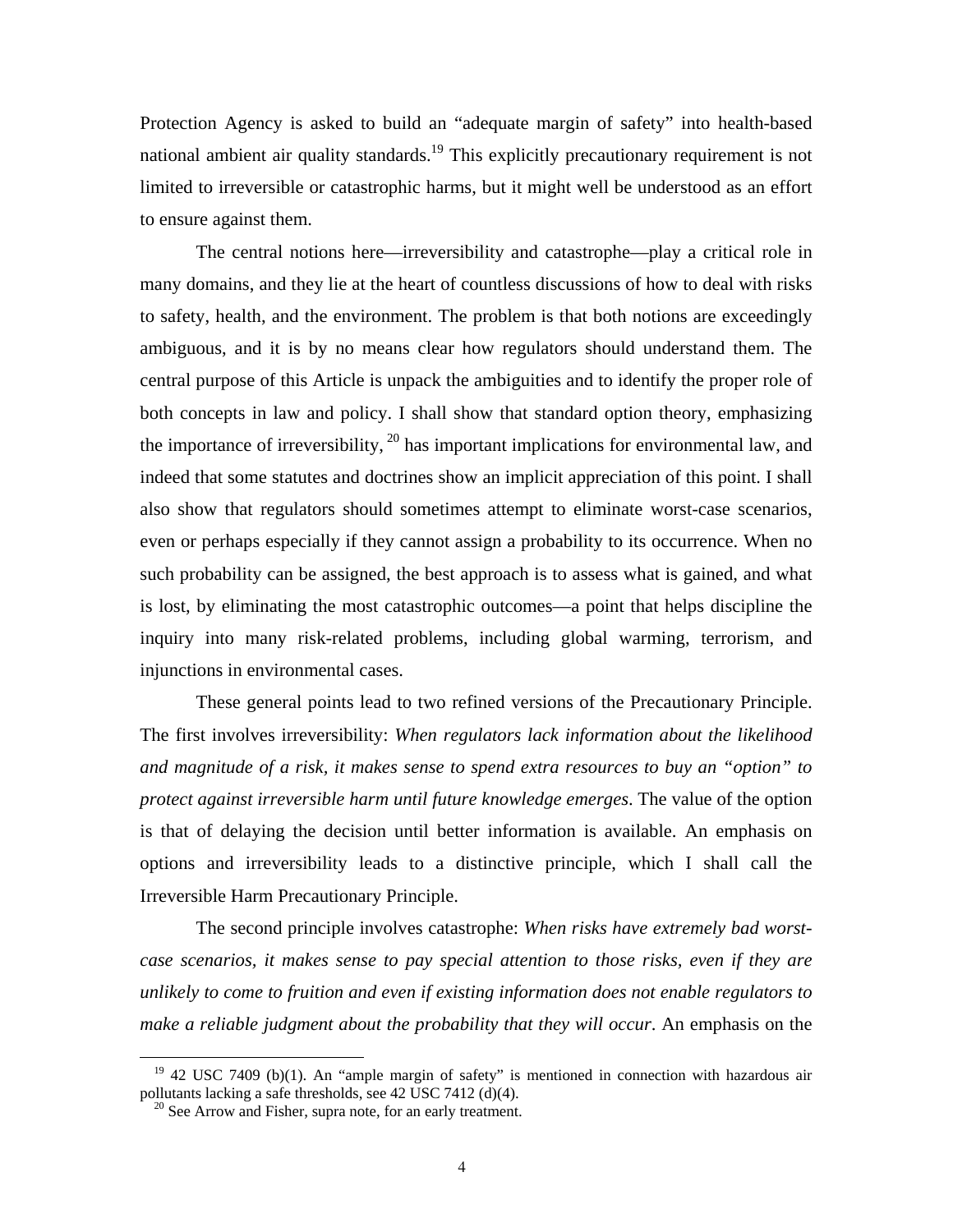need to attend to potentially catastrophic risks also yields a distinctive principle, which I shall call the Catastrophic Harm Precautionary Principle.

At first glance, these two principles seem to justify aggressive action to combat many environmental risks, including those posed by global warming, threats to endangered species, and genetic modification of food. Perhaps societies should invest substantial resources in the reduction of greenhouse gases, first to prevent what might turn out to be an irreversible loss, and second to stop the worst-case scenarios.<sup>21</sup> Outside of the environmental domain, the two principles bear on appropriate steps to prevent terrorist attacks, epidemics, asteroid collisions, earthquakes, and more. An emphasis on the two principles also has the advantage of suggesting the possibility of a rapprochement between the risk judgments of experts and the risk judgments of ordinary people.<sup>22</sup> As risk analysts have long emphasized, ordinary people sometimes pay a great deal of attention to whether risks are irreversible or potentially catastrophic.<sup>23</sup> If the refined precautionary principles can be defended, then ordinary intuitions turn out to be plausible, and experts should accept them. Indeed the two principles might be combined, in certain cases, into an Irreversible and Catastrophic Harm Precautionary Principle,<sup>24</sup> which provides the strongest basis for aggressive regulation of greenhouse gases.

At the same time, I shall show that both principles are subject to important qualifications. The unifying claim is that the refined precautionary principles should be implemented with wide rather than narrow viewscreens. They must be attentive to the full range of consequences, not simply to a subset. A focus on irreversibility, and on catastrophic harm, threatens to violate this principle through a kind of selective perception. More particularly, the idea of irreversibility is exceedingly ambiguous; because time is linear, every step is in a literal sense irreversible. In the technical

<sup>&</sup>lt;sup>21</sup> See R. Posner, supra note, at 162, 184-86, 197, and in particular emphasizing "the practically irreversible effect of greenhouse-gas emissions on the atmospheric concentration of those gases. . . . Making shallower cuts now can be thought of as purchasing an option to enable global warming to be stopped or slowed at some future at a lower cost." Id. at 162. <sup>22</sup> See Paul Slovic, Perception of Risk 117, 148-51 (2000).

<sup>&</sup>lt;sup>23</sup> See id. These psychometric studies coexist, however, with evidence that people dismiss many lowprobability risks of catastrophe, as discussed below. A simple example is that people do not pay much attention to the risk of asteroid collisions, even though there is a good argument that they should do so. See Posner, supra note, at 24-29.<br><sup>24</sup> An early treatment of relevant points is Talbot Page, A Generic View of Toxic Chemicals and Similar

Risks, 7 Ecology L.Q. 207 (1978).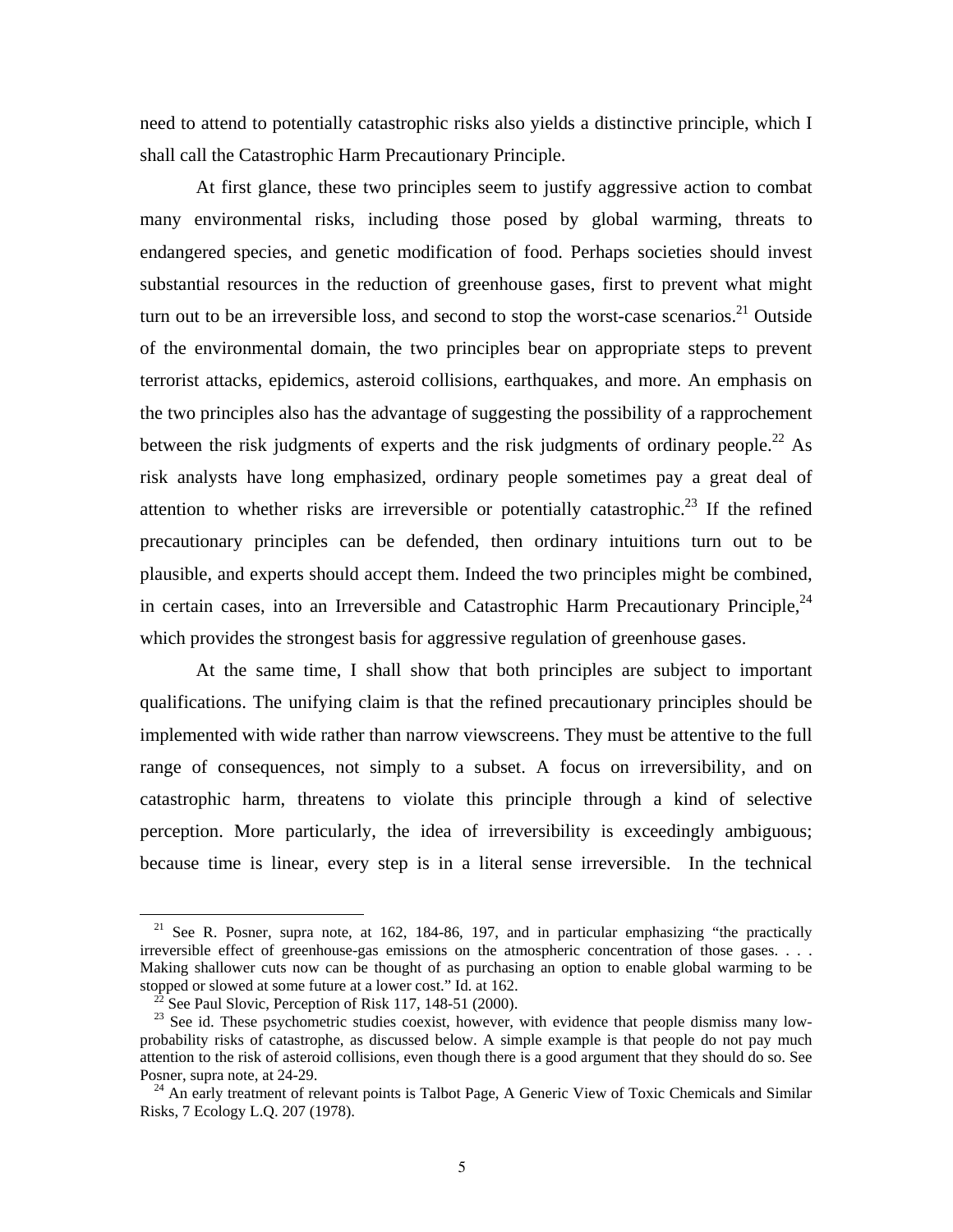literature, the problem of ambiguity is solved through a particular definition of irreversibility.<sup>25</sup> But under that definition, irreversibilities are usually on all sides of environmental problems. If significant steps are taken to reduce greenhouse gases, those very steps will inflict irreversible losses, environmental or economic—making it necessary to explore their likelihood and magnitude in order to decide what to do. An Irreversible Harm Precautionary Principle is both coherent and sensible, but it calls for precautions against the irreversible harms associated with environmental protection, as well as against the irreversible harms associated with environmental neglect.

In addition, it can be costly, and even environmentally harmful, to avoid worstcase scenarios. If those scenarios are exceedingly unlikely, then there are clear limits on how much regulators should do to eliminate them. If it would cost a great deal to avoid those scenarios, or if doing so would subject people to high probabilities of very bad-case scenarios, then avoiding the worst-case may not be sensible. It is both necessary and possible, in short, to explore what is gained and what is lost by eliminating worst-case scenarios. As we shall see, an understanding of the uses and limits of the refined versions of the Precautionary Principle, focusing on irreversibility and catastrophe, casts new light on the foundations of environmental law, and indeed on all aspects of law that deal with the reduction of serious risks to safety and health. $26$ 

This Article comes in four parts. Part I briefly explores the conventional Precautionary Principle, with an emphasis on the fact that precautionary steps often produce risks of their own. Part II discusses the question of irreversibility. The key point here is that because environmental harms are often irreversible, it is appropriate to spend resources to maintain flexibility for the future; the theory of real options has important implications for the theory and practice of environmental law, and indeed for regulation in general. An understanding of the problem of irreversibility also helps to explain continuing debates over the issuance of preliminary injunctions in environmental cases. Armed with that understanding, we can discipline the analysis of injunctions in such cases.

<sup>&</sup>lt;sup>25</sup> See, e.g., Tom Copeland and Vladimir Antikarocov, Real Options 8-13 (2001).

 $^{26}$  On related issues in tort law, see Ariel Porat and Alex Stein, Tort Liability under Uncertainty (2001).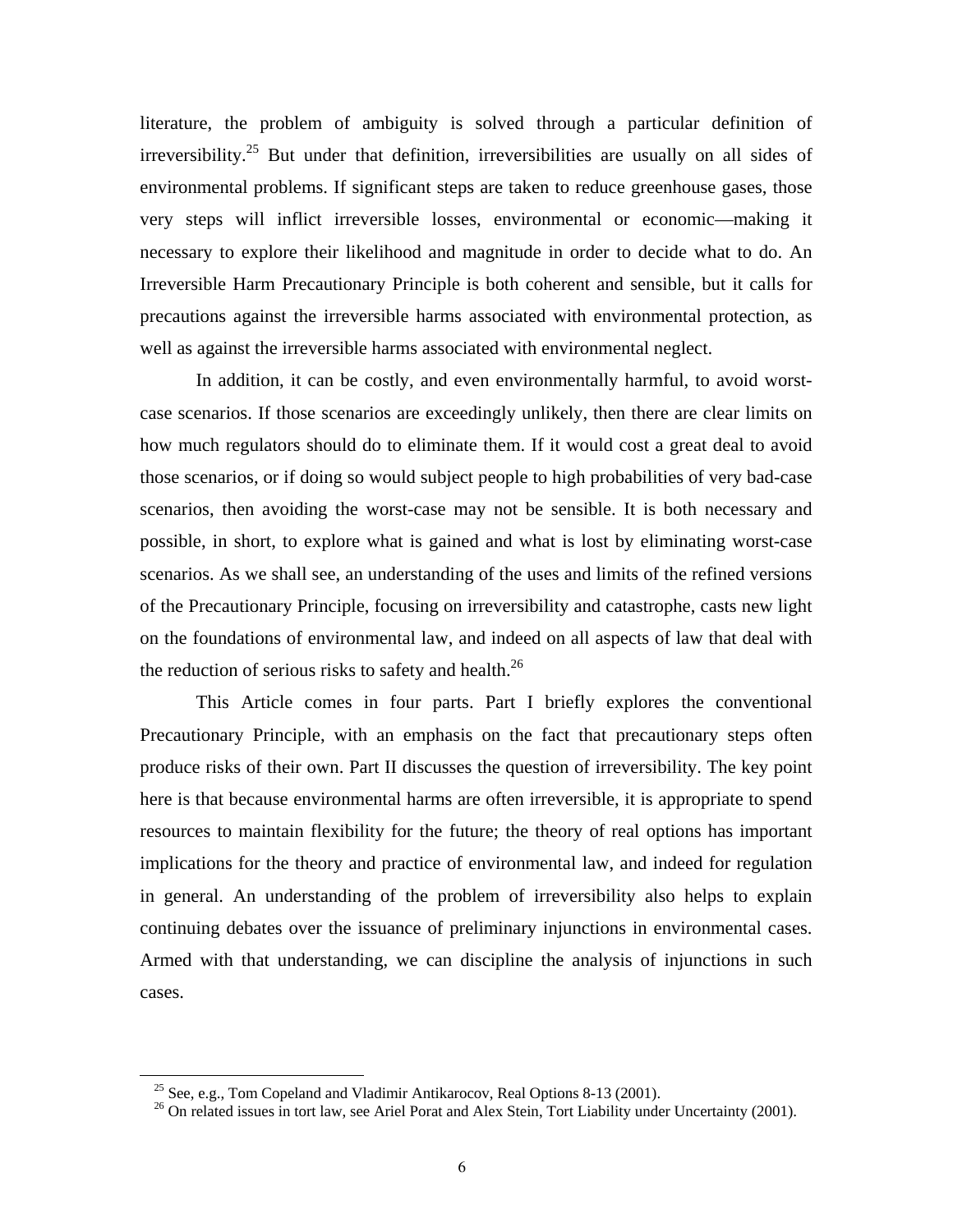Part III turns to the risk of catastrophic harm. A particular focus is the difference between risk, where probabilities can be assigned to various outcomes, and uncertainty, where no such probabilities can be assigned. With respect to catastrophe, risk aversion is perfectly sensible, but it is hard to defend the idea that regulators should generally seek to eliminate the worst-case scenario, whatever the environmental and other costs of doing so. Part III also offers some experimental evidence that people do not focus on the worstcase scenario under circumstances of either risk or uncertainty. The most important point here is that a form of cost-benefit balancing, perhaps with distributional weights, can inform the decision whether to eliminate the most catastrophic outcomes. Part IV offers some brief remarks on the question whether experts and ordinary people display "rival rationalities," and on the relationship of irreversibility and catastrophe to that question.

#### **I. The Precautionary Principle**

In the face of risks of environmental harm, it has become common to invoke the Precautionary Principle, an increasingly influential idea for environmental protection.<sup>27</sup> My principal concerns here are irreversibility and catastrophe, but in order to understand those problems, it is necessary to explore the Precautionary Principle more generally.

Unfortunately, there are twenty or more definitions of that principle, and they are not compatible with one another. $^{28}$  The most cautious and weak versions suggest, quite sensibly, that a lack of decisive evidence of harm should not be a ground for refusing to regulate. Controls might be justified even if it is impossible to establish a definite connection between, for example, low-level exposures to certain carcinogens and adverse effects on human health. Thus the Ministerial Declaration of the Second International Conference on the Protection of the North Sea, held in London in 1987, sensibly suggests: "Accepting that in order to protect the North Sea from possibly damaging effects of the most dangerous substances, a Precautionary Principle is necessary which

 $27$  See, e.g., Precaution, Environmental Science, and Preventive Public Policy (Joel Tckner ed. 2003). This section draws extensively from Cass R. Sunstein, Beyond the Precautionary Principle, 151 U. Pa. L.

 $28$  See Julian Morris, Defining the Precautionary Principle, in Rethinking Risk and the Precautionary Principle 1-19 (Julian Morris, ed. 2000).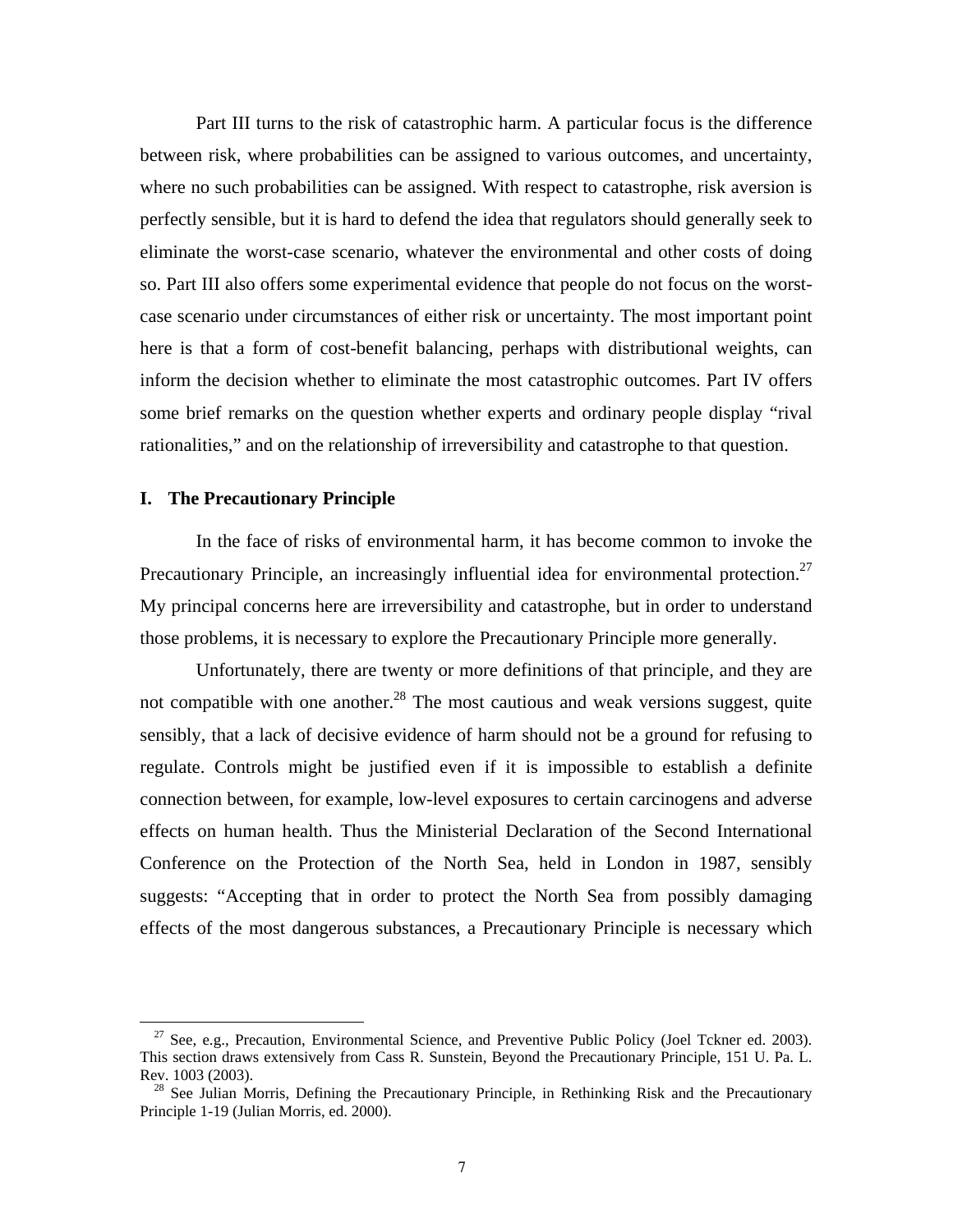may require action to control inputs of such substances even before a causal link has been established by absolutely clear scientific evidence.<sup> $29$ </sup>

The widely publicized Wingspread Declaration, from a meeting of environmentalists in 1998, goes much further: "When an activity raises threats of harm to human health or the environment, precautionary measures should be taken even if some cause and effect relationships are not established scientifically. In this context the proponent of the activity, rather than the public, should bear the burden of proof."<sup>30</sup> In Europe, the Precautionary Principle is sometimes understood in a still stronger way, suggesting that it is important to build "a margin of safety into all decision making."<sup>31</sup> According to one definition, the Precautionary Principle means "that action should be taken to correct a problem as soon as there is evidence that harm may occur, not after the harm has already occurred." $32$  The word "may" is the crucial one here, because it signals the need for corrective action even in the face of merely speculative evidence that the risk is serious.<sup>33</sup>

In a comparably strong version, it is said that "the Precautionary Principle mandates that when there is a risk of significant health or environmental damage to others or to future generations, and when there is scientific uncertainty as to the nature of that damage or the likelihood of the risk, then decisions should be made so as to prevent such activities from being conducted unless and until scientific evidence shows that the damage will not occur."<sup>34</sup> What is striking about this passage is its requirement that potentially hazardous activities be prevented until they are shown to be safe. I have noted that the Final Declaration of the First European "Seas At Risk" conference goes so far as to say that if "the 'worst case scenario' for a certain activity is serious enough then even a small amount of doubt as to the safety of that activity is sufficient to stop it taking place."<sup>35</sup>

 $29$  Quoted in id. at 3.

<sup>&</sup>lt;sup>30</sup> Id. A strong version is defended in Carolyn Raffensperger & Peter L. deFur, Implementing the Precautionary Principle: Rigorous Science and Solid Ethics, 5 Hum. & Ecol. Risk Assess. 933, 934 (1999).<br><sup>31</sup> See Bjorn Lomborg, The Skeptical Environmentalist 348 (New York: Cambridge University Press,

<sup>2001).&</sup>lt;br><sup>32</sup> http://www.logophilia.com/WordSpy/precautionaryprinciple.asp<br><sup>33</sup> See The Precautionary Principle for the Twenty-First Century, supra note, for support of this approach.<br><sup>34</sup> Testimony of Dr. Brent Blackwelder

Committee, Subcommittee on Labor, Health and Human Services, (Jan. 24, 2002).<br><sup>35</sup> Final Declaration of the First European "Seas At Risk" Conference, Annex 1, Copenhagen, 1994.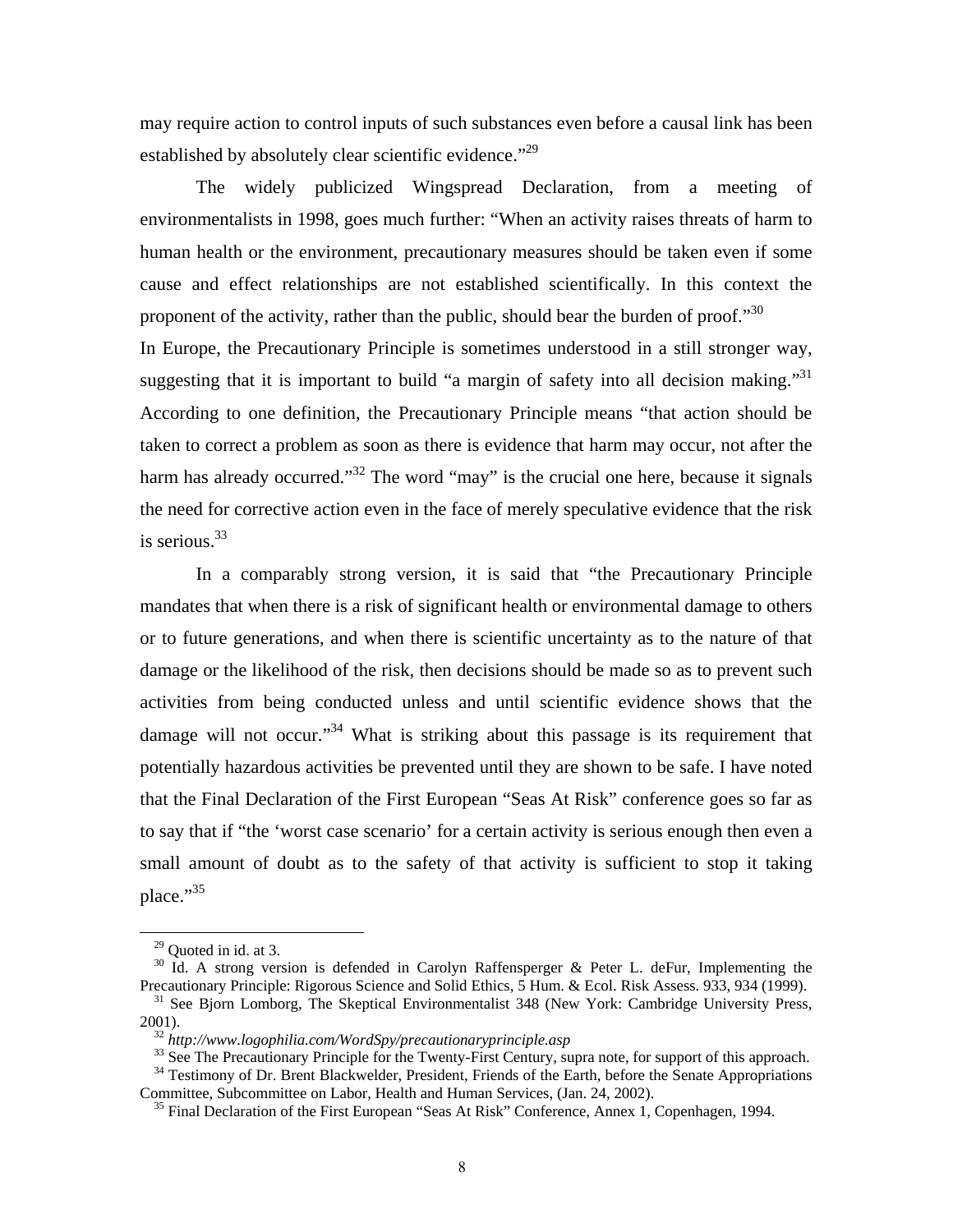#### **A. Hazardous Precautions**

The weak versions of the Precautionary Principle are unobjectionable and important. Every day, individuals and nations take steps to avoid hazards that are far from certain. We do not walk in moderately dangerous areas at night; we exercise; we buy smoke detectors; we buckle our seatbelts; we might even avoid fatty foods (or carbohydrates). Sensible governments regulate risks that, in individual cases or even in the aggregate, have a well under  $100\%$  chance of coming to fruition.<sup>36</sup> An individual might ignore a mortality risk of 1/500,000, because that risk is quite small, but if 100 million citizens face that risk, the expected number of deaths is 200, and the nation had better take the problem seriously.

For the moment let us understand the Precautionary Principle in a strong way, to suggest that regulation is required whenever there is a possible risk to health, safety, or the environment, even if the supporting evidence remains speculative and even if the economic costs of regulation are high. Recall that under the Final Declaration of the First European "Seas At Risk" conference, a serious worst-case scenario is said to justify abandonment of activity even if there is only "a small amount of doubt as to the safety of that activity"; recall too that under the National Environmental Policy Act, agencies must pay close attention to risks that have only a small probability of occurrence.<sup>37</sup> To avoid absurdity, any emphasis on the idea of "possible risk" must be understood to require a certain threshold of scientific plausibility. To support regulation, no one thinks that it is enough if someone, somewhere, urges that a risk is worth taking seriously. But under the Precautionary Principle in its stronger forms, the threshold burden is minimal, and once it is met, there is a presumption in favor of regulatory controls. This version, as we shall see, helps to clarify a significant problem with the idea of precaution, in a way that bears on the more refined versions as well.

The real problem with the Precautionary Principle, thus understood, is that it offers no guidance—not that it is wrong, but that it forbids all courses of action, including regulation. Taken seriously, it is paralyzing, banning the very steps that it simultaneously requires. In some cases, it should be easy to see that in its own way, stringent regulation would actually run afoul of the Precautionary Principle. Consider the "drug lag," produced whenever the government takes a highly precautionary approach to the introduction of new medicines and drugs onto the market.<sup>38</sup> If a government insists on such an approach, it will protect people against harms from inadequately tested drugs, in a way that fits well with the goal of precaution; but it will also prevent people from receiving potential benefits from those very drugs, and hence subjects people to serious

<sup>&</sup>lt;sup>36</sup> See 42 USC 7412(b)(9)(B) (allowing deletion from list of hazardous air pollutants in case of lifetime risk of  $1/1,000,000$  or below).<br><sup>37</sup>40 CFR 1502.22.

<sup>&</sup>lt;sup>38</sup> Henry Grabowski and John Vernon, The Regulation of Pharmaceuticals: Balancing the Benefits and Risks (1983); K.I. Kaitin and Jeffrey Brown, A Drug Lag Update, 29 Drug Information Journal 361 (1995).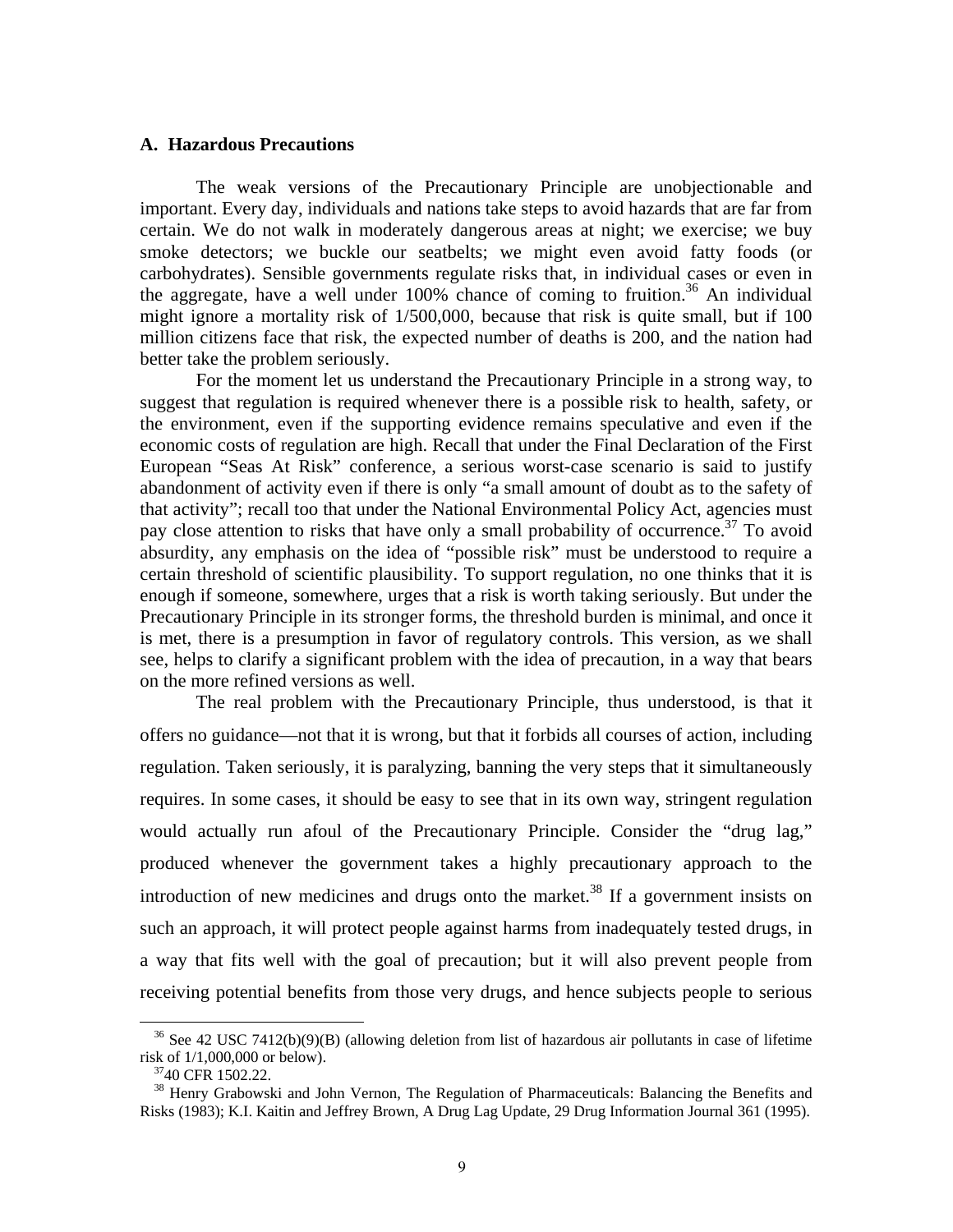risks that they would not otherwise face. Is it "precautionary" to require extensive premarketing testing, or to do the opposite? Or consider the case of DDT, often banned or regulated in the interest of reducing risks to birds and human beings.<sup>39</sup> The problem with such bans is that in poor nations, they eliminate what appears to be the most effective way of combating malaria—and thus significantly undermine public health.<sup>40</sup> Precautionary steps seem both mandated and forbidden by the idea of precaution in its strong forms.

Similar issues are raised by the continuing debate over whether certain antidepressants impose a (small) risk of breast cancer.<sup>41</sup> A precautionary approach might seem to caution against use of such antidepressants because of their carcinogenic potential. But the failure to use those depressants might well impose risks of its own, certainly psychological and possibly even physical (because psychological ailments are sometimes associated with physical ones as well). Or consider the decision, by the Soviet Union, to evacuate and relocate more than 270,000 people in response to the risk of adverse effects from the Chernobyl fallout. It is not clear that on balance, this massive relocation project was justified on health grounds: "A comparison ought to have been made between the psychological and medical burdens of this measure (anxiety, psychosomatic diseases, depression and suicides) and the harm that may have been prevented."42 More generally, a sensible government might want to ignore the small risks associated with low levels of radiation, on the ground that precautionary responses are likely to cause fear that outweighs any health benefits from those responses.<sup>43</sup>

The Precautionary Principle is often invoked in connection with genetic modification of food<sup>44</sup>—a plausible invocation in light of the multiple risks created by

<sup>&</sup>lt;sup>39</sup> See Robert Percival et al., Environmental Regulation 1122-23 (2003).

<sup>40</sup> See id; Goklany, supra note, at 13-27.

<sup>&</sup>lt;sup>41</sup> See Judith P. Kelly et al., Risk of Breast Cancer According to Use of Antidepressants, Phenothiazines, and Antihistamines, 150 Am. J. Epidemiology 861 (1999); C.R. Sharpe et al., The Effects of Tricyclic Antidepressants on Breast Cancer Risk, 86 Brit. J. of Cancer 92 (2002).

 $42$  Maurice Tubiana, Radiation Risks in Perpective: Radiation-Induced Cancer Among Cancer Risks,  $39(1)$  Radiat. Environ. Biophy. 3, 8-10 (2000).<br><sup>43</sup> Id. For some counterevidence in an important context, see Lennart Hardell et al., Further Aspects on

Cellular and Cordless Telephones and Brain Tumours, 22 Intl. J. Oncology 399 (2003) (discussing evidence of an association between cellular telephones and cancer). 44 See the discussion in Goklany, supra note, at 29-56.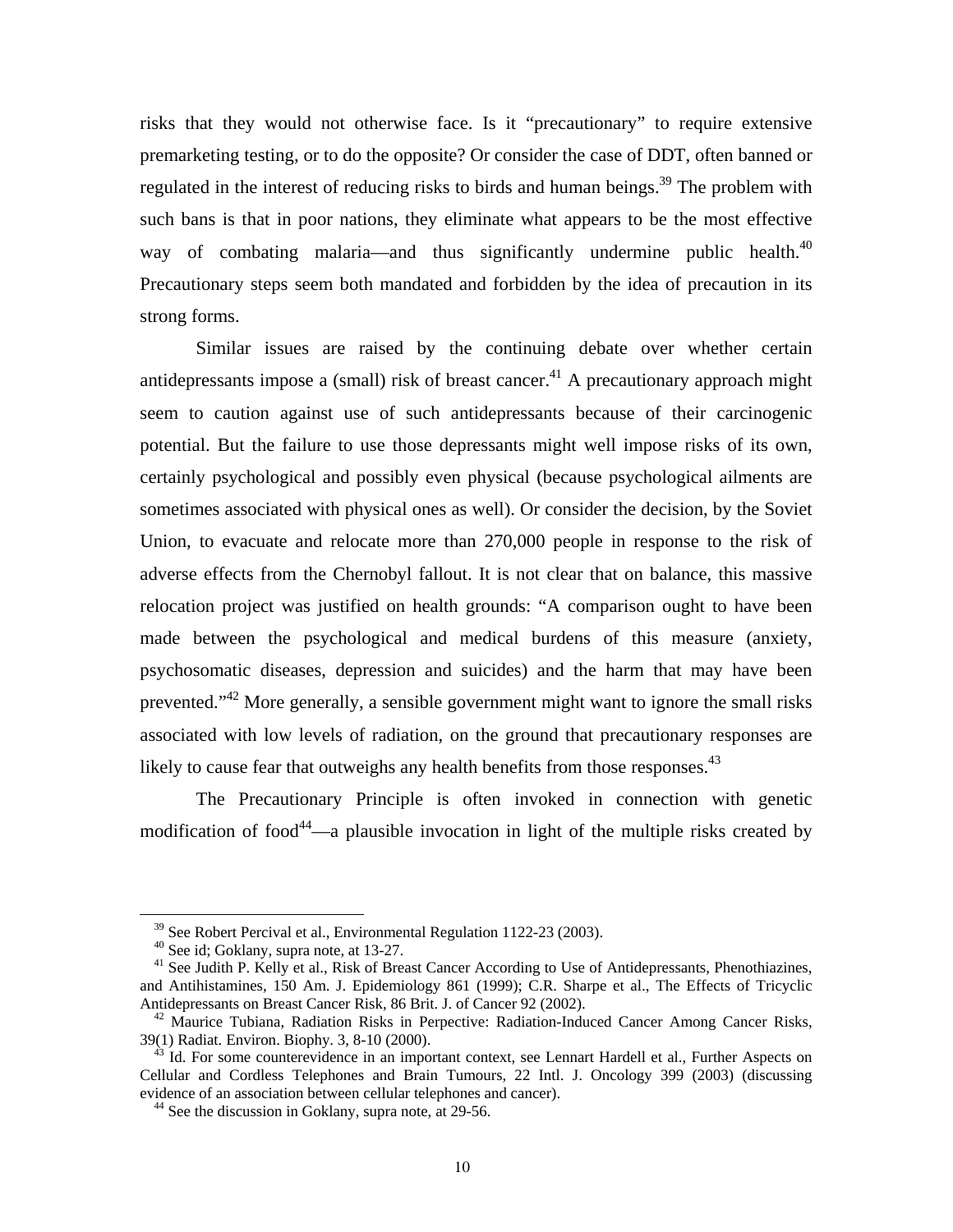that practice.<sup>45</sup> But many people believe that a failure to allow genetic modification might well result in numerous deaths, and a small probability of many more.<sup>46</sup> The reason is that genetic modification holds out the promise of producing food that is both cheaper and healthier—resulting, for example, in "golden rice," which might have large benefits in developing countries.<sup>47</sup> The point is not that genetic modification will likely have those benefits, or that the benefits of genetic modification outweigh the risks. The claim is only that if the Precautionary Principle is taken literally, it is offended by regulation as well as by nonregulation.

The example suggests that regulation sometimes violates the Precautionary Principle because it gives rise to substitute risks, in the form of hazards that materialize, or are increased, as a result of regulation.<sup>48</sup> It is possible to go much further. A great deal of evidence suggests the possibility that an expensive regulation can have adverse effects on life and health.<sup>49</sup> An early study found that a statistical life can be lost for every expenditure of \$7 million<sup>50</sup>; one study suggests that an expenditure of \$15 million produces a loss of life.<sup>51</sup> Another suggests that poor people are especially vulnerable to this effect—that a regulation that reduces wealth for the poorest 20% of the population will have twice as large a mortality effect as a regulation that reduces wealth for the wealthiest  $20\%$ .<sup>52</sup> To be sure, both the phenomenon and the underlying mechanisms are disputed.<sup>53</sup> It is unnecessary to accept any particular amount here, or even to suggest that there has been an unambiguous demonstration of an association between mortality and regulatory expenditures. The only point is that reasonable people believe in that

 $45$  See Morel et al., supra note, at 184-86.

<sup>46</sup> See Kym Anderson and Chantal Nielsen, Golden Rice and the Looming GMO Debate: Implications

for the Poor, available at http://papers.ssrn.com/sol3/papers.cfm?abstract\_id=508463<br><sup>47</sup> Id.; see also Goklany, supra nte, at 30-41 (discussing environmental and health benefits of engineered<br>crops).<br><sup>48</sup> See the discuss

See the discussion of risk-related tradeoffs in John Graham & Jonathan Wiener, Risk vs. Risk (1995); Cass R. Sunstein, Health-Health Tradeoffs, in Cass R. Sunstein, Risk and Reason, 133-52 (2002).

<sup>&</sup>lt;sup>49</sup>Ralph Keeney, Mortality Risks Induced by Economic Expenditures, 10 Risk Anal. 147 (1990); Randall Lutter & John F. Morrall, III, Health-Health Analysis: A New Way to Evaluate Health and Safety Regulation, 8(1) J. Risk & Uncertainty 43, 49 table 1 (1994).<br><sup>50</sup> See Keeney, supra note.<br><sup>51</sup> See Robert W. Hahn et al., Do Federal Regulations Reduce Mortality? (2000).

 $52$  See Kenneth S. Chapman & Govind Hariharan, Do Poor People Have a Stronger Relationship Between Income and Mortality Than the Rich? Implications of Panel Data for Health-Health Analysis, 12 J. Risk & Uncertainty 51, 58-63 (1996).<br><sup>53</sup>See Randall Lutter & John F. Morrall, III, Health-Health Analysis: A New Way to Evaluate Health and

Safety Regulation, 8 J. Risk & Uncertainty 43, 49 table 1 (1994).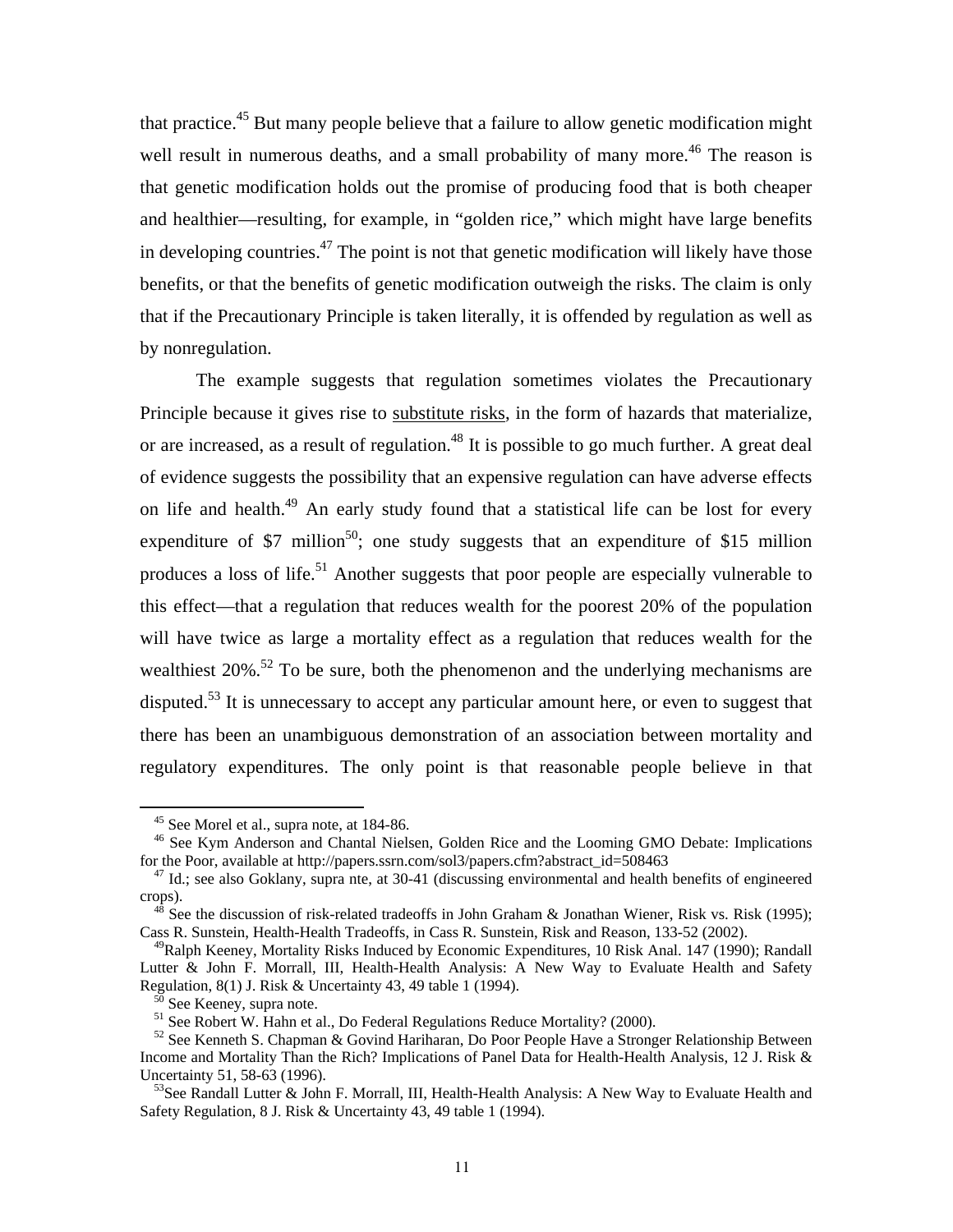association. It follow that a multimillion dollar expenditure for "precaution" has—as a worst case scenario—significant adverse health effects, with an expenditure of \$600 million as leading to perhaps as many as sixty lives lost.

This point makes the Precautionary Principle hard to implement not merely where regulation removes "opportunity benefits," or introduces or increases substitute risks, but in any case in which the regulation costs a significant amount. If this is so, the Precautionary Principle, for that very reason, raises doubts about many regulations. If the principle argues against any action that carries a small risk of imposing significant harm, then regulators should be reluctant to require large expenditures to reduce risks, simply because those expenditures themselves carry risks. Here is the sense in which, the Precautionary Principle is paralyzing: It stands as an obstacle to regulation and nonregulation, and to everything in between.

 A nation-by-nation study commissioned by the German Federal Environmental Agency goes so far as to conclude that there are two separate camps in the industrialized world: "precaution countries" (Germany, Sweden, the Netherlands, and the United States) and "protection countries" (Japan, France, and the United Kingdom).<sup>54</sup> If the argument thus far is correct, this conclusion is implausible—not empirically but conceptually. The universe of risks is far too large to permit categorizations of this kind. The most general point is that no nation is precautionary in general and costly precautions are inevitably taken against only those hazards that seem especially salient or insistent.<sup>55</sup> Taken in its strongest and crudest forms, the Precautionary Principle wrongly suggests that nations can and should adopt a general form of risk aversion. It is possible to take precautions against particular risks, but it is not possible to take precautions against all of them. It is possible to display aversion to particular hazards, but it is not possible to display aversion to all of them.<sup>56</sup>

54 See Sand, supra note, at 448.

<sup>&</sup>lt;sup>55</sup> See David Vogel, The Hare and the Tortoise Revisited: The New Politics of Consumer and Environmental regulation in Europe, 33 B. J. Pol. S. 557, 570-71 (2003). for a demonstration of this point for Europe.<br><sup>56</sup> It might be tempting to defend the Precautionary Principle—certainly in the context of health, safety,

and the environment—on the ground that early warnings, in the form of merely suggestive evidence of harm, often turn out to be correct. See The Precautionary Principle in the Twenty-First Century, supra note. And it is right to insist that indisputable proof of harm should not be required to justify regulation; this is the sense in which the weak version of the principle is both unobjectionable and important. But the fact that suggestive evidence must be taken seriously does not render the strong version coherent, simply because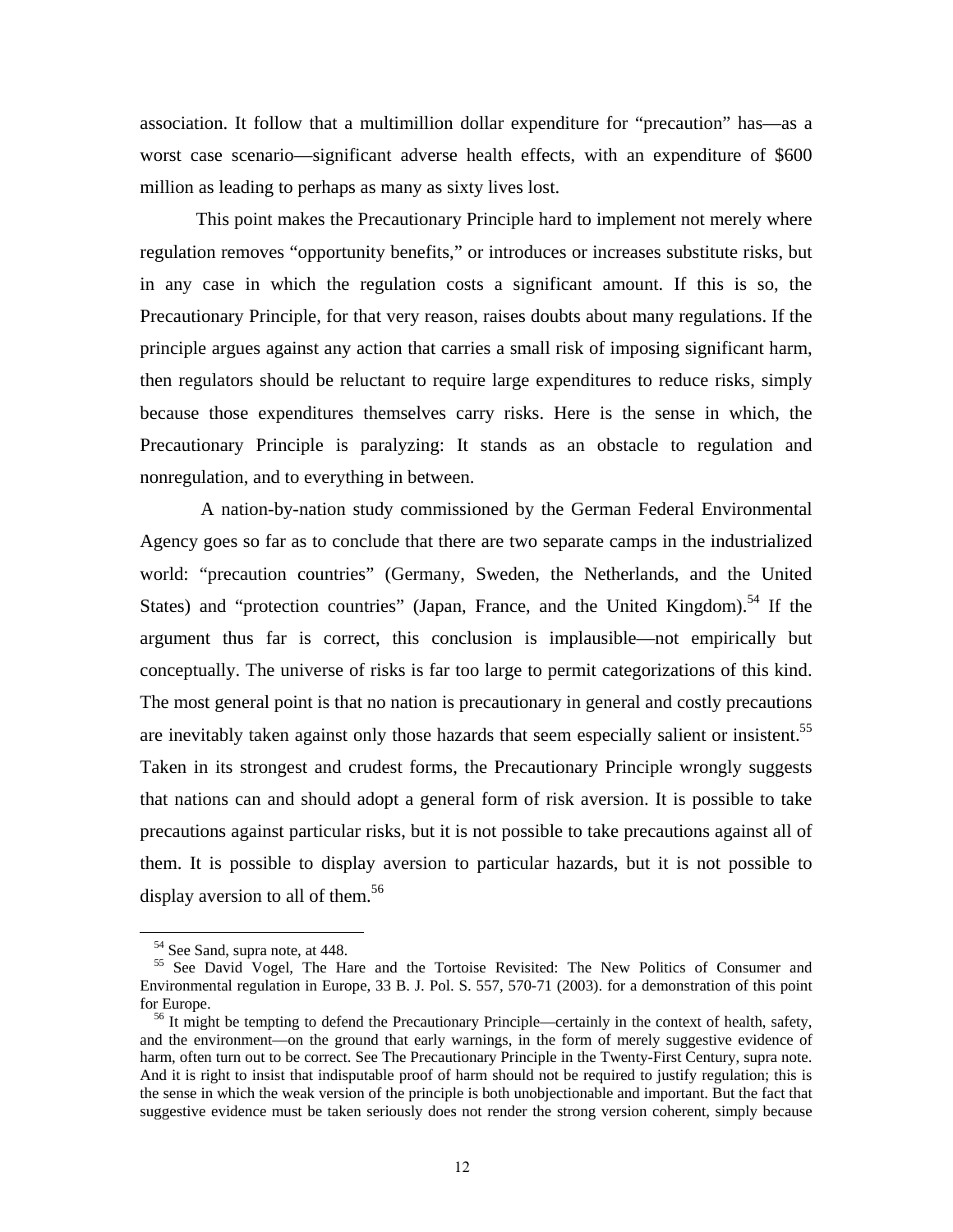#### **B. A Note on Distributional Issues**

Those who endorse the Precautionary Principle often do so on grounds of fairness, believing that the principle will assist the most vulnerable members of society.<sup>57</sup> Does the principle actually have that effect? In the United States, the Clean Air Act takes a highly precautionary approach, requiring an "adequate margin of safety" and hence regulation in the face of scientific uncertainty.<sup>58</sup> At the same time, the Clean Air Act delivers especially large benefits to poor people and members of minority groups—larger benefits, on balance, than it gives to wealthy people.<sup>59</sup> In the international domain, aggressive action to combat climate change would be more beneficial to poor countries than to wealthy ones.<sup>60</sup> In the context of global warming, at least, the Precautionary Principle might be invoked to prevent especially severe burdens on those in the worst position to bear them.

It makes a great deal of sense to emphasize the distribution of domestic or international risks, and the distributional effects of global warming are among the strongest points in favor of aggressive regulation of greenhouse gases.<sup>61</sup> But in many cases, the Precautionary Principle, as applied, would have unfortunate distributional effects. Consider the case of DDT. A ban on DDT, often supported by reference to the

 $\overline{a}$ 

suggestive evidence of harm is often on all sides. In any case, suggestive evidence of harm has often been found not to be an early warning worth heeding, but instead a false alarm, producing unjustified fear and significant social losses of many kinds. See Aaron Wildavsky, But Is It True? (1996). Consider, for example, fears of contaminated cranberries in 1959, of MSG in Chinese restaurants in 1968, of cyclamates in 1968, of flouordated water in 1950, and of mercury in tuna in 1970. All of these widely publicized "hazards" turned out to pose no serious risk. See Allan Mazur, True Warnings and False Alarms 110-141 (2004). For a valuable effort to distinguish between prescient warnings and false ones, see id. at 97-109, and in particular the suggestion tat the "clearest hallmark of a true public warning during the period 1948- 1971 was a reputable scientific news source. Warnings reaching the press from scientists operating in a conventional way at an orthodox scientific institution were true more than twice as often as those reaching the news from government officials or citizen advocates." Id. at 87.<br>
<sup>57</sup> See, e.g., Frank Ackerman and Lisa Heinzerling, Priceless (2004).<br>
<sup>58</sup> 42 USC 7409 (b)(1).<br>
<sup>59</sup> See Matthew E. Kahn, The Beneficiaries of Clean

<sup>&</sup>lt;sup>60</sup> See, e.g., Joseph Aldy, Peter Orszag, & Joseph Stiglitz, Climate Change: An Agenda for Gloval Collective Action (unpublished manuscript 2001); Bjorn Lomborg, The Skeptical Environmentalist 291-

 $<sup>61</sup>$  Note, however, that if the concern involves poor countries, it is not clear that global warming is an</sup> especially high priority, in light of the many needs of those countries, needs that might be addressed by wealthier nations. For controversial but illuminating treatments, see Bjorn Lomborg, The Skeptical Environmentalist 322-23 (2001); Indur Goklany, The Precautionary Principle: A Critical Appraisal of Environmental Risk Assessment 71-88 ( 2001).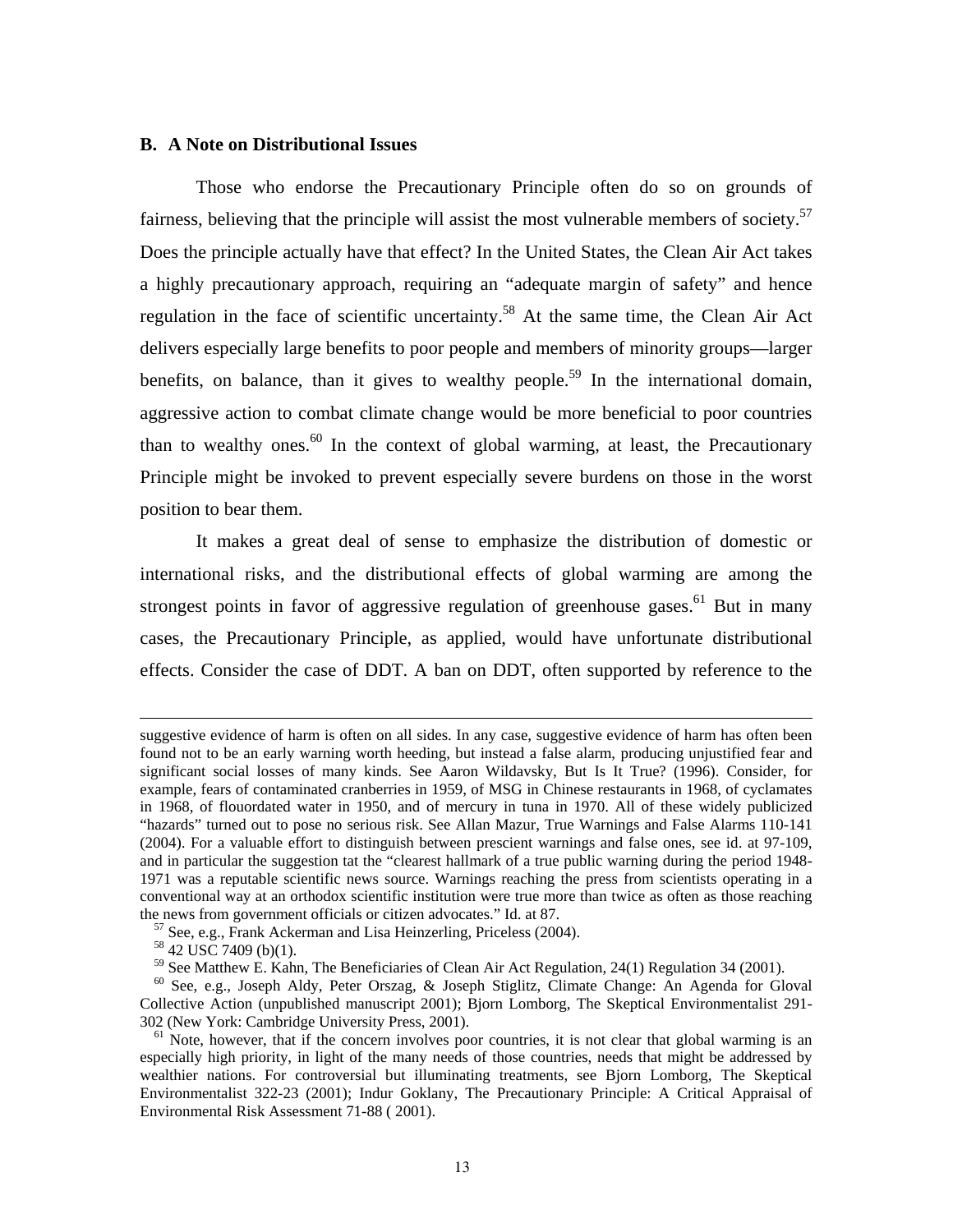Precautionary Principle, is eminently justified in wealthy nations. But such a ban is likely to have—and is actually having—unfortunate effects in at least some poor countries, where DDT is the cheapest and most effective way of combating serious diseases, most notably malaria.<sup>62</sup> The case of genetic modification of food might well be a similar example; according to some projections, the benefits are likely to be enjoyed by poor people, not the wealthy.63 And recall that expensive regulations have a disproportionately serious effect on poor people, simply because any price increases are hardest for them to handle, and because the costs of regulation may well manifest themselves in fewer and less remunerative jobs. $64$ 

Distributional issues should indeed be a central concern of a system of risk regulation,<sup>65</sup> but the Precautionary Principle is a crude, indirect, and sometimes perverse way of incorporating distributional concerns. As a result, an emphasis on distribution does not rescue the Precautionary Principle from the charge of incoherence. The real question is whether more refined understandings of the principle can be developed.

#### **II. Uncertainty, Options, and Irreversibility**

It is possible to identify an Irreversible Harm Precautionary Principle, applicable to a subset of environmental risks.<sup>66</sup> On plausible assumptions, the problem of irreversibility does justify aggressive measures to combat environmental risks, under a general attitude of "act, then learn," as opposed to the tempting alternative of "wait and learn." With respect to global warming, for example, some people believe that it is most sensible to use research as the first line of defense, refusing to commit substantial resources until evidence of harm is clear. $67$  But if research alone allows continued

 $62$  Goklany, supra note, at 13-28; Cass R. Sunstein, Risk and Reason 14 (2002); Aaron Wildavsky, But Is It True? 61 (1995).<br> $63$  See Goklany, supra note, at 55.

 $64$  See Keeney, supra note.<br> $65$  On some of the complexities here, see Sunstein, Risk and Reason, supra note, at 124-26.

<sup>&</sup>lt;sup>66</sup> See Scott Farrow, Using Risk-Assessment, Benefit-Cost Analysis, and Real Options to Implement a Precautionary Principle, 24 Risk Analysis 727 (2004).

 $^{67}$  See, eg, Robert Mendelsohn, Perspective Paper 1.1., in Global Crises, Global Solutions 44, 47 (Bjorn Lomborg ed. 2004); Wilfred Beckerman, Small is Stupid (1995). The cautious approach of the Bush Administration can be understood in this light, see,

www.whitehouse.gov/news/releases/2002/02/climatechange.html; Senators Hagel and Murkowski, High Costs of Kyoto, Wash. Post, Jan. 29, 2000, at A17. Nordhaus and Boyer find that extremely little is lost by a ten-year delay in emissions reductions. See William D. Nordhaus & Joseph Boyer, Warming the World: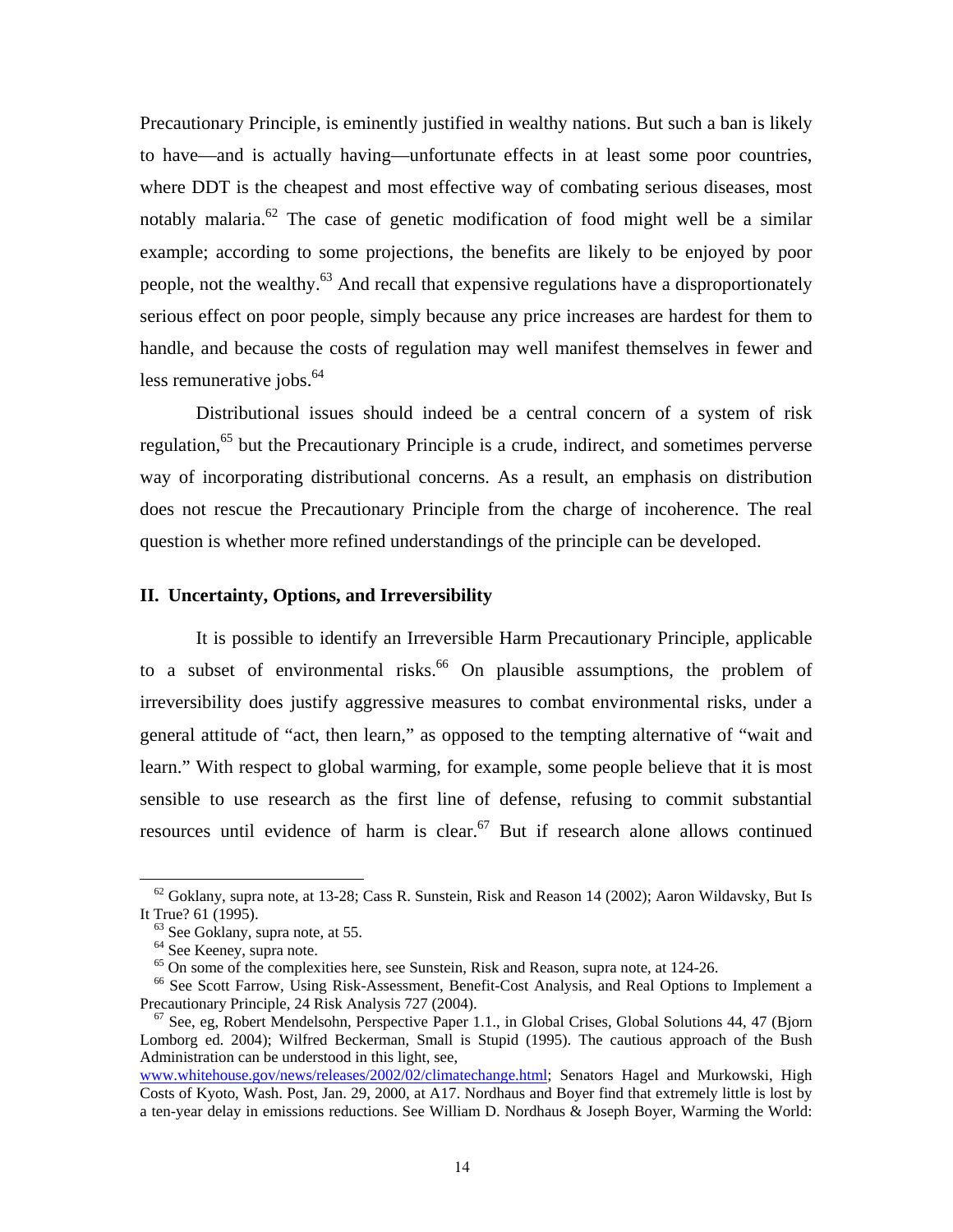emissions to produce irreversible risks, it might be best to take precautions now as a way of preserving future flexibility.68 In the environmental context in general, this point suggest that regulators should proceed with far more aggressive measures than would otherwise seem justified.<sup>69</sup>

#### **A. Option Value vs. Use Value**

Begin with the monetary valuation of an environmental amenity, such as a pristine area. Some people will be willing to pay to use the area; others will be willing to pay to preserve it, even if they will not use it. Hence "existence value" is sometimes included in the valuation of environmental amenities,<sup>70</sup> and indeed federal courts have insisted that agencies pay attention to that value in assessing damages to natural resources.71 But people are also willing to pay for the *option* to use an environmental amenity in the future, even if they are unsure whether they will exercise that option.<sup>72</sup> Suppose that a pristine area might be developed in a way that ensures irreversible change. Many people would be willing to pay a significant amount to preserve their option. Under federal law, option value must also be considered in the assessment of natural resource damages.<sup>73</sup> Many regulations explore the role of option value in the environmental context.74

Here, then, is a simple sense in which irreversible environmental harm causes a loss that is not adequately captured in the standard economic measure of value. Some

 $\overline{a}$ 

Economic Models of Global Warming 127 (2000) (describing the net loss as "trivially small"). For a technical discussion, see Alistair Ulph and David Ulph, Global Warming, Irreversibility and Learning, 107 Ec J 636 (1997).<br><sup>68</sup> See Posner, supra note, at 161.

<sup>69</sup> See G. Chichilnisky and G. Heal, Global Environmental Risks, 7 J Econ Persp. 65 (1993).

<sup>70</sup> See David Dana, Existence Value and Federal Preservation Regulation, 28 Harv Env L Rev 343 (2004); Charles J. Cicchetti and Louis J. Wilde, Uniquness, Irreversibility, and the Theory of Nonuse Values, Amer J. Agri Econ 1111 (1992).<br><sup>71</sup> See Ohio v. Department of Interior, 880 F2d 432 (DC Cir 1989).

 $72$  Cicchetti and Wilde, supra note. The independent use of option value is, however, challenged in various places, see, e.g., A. Myrick Freeman, The Measurement of Environmental and Natural Resource Values 249-51 (2003).<br> $\frac{73}{3}$  See Ohio v. Department of Interior, supra.

<sup>74</sup> See, e.g., 60 Fed Reg 29914 (1995); 60 Fed.Reg. 28210 (1995); 59 Fed. Reg. 1062 (1994). But see 69 Fed Reg. 68444 (2004) (doubting whether option value should be recognized as separate form others values).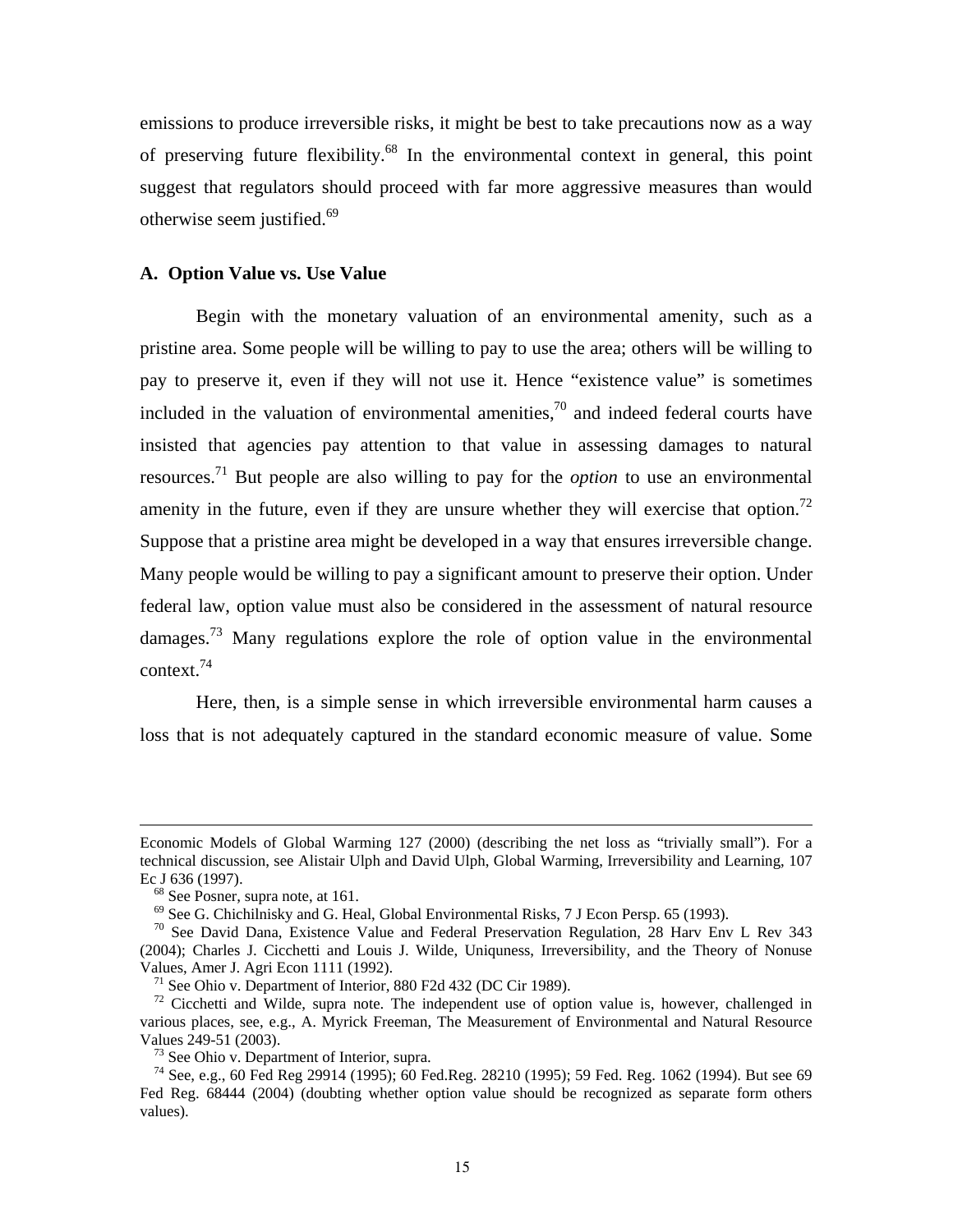skeptics contend that it "is hard to imagine a price for an irreversible loss,"<sup>75</sup> but people do identify prices for such losses. $^{76}$ 

#### **B. The Basic Argument**

The idea of option value, as used in the monetary valuation literature just discussed, is closely related to the use of the notion of "options" in the domain that I shall be emphasizing here. The simple claim is that when regulators are dealing with an irreversible loss, and when they are uncertain about the timing and likelihood of that loss, they should be willing to pay a sum—the option value—in order to maintain flexibility for the future.<sup>77</sup> The option might not be exercised if it turns out that the loss is not a serious one. But if the option is purchased, regulators will be in a position to forestall the loss if it turns out to be large.

In the domain of finance, options take multiple forms.<sup>78</sup> An investor might be willing to purchase land that is known to have deposits of gold; even if the cost of extraction is too high to justify mining, ownership of the land creates an option to mine if the cost falls.<sup>79</sup> A standard "call option" is a right to purchase an asset prior to a specific date at a specified price.<sup>80</sup> In another variation, people might seek the right to abandon a project at a fixed price, perhaps on the occurrence of a specified set of events. Alternatively, they might obtain the right to scale back a project, to expand it, or to extend its life. Options that recognize multiple sources of uncertainty, of the sort that can be found for many environmental problems, are termed "rainbow options."<sup>81</sup>

Option theory has countless applications outside of the domain of investments. Suppose, for example, that because of law or social norms, it is difficult to divorce, so

<sup>&</sup>lt;sup>75</sup> See Frank Ackerman and Lisa Heinzerling, Priceless 185 (2004).<br><sup>76</sup> A helpful overview is Richard C. Bishop, Option Value: An Exposition and Extension, 58 Land Economics 1 (1982). In recognizing the existence of option value, I do not mean to make any controversial suggestions about the role of "willingness to pay" in environmental policy. The only point is that people do place a value on preserving environmental options, and that it would be foolish for regulators to refuse to do so.<br><sup>77</sup> See Claude Henry, Investment Decisions under Uncertainty: The "Irreversibility Effect," 64 Am Econ

Rev 1006, 1006 (1974), and in particular this suggestion: "A decision is considered irreversible if it significantly reduces for a long time the variety of choices that would be possible in the future." On precommitment value, see below.<br><sup>78</sup> See Tom Copeland and Vladimir Antikarocov, supra note, at 12-13.

<sup>&</sup>lt;sup>79</sup> See Richard Brealey and Stewart Myers, Principles of Corporate Finance565 (2002) <sup>80</sup> Id. at 582.

<sup>&</sup>lt;sup>81</sup> Copeland and Antikarocov, supra, at 13.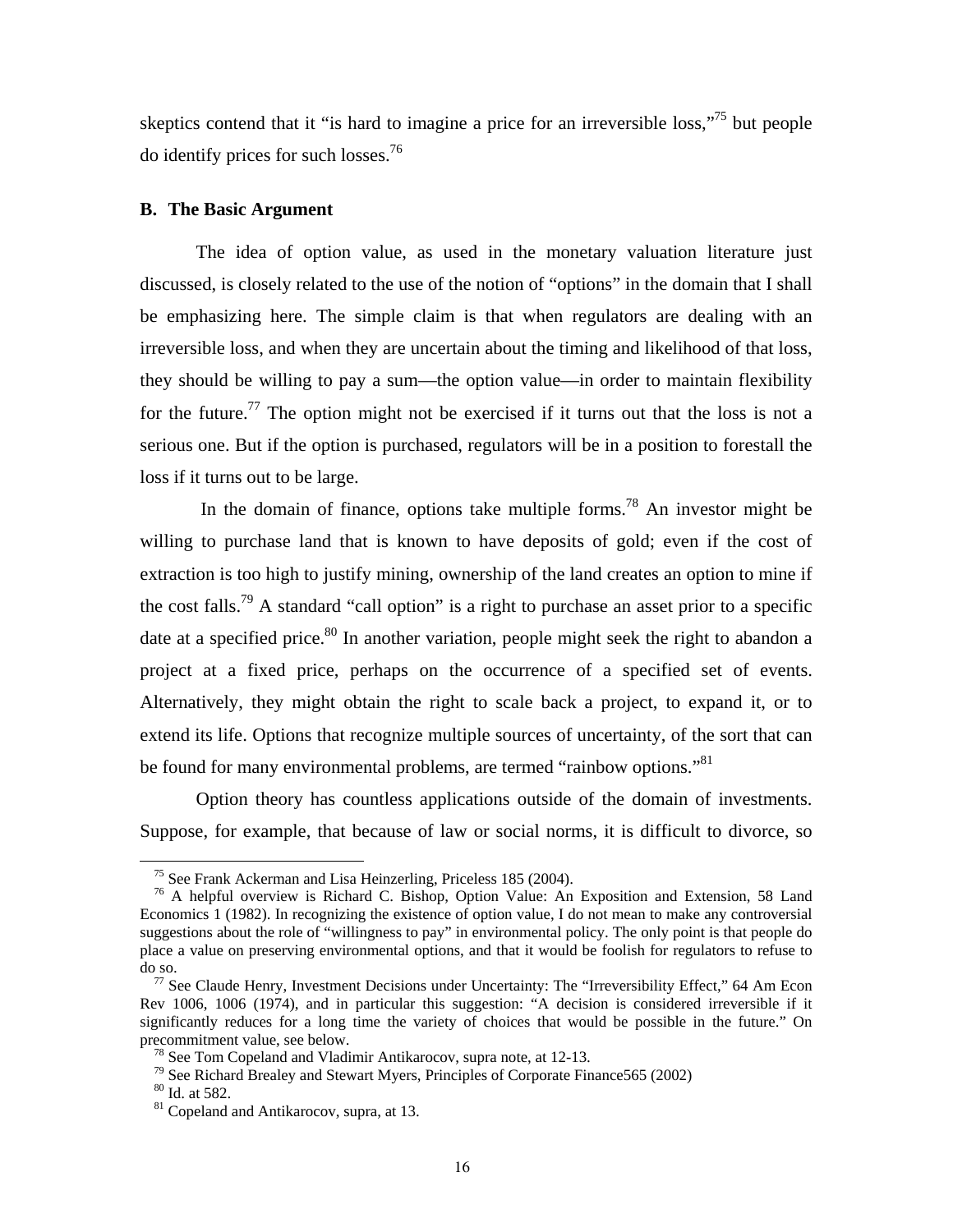that a decision to marry cannot readily be reversed.<sup>82</sup> If so, prospective spouses might be willing to incur costs to maintain their flexibility before marrying—higher costs than they would be willing to incur if divorce were easier. Narrow judicial rulings, of the sort celebrated by judicial minimalists,  $83$  can be understood as a way of "buying" an option, or at least of "paying" a certain amount in return for flexibility. Judges who leave things undecided, and who focus their rulings on the facts of particular cases, are in a sense forcing themselves, and society as a whole, to purchase an option to pay for flexibility in the resolution of subsequent problems. Whether that option is worthwhile depends on its price and the benefits that it provides.

It should be readily apparent how an emphasis on option value might explain the emphasis, in NEPA and other environmental statutes, on irreversible losses. The central point of NEPA is to ensure that environmental factors receive serious consideration,  $84$ and if irreversible losses are involved, the delay produced by the duty to generate an environmental impact statement can be seen as payment for an option. It should also be clear that the idea of option value might help give content to the Precautionary Principle, which would, on this view, be understood as requiring societies to pay a kind of premium in the face of potentially irreversible losses.<sup>85</sup> An important implication involves global warming; the argument for a global carbon tax is significantly strengthened by an appreciation of the option value of conserving the atmospheric environment.<sup>86</sup> Let us elaborate the argument for the Irreversible Harm Precautionary Principle.

In a classic essay, Arrow and Fisher demonstrate that the ideas of uncertainty and irreversibility have considerable importance to the theory of environmental protection. $87$ They imagine a situation in which the question is whether to preserve a virgin redwood forest for wilderness recreation or instead to open it to clear-cut logging. Assume that if the development option is chosen, the destruction of the forest is effectively

82 See Dixit and Pindyck, supra, at 24.

<sup>83</sup> See Cass R. Sunstein, One Case At A Time (1999).

<sup>84</sup> See Robertson v. Methow Valley Citizens' Council, 490 US 332 (1989).

<sup>&</sup>lt;sup>85</sup> See Benoit Morel et al., Pesticide Resistance, the Precautionary Principle, and the Regulation of Bt Corn: Real Option and Rational Option Approaches to Decisionmaking, in Battling Resistance to

Antibiotics and Pesticides, supra note.<br><sup>86</sup> See Graciela Chichilnisky and Geoffey Heal, Global Environmental Risks, 7 J Econ Perspectives 65, 80 (1993).

<sup>&</sup>lt;sup>87</sup> See Kenneth J. Arrow and Anthony C. Fisher, Environmental Preservation, Uncertainty, and Irreversibility, 88 Q J Econ 312 (1974).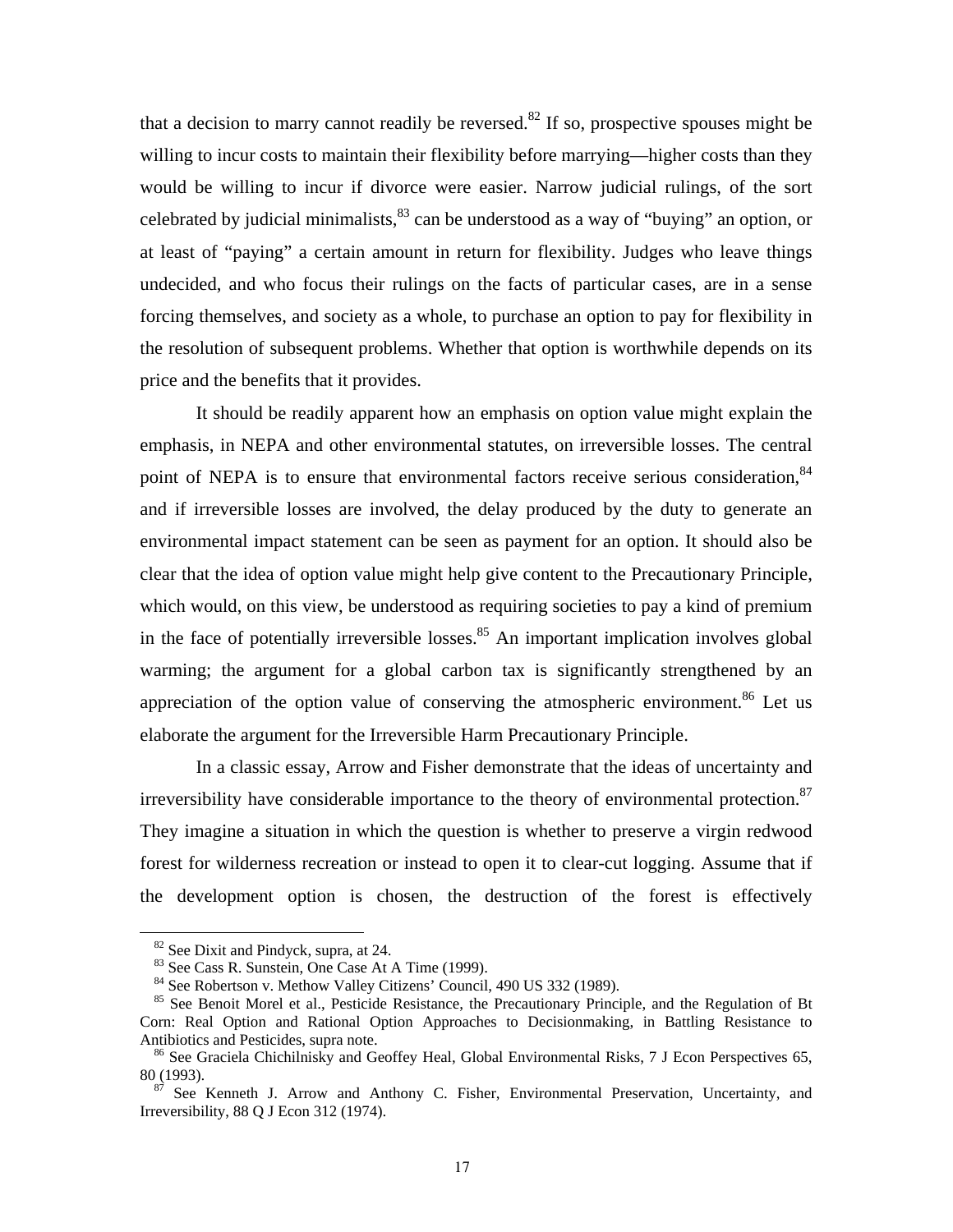irreversible.<sup>88</sup> Arrow and Fisher argue that it matters whether the authorities cannot yet assess the costs or benefits of a proposed development. If development produces "some irreversible transformation of the environment, hence a loss in perpetuity of the benefits from preservation," then it is worth paying something to wait to acquire the missing information. Their suggestion is that "the expected benefits of an irreversible decision should be adjusted to reflect the loss of options it entails."<sup>89</sup>

Much more recently, Fisher has generalized this argument to suggest that "[w]here a decision problem is characterized by (1) uncertainty about future costs and benefits of the alternatives, (2) prospects for resolving or reducing the uncertainty with the passage of time, and (3) irreversibility of one or more of the alternatives, an extra value, an option value, properly attaches to the reversible alternative(s). $"^{90}$  To pass a costbenefit test, it follows that an irreversible decision must clear a higher hurdle. The intuition here is both straightforward and appealing: More steps should be taken to prevent harms that are effectively final than to prevent those that can be reversed at some cost. If an irreversible harm is on side, and a reversible one on the other, an understanding of option value suggests that it is worthwhile to spend a certain amount to preserve future flexibility, by paying a premium to avoid the irreversible harm.

Judge Richard Posner has invoked a point of this sort as a justification for aggressive steps to combat global warming.<sup>91</sup> Posner acknowledges that the nature of the threat of global warming is disputed, and hence it is tempting to wait to regulate until we have more information. But there is a serious problem with waiting, which is "the practically irreversible effect of greenhouse-gas emissions on the atmospheric concentration of those gases."92 Thus Posner concludes that making "shallower cuts now can be thought of as purchasing an option to enable global warming to be stopped or

<sup>&</sup>lt;sup>88</sup> The assumption may be unrealistic, under ordinary understandings of what counts as irreversibility. If seeds are retained, the forest can be recreated, though perhaps with a significant interim loss. I deal below with some of the complexities in the notion of irreversibility.

<sup>89</sup> Id. at 319.

<sup>&</sup>lt;sup>90</sup> See Anthony Fisher, Uncertainty, Irreversibility, and the Timing of Climate Policy 9 (2001).

<sup>&</sup>lt;sup>91</sup> See Richard A. Posner, Catastrophe 161-62 (2004). A more technical discussion to the same effect is Graciela Chichilnisky and Geoffey Heal, Global Environmental Risks, 7 J Econ Perspectives 65 (1993), emphasizing the need for a distinctive approach to "risks that are poorly *understood, endogenous, collective*, and *irreversible*." Id. at 67; see especially pp. 76-84 for a treatment of option value and irreversibility.

 $92$  Posner, supra note, at 161.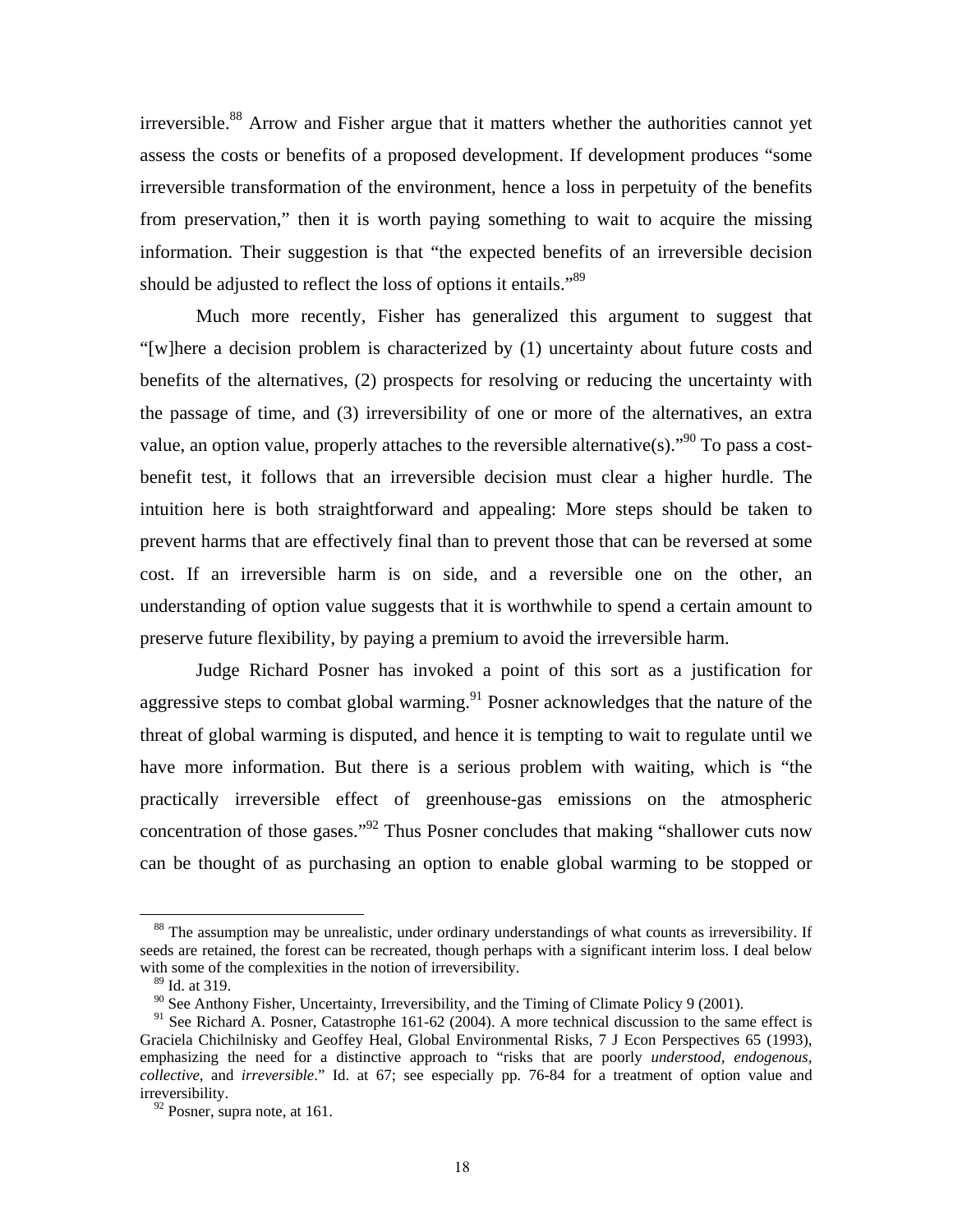slowed at some future time at a lower cost."<sup>93</sup> The reduction in cost, as a result of current steps, could result from lowering current emissions or simply from increasing the rate of technological innovations that make pollution reduction less costly in the future. Posner concludes that the "option approach is applicable to other catastrophic risks as well, such as the risks associated with genetically modified crops."<sup>94</sup>

The general point here is that as in the stock market, those involved in environmental protection are trying to project a stream of costs and benefits over time; the ability to project the revenue stream will improve and hence much can be gained from being able to make the decision later in time rather than earlier.<sup>95</sup> If more accurate decisions can be made in the future, then there is a (bounded) value to putting the decision off to a later date.<sup>96</sup> The key point is that uncertainty and irreversibility should lead to a sequential decision-making process.  $97$  If better information will emerge, regulators might seek an approach that preserves greater flexibility.<sup>98</sup>

#### **C. Irreversibilities**

Unfortunately, the idea of irreversibility is highly ambiguous. On one view, an effect is irreversible when restoration to the status quo is impossible or at best extremely difficult, at least on a relevant timescale. For example, the "decision not to preserve a rich reservoir of biodiversity such as the 60 million-year-old Korup forest in Nigeria is irreversible. The alteration or destruction of a unique asset of this type has an awesome finality."99 If this is the appropriate interpretation of irreversibility, then it is an aspect of seriousness. An alternative interpretation, familiar in the economic literature on options,

93 Id. at 162.

<sup>&</sup>lt;sup>94</sup> Id. at 163,

<sup>&</sup>lt;sup>95</sup> See Christian Gollier & Nicolas Treich, Decision-Making Under Scientific Uncertainty: The Economics of the Precautionary Principle, 27 J. Risk & Uncertainty 77, 84 (2003), for the definition of irreversibility used in the real options approach. See also id. at 87-91 for distinctions among stock externalities, environmental irreversibility, and captial irreversibility.<br><sup>96</sup> Gollier & Treich, supra note, at 88.

<sup>97</sup> Chan S. Park & Hemantha S.B. Herath, Exploiting Uncertainty—Investment Opportunities as Real Options: A New Way of Thinking in Engineering Economics, 45 Engineering Economist 1, 3-4 (2000).

<sup>&</sup>lt;sup>98</sup> See Kenneth Arrow and Anthony Fischer, Environmental Preservation, Uncertainty and Irreversibility, 88 Q. J. Economics 312, 313-14 (1974).

<sup>&</sup>lt;sup>99</sup> See Graciela Chichilnisky and Geoffrey Heal, Global Environmental Risks, 7 J Econ Persp 65, 76 (1993).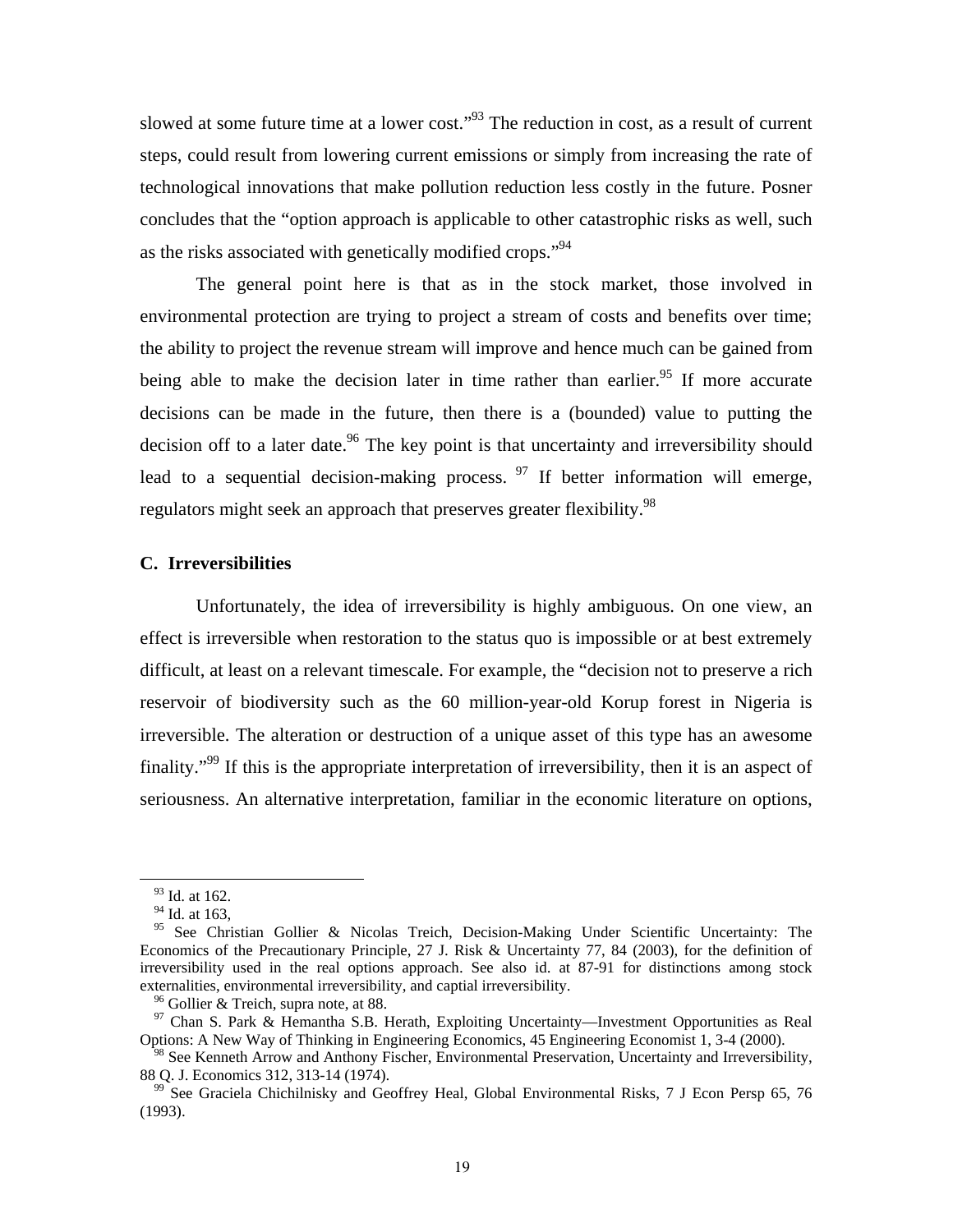sees irreversibility in terms of sunk costs. The two interpretations lead to different understandings of the Irreversible Harm Precautionary Principle.

1. *Irreversibility and seriousness*. From one point of view, no clear line separates the reversible from the irreversible. The question is not whether some effect can be reversed, but instead at what cost; areas that have been developed, or otherwise harmed, can often be returned to their original state, even if at considerable expense. Lost forests can themselves be restored. But for the Irreversible Harm Precautionary Principle, there is a more serious conceptual difficulty, which is that *whether a particular act is "irreversible" depends on how it is characterized*. Any death, of any living creature, is irreversible, and those who invoke irreversibility do not intend the notion of irreversible harm to apply to each and every mortality risk. What is true for living creatures is true for rocks and refrigerators too; if these are destroyed, they are destroyed forever. And because time is linear, every decision is, in an intelligible sense, irreversible. If I play tennis at 11 am today, that decision cannot be reversed, and what might have been done at that time will have been permanently lost. If government builds a new highway in upstate New York in May, that particular decision will be irreversible, even though the highway can be replaced or eliminated. This is the sense in that "irreversibility" depends on how the underlying act is characterized; if we characterize it narrowly, to be and to do precisely what it is and does, any act is literally irreversible by definition.

Environmentalists who are concerned about irreversibility must have something far more particular in mind. They must mean something like a large-scale alteration in environmental conditions, one that imposes permanent, or nearly permanent, changes on those subject to them. But irreversibility in this sense is not a sufficient reason for a highly precautionary approach. At a minimum, the irreversible change has to be for the worse, and it must also rise to a certain level of magnitude. A truly miniscule change in the global temperature, even if permanent, would not justify expensive precautions if it is benign or if it imposes little in the way of harm.<sup>100</sup> For this reason, it is tempting to understand the idea of irreversibility, for environmental purposes, as inseparable from that of seriousness. A loss of a wisdom tooth is irreversible, but not a reason for particular

100 See, eg, Robert Mendelsohn, Perspective Paper 1.1., in Global Crises, Global Solutions 44, 47 (Bjorn Lomborg ed. 2004).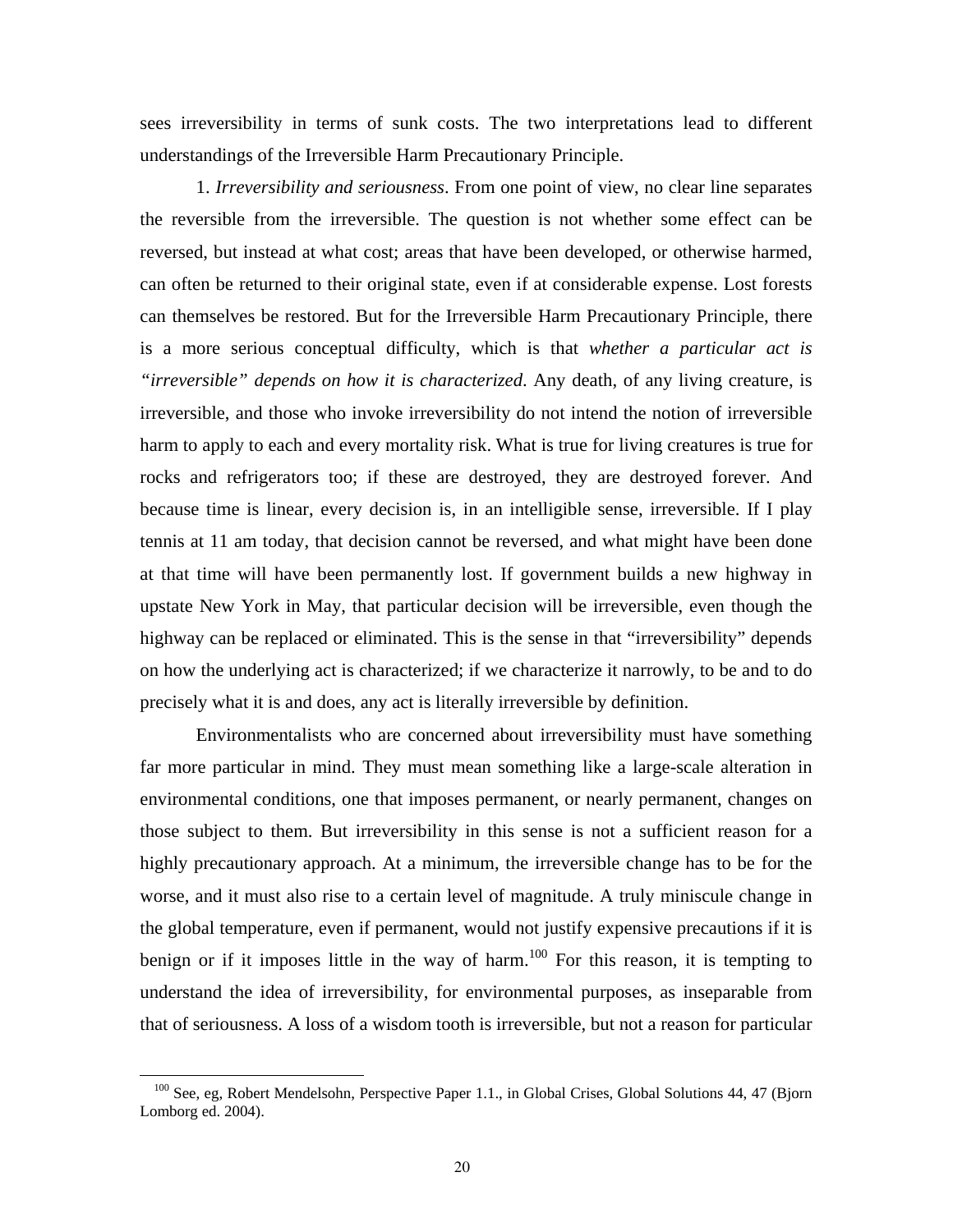precautions; a loss of an extremely small forest, with little wildlife, hardly justifies a special principle, even if that loss cannot be reversed.

At first glance, then, irreversibility matters only because of its connection with the magnitude of the harm—an issue explored below in connection with potentially catastrophic risks. Compare in this regard the standard of "irreparable harm" as a precondition to the grant of a preliminary injunction.<sup>101</sup> If a harm is irreparable, it can be avoided only by grant of the injunction, but irreparability is not a sufficient condition for granting the injunction; the harm must be serious as well as irreparable.<sup>102</sup> And if irreversibility in environmental protection is to be analyzed in the same way, then an Irreversible Harm Precautionary Principle is part of a Catastrophic Harm Precautionary Principle, or at least a Significant Harm Precautionary Principle. If so, the Irreversible Harm Precautionary Principle is not distinctive. The principle is also vulnerable, some of the time, to the same objections that apply to the Precautionary Principle as a whole. As we have seen, significant harms may well be on all sides of risk-related problems, and a focus on one set of risks will give rise to others, perhaps environmental risks as well.

2. *Irreversibility and sunk costs*. Analysts of real options understand the idea of irreversibility in a technical way.<sup>103</sup> Irreversible investments are sunk costs—those that cannot be recovered. Examples include expenditures on advertising and marketing, or even capital investments designed to improve the performance of a factory.<sup>104</sup> In fact the purchase of motor vehicles, computers, and office equipment is not fully reversible, because purchase cost substantially exceeds resale cost.<sup>105</sup> Reversible investments include the purchase of ordinary stocks and bonds. The problem with an investment that is irreversible is that those who make it relinquish "the possibility of waiting for new information that might affect the desirability or timing of the expenditure, and this lost option value is an opportunity cost that must be included as part of the investment."<sup>106</sup>

<sup>&</sup>lt;sup>101</sup> In the environmental context, see Sierra Club v. Marsh, 872 F2d 497 (1<sup>st</sup> Cir 1989) (Breyer, J.).<br><sup>102</sup> Id.<br><sup>103</sup> See Avinash Dixit and Robert Pinsyck, Investment Under Uncertainty 6-9 (1994)<br><sup>104</sup> Id. at 8.<br><sup>105</sup>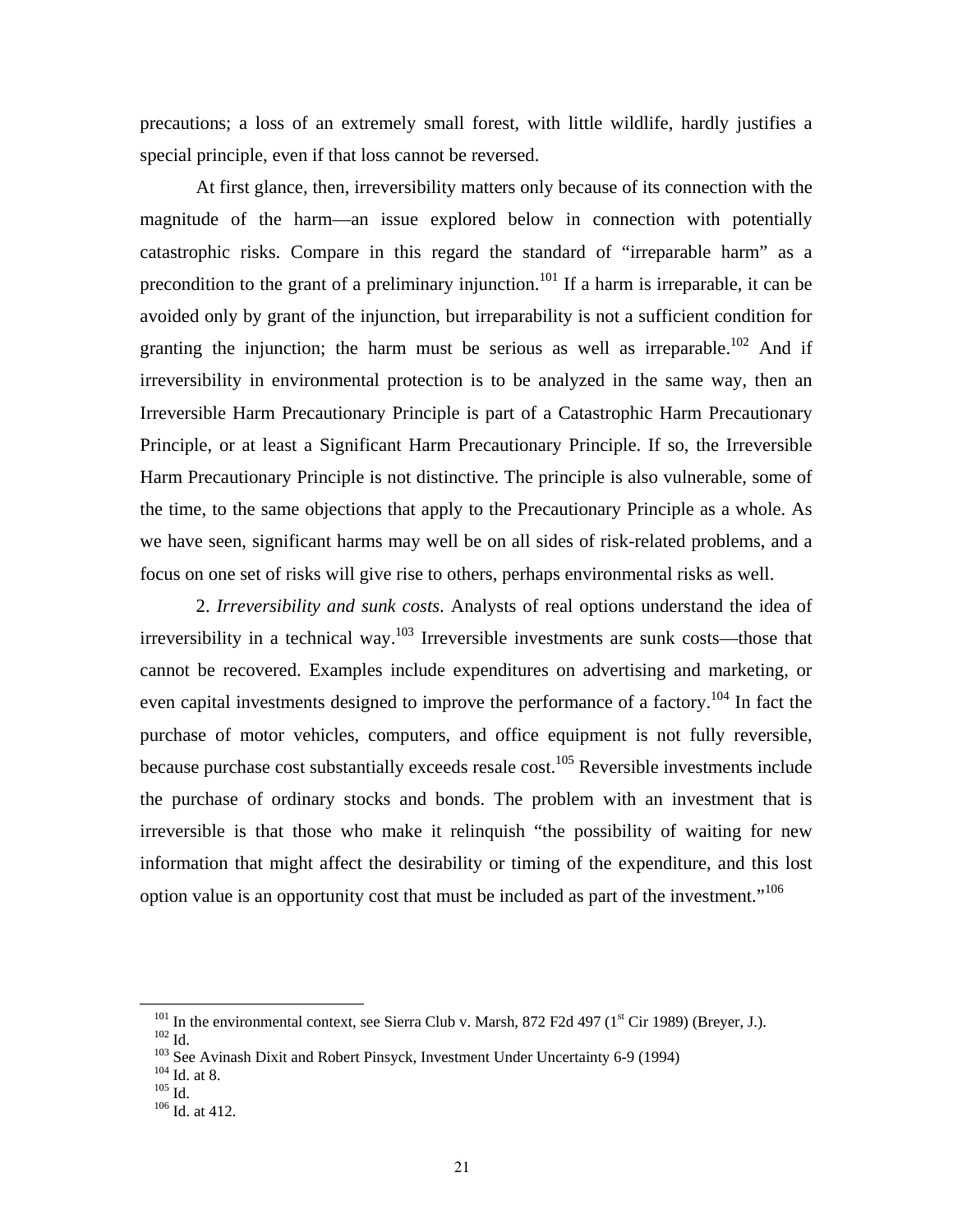Everyone agrees that we should characterize, as irreversible harms, environmental effects that are both serious and extremely expensive and time-consuming to reverse.<sup>107</sup> This is the factor that leads Posner and others to argue for the purchase of an "option" to slow down global warming at a lower rate in the future. Immediate adoption of a policy produces a "sunk benefit."<sup>108</sup> But this argument ignores an important point: *Irreversibility, in this sense, lies on all sides*. 109 Regulation that reduces one environmental risk might well increase another environmental risk; efforts to reduce the dangers associated with fossil fuels, for example, may lead to increased dependence on nuclear energy, as in fact has happened in China.<sup>110</sup> As with the Precautionary Principle in general, so with the Irreversible Harm Precautionary Principle in particular: Measures that the principle requires, on grounds on safety and health, might well be prohibited on exactly those grounds. And there is a more general point. If steps are taken to reduce greenhouse gas emissions, capital costs will be incurred, and they cannot be recouped. Sunk costs are a familiar feature of environmental regulation, in the form of mandates that require technological change.<sup>111</sup> We are dealing, then, with irreversibilities, not irreversibility.

This point much complicates the case for an Irreversible Harm Precautionary Principle. As Fisher writes for global warming, "it is not clear whether the conditions of the problem imply that investment in control ought to be slowed or reduced, while waiting for information needed to make a better decision, or that investment should come sooner to preserve the option to protect ourselves from impacts that may be revealed in the future as serious or even catastrophic."<sup>112</sup> It is for this reason that many economists have concluded, unlike Judge Posner, that the existence of uncertainty and irreversibility

<sup>&</sup>lt;sup>107</sup> See Fisher, supra note.<br><sup>108</sup> Id. at 413.<br><sup>109</sup> See Fisher, supra note, and sources cited.

<sup>&</sup>lt;sup>110</sup> See Ling Zhong, Note: Nuclear Energy: China's Approach Towards Addressing Global Warming, 12 Geo. Int'l Envtl. L. Rev. 493 (2000). Of course it is possible to urge that nations should reduce reliance on either coal-fired power plants or nuclear power, and move instead toward alternatives that might be preferable in risk-related grounds, such as solar power. For general discussion, see Renewable Energy: Power for a Sustainable Future, Godfrey Boyle, ed. (1996); Allan Collinson, Renewable Energy (1991); Dan E. Arvizu, Advanced Energy Technology and Climate Change Policy Implications, 2 Fl. Coastal L.J. 435 (2001). But these alternatives pose problems of their own, involving feasibility and expense. See Lomborg, supra note 56, at 118-48.<br><sup>111</sup> See Bruce Ackerman and William Hassler, Clean Coal/Dirty Air (1983).<br><sup>112</sup> Fisher, supra note, at 11.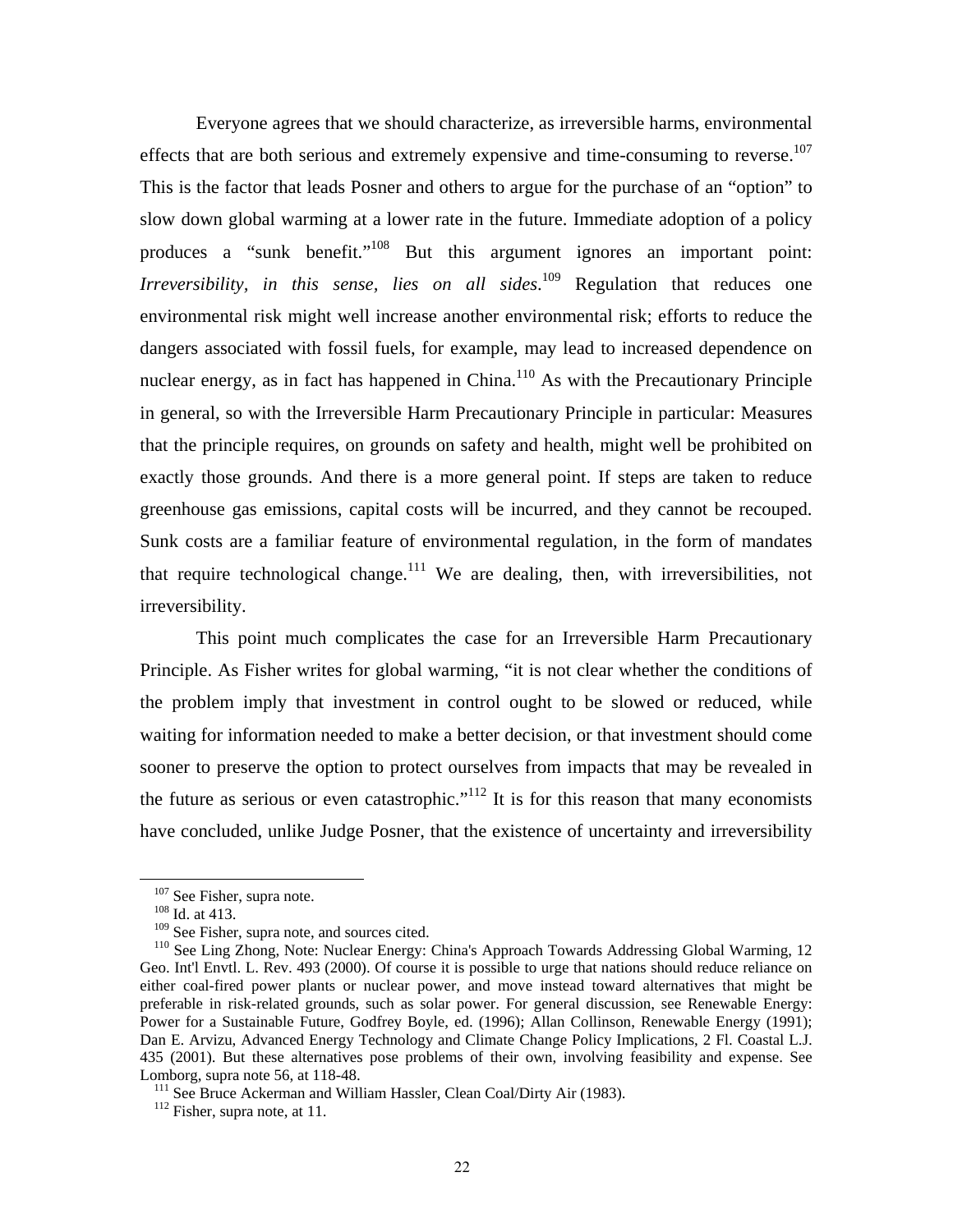argue for less, not more, in a way of investments in reducing greenhouse gas emissions.<sup>113</sup> Everything depends on the likelihood and magnitude of the losses on all sides.

Judge Posner's analysis does not use the idea of options in the technical sense. He emphasizes, correctly, that because of the cumulative effect of emissions on the atmospheric concentration of carbon dioxide, a steady or even declining rate of emissions will cause that concentration to increase.<sup>114</sup> He emphasizes that it may be more costly to reduce global warming in the future than in the present—a point that comes close to the technical understanding of irreversibility in the economic literature. But it is a gap in Judge Posner's analysis that he neglects to attend to the irreversible losses associated with greenhouse gas reductions. On the other hand, any advice to "wait and learn" depends on a contentious empirical assumption, which is that we lose very little if we defer investments while waiting to obtain more information about the benefits.<sup>115</sup> If a great deal is lost by deferring such investments, then the judgment should be reversed; and there is reason to believe that for global warming, the irreversible losses associated with climate change do indeed justify the irreversible losses associated with greater investments in emissions reductions, world-wide.<sup>116</sup>

#### **D. Qualifications and Conclusions**

The arguments for an Irreversible Harm Precautionary Principle, along with an understanding of its central limitations, are now in place. But there are three important qualifications, involving optimal delay, distributional considerations, and precommitment value. Let us briefly explore each of these.

*1. Irreversibilities and optimal delay*. The general notion of optimal delay provides important countervailing considerations. Future generations will almost

<sup>&</sup>lt;sup>113</sup> Id. at 19.<br><sup>114</sup>Posner, supra note.<br><sup>115</sup> William Cline, Rejoinder to Perspective Papers, in Global Crises, Global Solutions 56, 57 (Bjorn Lomborg ed. 2004).<br><sup>116</sup> See William D. Nordhaus & Joseph Boyer, Warming the World: Economic Models of Global

Warming (2000). This point is not meant to endorse any particular set of responses to climate change; it is simply meant to suggest that some such response is justified, in part because of the risk of irreversible harm. A good discussion can be found in id. and in Richard Stewart and Jonathan Wiener, Reconstructing Climate Policy: Beyond Kyoto (2003).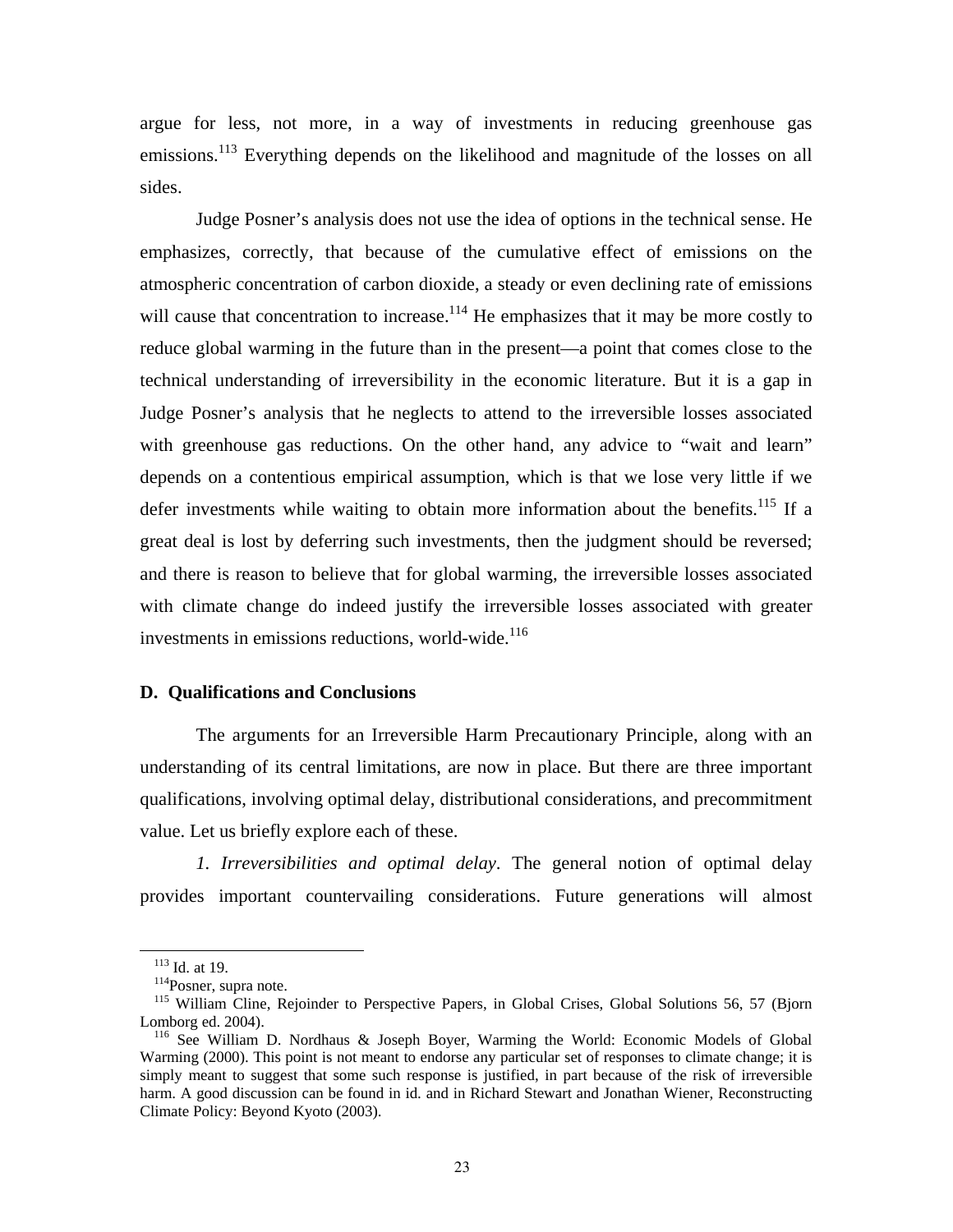certainly be both wealthier and more knowledgeable than the present generation; for this reason, they will be in a far better position, and possibly an unimaginably better position, to handle environmental problems that materialize in their time.<sup>117</sup> In the view of one commentator, the nearly inevitable increase in wealth over time means that it "makes no sense to make current generations 'pay' for the problems of future generations."<sup>118</sup> In addition, expensive investments in greenhouse gas reduction may well diminish available resources for future generations, leaving them with less "to devote to subsequent damage control."<sup>119</sup> There is a final point. For many environmental problems, the irreversible costs of emissions reductions are incurred immediately, whereas the irreversible costs of emissions will be incurred in the future. This difference strengthens public resistance to emissions reductions, in a way that fits with standard claims about the need to discount future effects.<sup>120</sup>

The argument for "wait and learn" is strengthened by these points. But any such argument must also take account of the incontrovertible fact that waiting simultaneously threatened to diminish the flexibility of future decision makers, and perhaps severely.<sup>121</sup>

2. *Irreversibilities and distribution*. At first glance, an Irreversible Harm Precautionary Principle might seem to be especially beneficial to disadvantaged people.<sup>122</sup> In the context of global warming, aggressive precautions are projected to give far more to poor countries than to rich ones, partly because rich nations are so much less dependent on agriculture  $.123$  Nonetheless, there is no simple connection between distributional goals and an emphasis on irreversible harms. Some of the risks associated with genetic engineering are irreversible,  $^{124}$  but as we have seen, the benefits of genetic

<sup>&</sup>lt;sup>117</sup> See Remarks of Vernon Smith, in Global Crises, Global Solutions 630, 635 (Bjorn Lomborg ed. 2004).<br><sup>118</sup> Remarks of Thomas Schelling, in id. at 627.<br><sup>119</sup> Remarks of Vernon Smith, supra, at 635,

<sup>&</sup>lt;sup>120</sup> For a statement and criticism of the standard claims, see Richard Revesz, Environmental Regulation, Cost-Benefit Analysis, and the Discounting of Human Lives, 99 Colum L Rev 941 (1999).

 $^{121}$  As emphasized by William Cline, Rejoinder to Perspective Papers, in id. at 56, 57.<br><sup>122</sup> See Juan Almendares, Science, Human Rights, and the Precautionary Principle in Honduras, in

Precaution, Environmental Science, and Preventive Public Policy 55 (Joel A. Tickner ed. 2003).<br><sup>123</sup> William D. Nordhaus & Joseph Boyer, Warming the World: Economic Models of Global Warming<br>161-168 (Cambridge, Mass.: MIT P

<sup>&</sup>lt;sup>124</sup> Justus Wesseler, Resistance Economics of Transgenic Crops under Uncertainty: A Real Options Approach, in Battling Resistance to Antibiotics and Pesticides 214 (Rmanan Lazminarayan ed. 2003).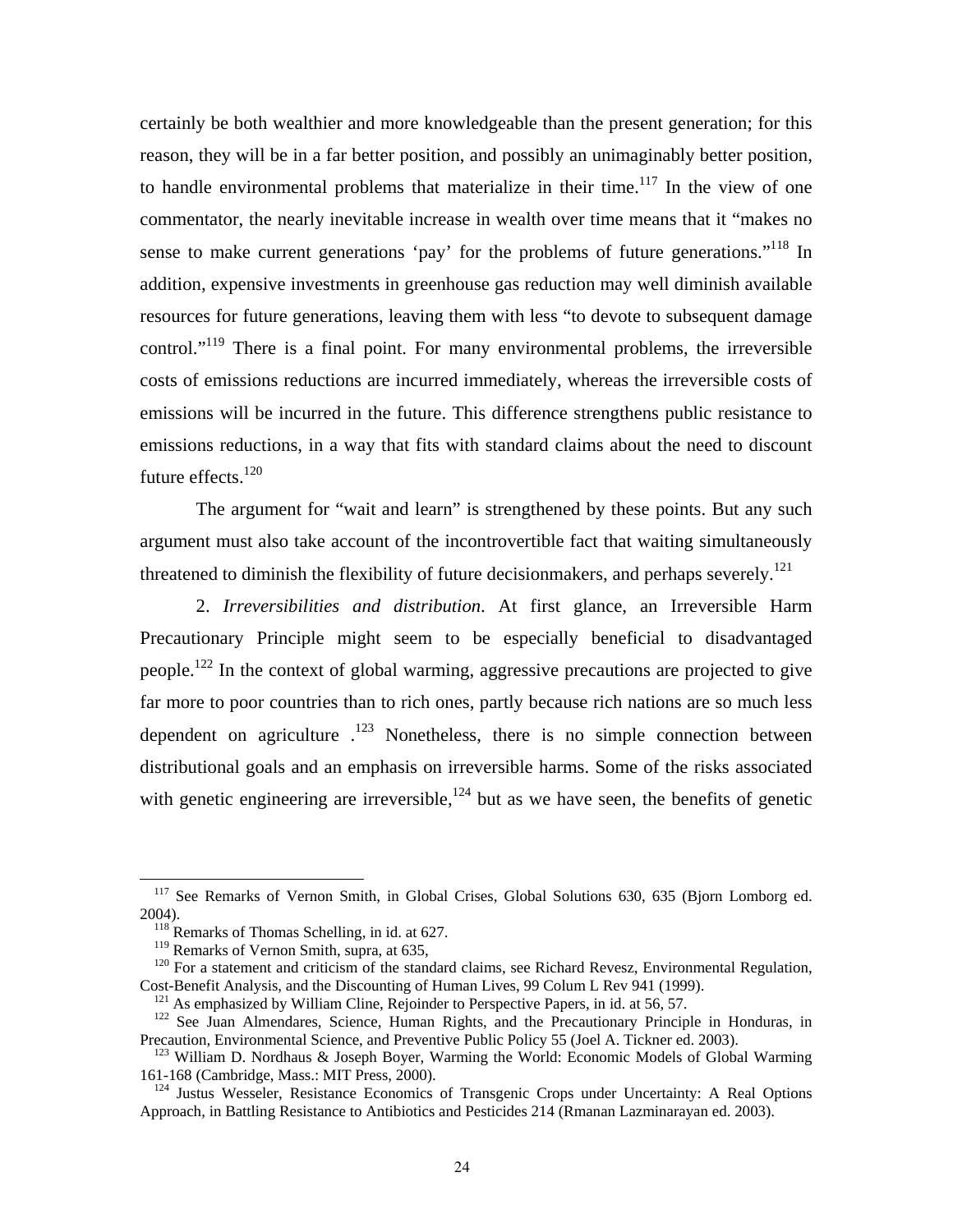engineering are likely to be felt above all in poor nations.<sup>125</sup> The analysis of distributional goals must be undertaken separately from the analysis of irreversibility.

3. *Precommitment value*. In some domains, future flexibility is undesirable, and people are willing to pay a great deal to eliminate it. The tale of Ulysses and the Sirens is perhaps the most familiar example,  $126$  and the idea of precommitment has many legal applications.<sup>127</sup> In the environmental context, regulators might be willing to pay for precommitment strategies that will operate as a constraint on interest-group power, myopia, weakness of will, excessively high discount rate, cognitive biases, or other problems. Indeed, the conventional Precautionary Principle, understood to impose a thumb on the scales in favor of environmental protection, might be explained in these terms.<sup>128</sup>

The difficulty, for any such explanation, should now be familiar: Any precommitment strategy may give rise to problems, including environmental problems, for which a precommitment strategy might also be justified. It is nonetheless important to see that option value is sometimes paralleled by "precommitment value," for which regulators might also be willing to spend a great deal. The literature on options, and on the need to maintain flexibility, has not yet come to terms with situations in which flexibility is a problem rather than a solution.

4. *Conclusions*. There is a coherent and distinctive Irreversible Harm Precautionary Principle, taking the form of willingness to pay a certain price to preserve environmental flexibility for the future. In many settings, it makes sense to pay for an option to avoid a risk of irreversible losses. The amount of the payment depends on the magnitude of the loss if it is irreversible. If irreversible losses are on both sides, then it is necessary to assess their likelihood and their magnitude. We can find an implicit understanding of option value in the emphasis on irreversibility in NEPA and other federal statutes, along with many international agreements. But because environmental expenditures are typically sunk costs, an emphasis on irreversibility will sometimes argue

<sup>&</sup>lt;sup>125</sup> See note supra; Thomas DeGregori, Bountiful Harvest 100-109 (2002).<br><sup>126</sup> See Jon Elster, Ulysses and the Sirens (1982).<br><sup>127</sup> See Stephen Holmes, Passions and Constraint (1995) (emphasizing precommitment strategies

<sup>&</sup>lt;sup>128</sup> See David Dana, A Behavioral Economic Defense of the Precautionary Principle, 97 NW L Rev 1315 (2003).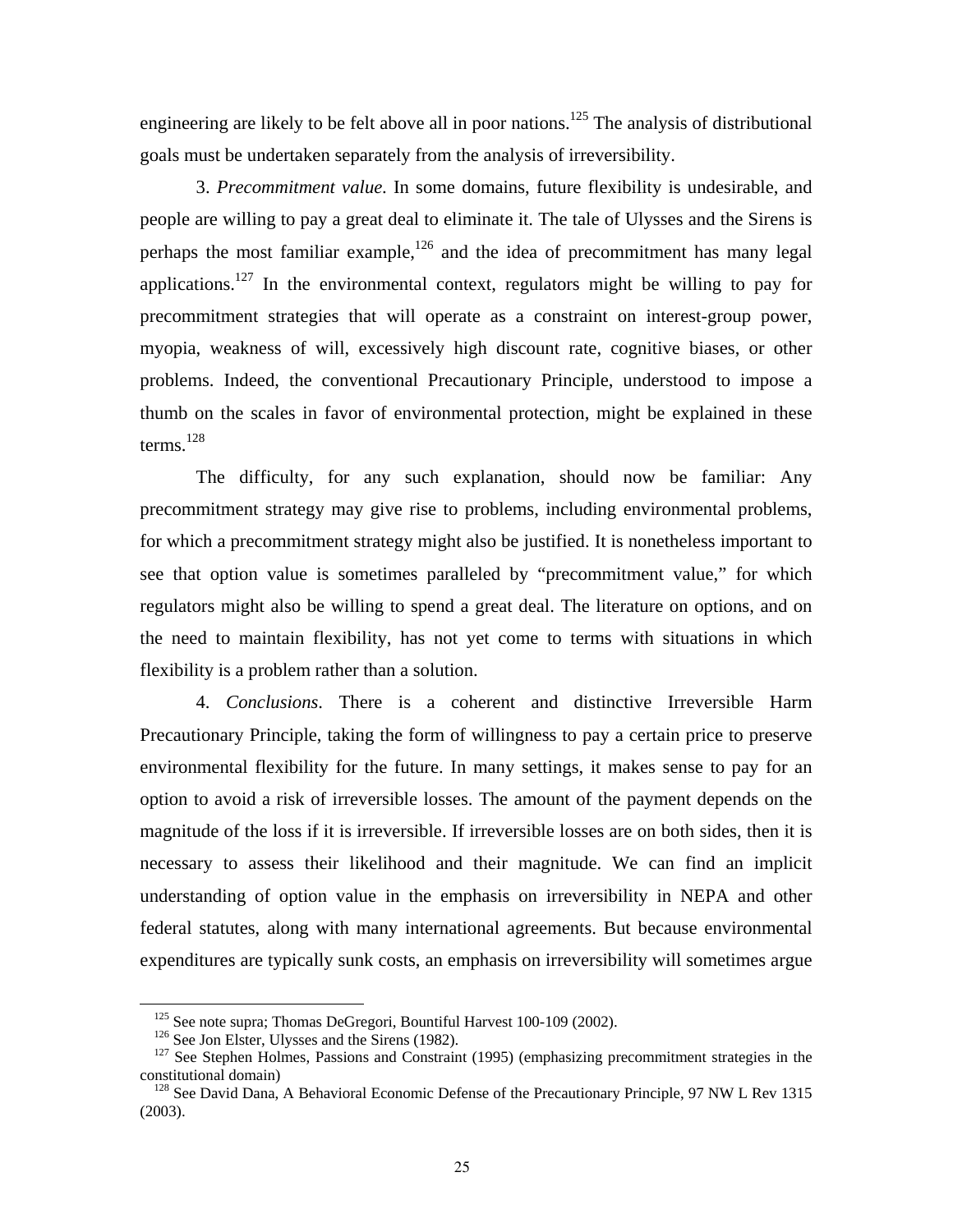in favor of delaying, rather than accelerating, environmental protection. Whether it does so depends on the magnitude and likelihood of the relevant effects.

#### **E. Environmental Injunctions**

An understanding of these points helps to explain some longstanding disputes the issuance of preliminary injunctions in environmental cases. For many years, some courts of appeals had held that when environmental harm was alleged, district courts should adopt a presumption of irreparable damage and indeed a presumption in favor of injunctive relief.<sup>129</sup> In NEPA cases, the result was a likely injunction if the agency had failed to prepare an adequate environmental impact statement: "Irreparable damage is presumed when an agency fails to evaluate thoroughly the environmental impact of a proposed action."<sup>130</sup> But what is the basis for this presumption? And what follows from it? Does it follow, for example, that the United States Navy must be enjoined from conducting weapons-training operations before it has obtained a permit to discharge ordnance into the sea?

In response to the last question, the Supreme Court offered a negative answer.<sup>131</sup> Rejecting the idea that environmental violations should give rise to automatic injunctions, the Court said that an injunction is an equitable remedy, subject to traditional balancing, and that it would "not lightly assume that Congress has intended to depart from established principles" permitting district courts to exercise their discretion.<sup>132</sup> In a subsequent case, involving the Alaska Native Claims Settlement Act, the Court underlined the point and expressly rejected the presumption of irreparable harm in environmental cases.<sup>133</sup> "This presumption is contrary to traditional equitable principles."134 Nonetheless, the Court stressed environmental problems raise distinct issues, because "[e]nvironmental injury, by its nature, can seldom be adequately remedied by money damages and is often permanent or at least of long duration, i.e.,

<sup>&</sup>lt;sup>129</sup> See Thomas v. Peterson, 753 F2d 754, 764 (9<sup>th</sup> Cir 1985).<br><sup>130</sup> Save Our Ecosystems v. Clark, 747 F2d 1240, 1250 (9<sup>th</sup> Cir 1984). For general discussion, see Zigmund Plater, Statutory Violations and Equitable Discretion, 70 Cal L Rev 524 (1982).<br><sup>131</sup> See Weinberger v. Romero-Barcelo, 456 US 305 (1982).<br><sup>132</sup> Id. at 313.<br><sup>133</sup> Amoco Production Co. v. Village of Gambell, 480 US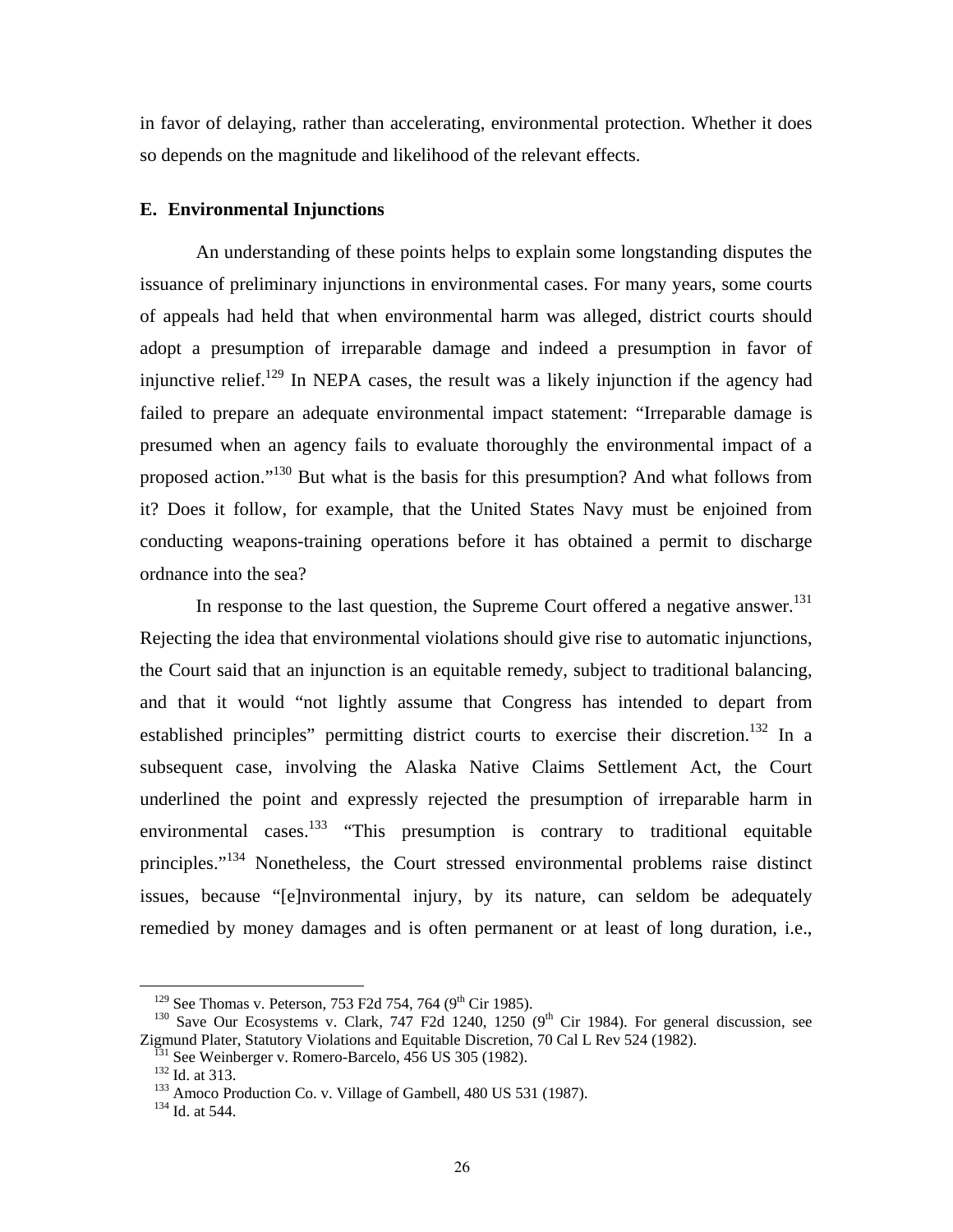irreparable."<sup>135</sup> It follows that if an environmental injury is likely, "the balance of harms" will usually favor the issuance of an injunction to protect the environment."<sup>136</sup>

When courts of appeals spoke in terms of a presumption in favor of injunctive relief, they might be understood as adopting a version of the Irreversible Harm Precautionary Principle—assuming that environmental harm is irreversible in the relevant sense, and requiring a strong showing by those who seek to proceed in the face of that harm. This interpretation helps to explain the simplest exception to the lower courts' presumption: cases in which "irreparable harm *to the environment* would result if such relief were granted."<sup>137</sup> If, for example, an injunction against the use of a logging road would prevent the removal of diseased trees and hence allow the spread of infect infection through national forests, no injunction would issue.<sup>138</sup>

Here, then, is a clear recognition of the existence of environment-environment tradeoffs, in a way that requires a qualification of any Irreversible Harm Precautionary Principle. And when the Supreme Court rejected the presumption, it did so in favor of traditional equitable balancing, in a way that recognized that serious harms, and perhaps irreversible harms, are on all sides. But even in doing so, the Court endorsed a kin of Irreversible Harm Precautionary Principle through its explicit recognition that environmental injury "is often permanent or at least of long duration."

What still remains undecided, after the Court's decisions in the 1980s, is the appropriate judicial posture in the face of violations of NEPA.<sup>139</sup> The Court's rejection of a presumption in favor of preliminary injunctions might well be taken to suggest that such injunctions ought rarely to issue in NEPA cases<sup>140</sup>—especially, perhaps, in light of the fact that NEPA is a purely procedural statute, one that imposes information-gathering

<sup>&</sup>lt;sup>135</sup> Id.<br><sup>136</sup> Id. <sup>136</sup> Id.<br><sup>137</sup> People of Village of Gambell v. Hodel, 774 F2d 1414, 1424 (9<sup>th</sup> Cir 1985) (emphasis in original).<br><sup>138</sup> Alpine Lakes Protection Society v. Schlapfer, 518 F.2d 1089 (9<sup>th</sup> Cir 1975); Th

F.2d at 764 n. 8.

 $139$  For general discussion, see Comment, Injunctions for NEPA Violations: Balancing the Equities, 59 U Chi L Rev. 1263 (1992).<br><sup>140</sup> See New York v. NRC, 550 F2d 745 (2d Cir 1977); Conservation Society v. Secretary of

Transportation, 508 F.2d 927, 933-3 (2d Cir. 1974); United States v. 27.09 Acres of Land, 737 F Supp 277, 283-84 (SDNY 1990); Stand Together Against Neighborhood Decay v. Board of Estimate, 690 F Supp 1191 (EDNY 1988).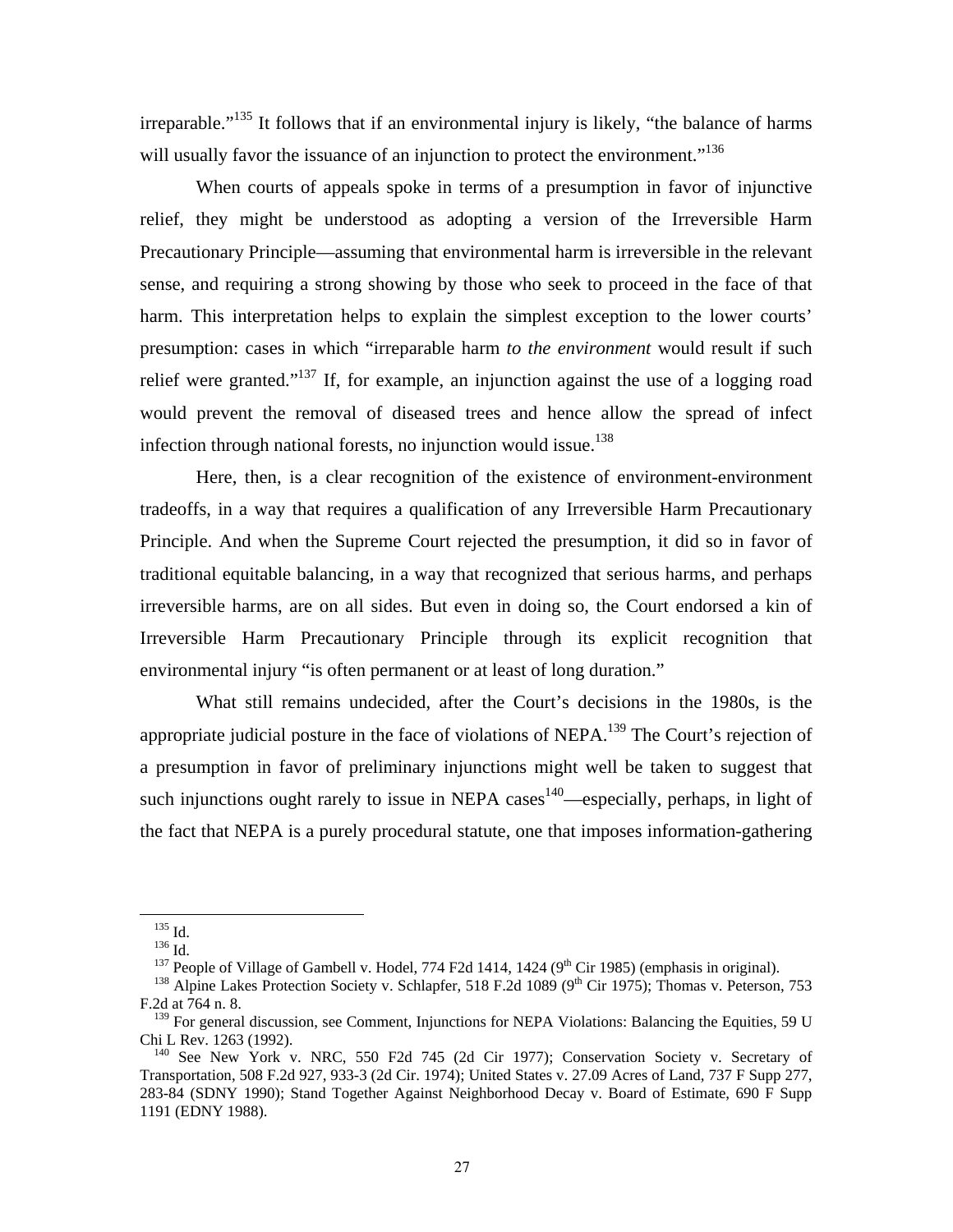duties on agencies without requiring them to take that information into account.<sup>141</sup> If courts cannot forbid agencies to act as they choose after producing an adequate environmental impact statement, injunctions might seem an odd remedy in the NEPA setting. But in the most elaborate discussion of the question, then-Circuit Judge Breyer suggested that injunctions are often appropriate in NEPA cases.<sup>142</sup> The discussion endorses an appropriately constrained Irreversible Harm Precautionary Principle, adapted to the NEPA setting. $143$ 

Judge Breyer did not contend that a presumption in favor of injunctive relief would be appropriate for environmental cases in general. Instead he argued that NEPA is meant to prrvent a particular kind of injury, one that should play a central role in the decision whether to grant an injunction. The purpose of NEPA is to ensure that officials take environmental considerations into account *before* they embark on a course of action. "Thus, when a decision to which NEPA obligations attach is made without the informed environmental consideration that NEPA requires, the harm that NEPA intends to prevent has been suffered."<sup>144</sup> That harm is the increased risk to the environment that arises "when governmental decisionmakers make up their minds without having before them an analysis (with prior public comment) of the likely effects of their decision upon the environment."<sup>145</sup>

Irreversibility is central here, for it is simply the case that administrators are less likely to destroy a nearly completed project than one that has only started. The relevant harm "may well have to do with the psychology of decisionmakers, and perhaps a more deeply rooted psychological instinct not to tear down projects once they are built."<sup>146</sup> Judge Breyer's point, then, is that "the district court should take account of the potentially irreparable nature of this decisionmaking risk to the environment when considering a request for preliminary injunction."<sup>147</sup>

<sup>&</sup>lt;sup>141</sup> See Robertson v. Methow Valley Citizens Council, 490 US 332 (1989).<br><sup>142</sup> Sierra Club v Marsh, 872 F2d 497 (1<sup>st</sup> Cir 1989).<br><sup>143</sup> See, in this vein, Washington County, North Carolina v. US Department of the Navy, 3 626 (EDNC 2004); Crutchfield v. US Army Corp of Engineers, 192 F.Supp. 2d 444 (ED Va 2001).<br><sup>144</sup> Sierra Club v. Marsh, 872 F2d at 500.<br><sup>145</sup> Id. at 504.<br><sup>146</sup> Id. at 501.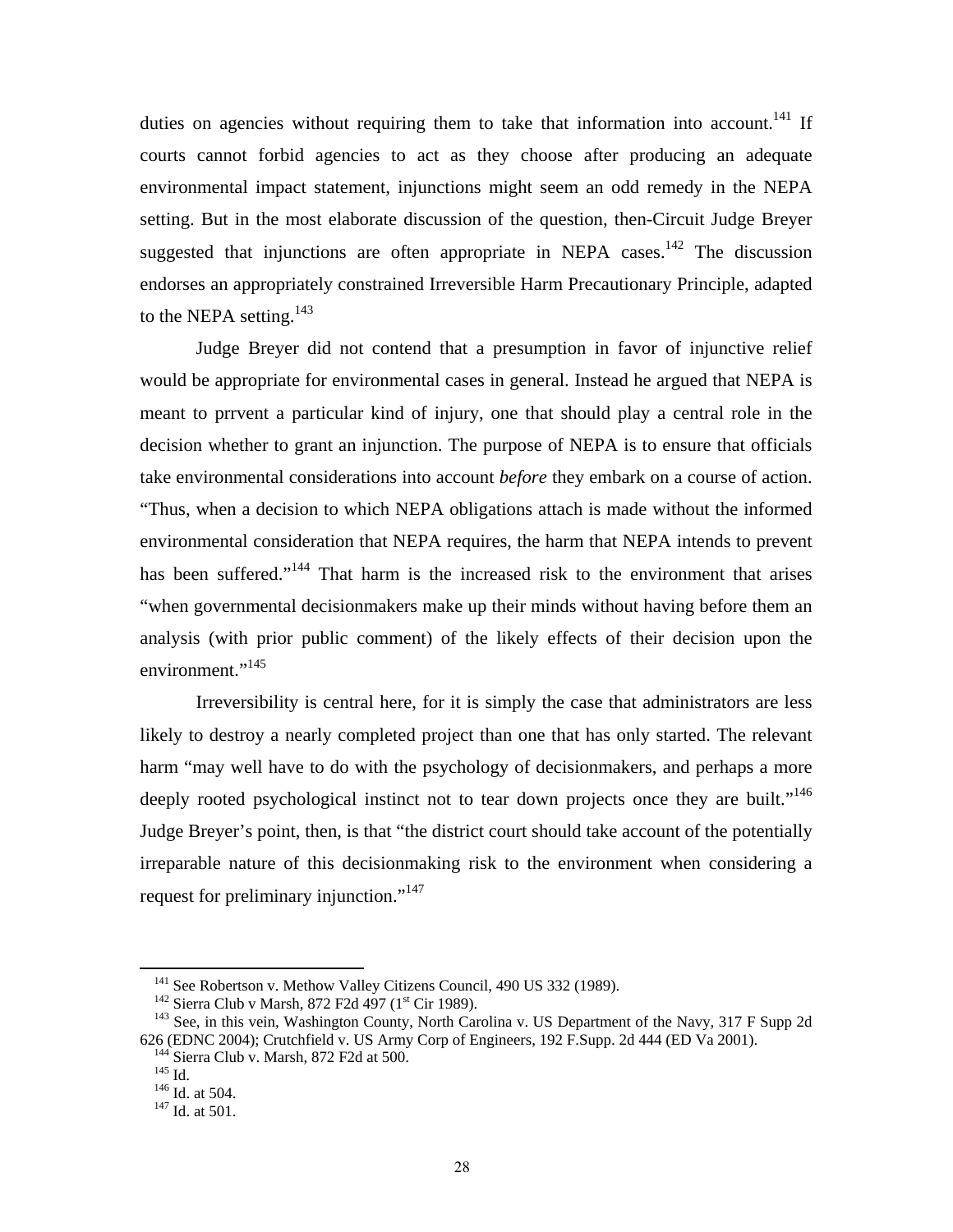None of this means that in NEPA cases, preliminary injunctions should issue as a matter of course; that view would endorse the Irreversible Harm Precautionary Principle in its crudest form. Sometimes injunctions will themselves impose serious harm, and sometimes the risk to the environment is trivial.<sup>148</sup> But in NEPA cases, it makes sense to consider, as a relevant factor, the risk that an inadequately informed decision to proceed will alter the status quo, ensuring that once an environmental impact statement is produced, it will be too late to have a meaningful effect on the outcome. If delay is not exceedingly costly, and if the risk of environmental harm is serious, injunctive relief is appropriate for NEPA violations. An understanding of the risk of irreversibility helps to explain why.

#### **III.On Catastrophes and Worst Case Scenarios**

On one understanding of irreversibility, the real problem is seriousness: A loss of a species, or of a pristine area, is far worse if the loss is permanent. Many international treaties focus on serious and in particular on catastrophic harm.<sup>149</sup> The line between a noncatastrophic and a catastrophic harm rests on the magnitude of the adverse effects. For present purposes, let us simply understand a catastrophic harm to involve a large number of human deaths—not thousands, and not even hundreds of thousands, but millions. $150$ 

#### **A. Against Catastrophic Risk, 1: A Modest Principle**

Environmental regulation is often concerned with low probability events having especially bad worst-case scenarios. The standard approach to risk regulation fully supports that concern. To see why, consider three stylized environmental problems, creating three quite different sorts of risks. (a) The first problem creates a 999,999 in a million chance that no one will die, and a 1 in a million chance that 200 million people will die. (b) The second problem creates a 50% chance that no one will die and a 50% chance that 400 people will die. (c) The third problem creates a 100% chance that 200

 $148$  See Village of Gambell, supra note.<br> $149$  See supra.

 $150$  A narrower definition, involving threats to the survival of the human race, is adopted in Posner, supra note, at 6.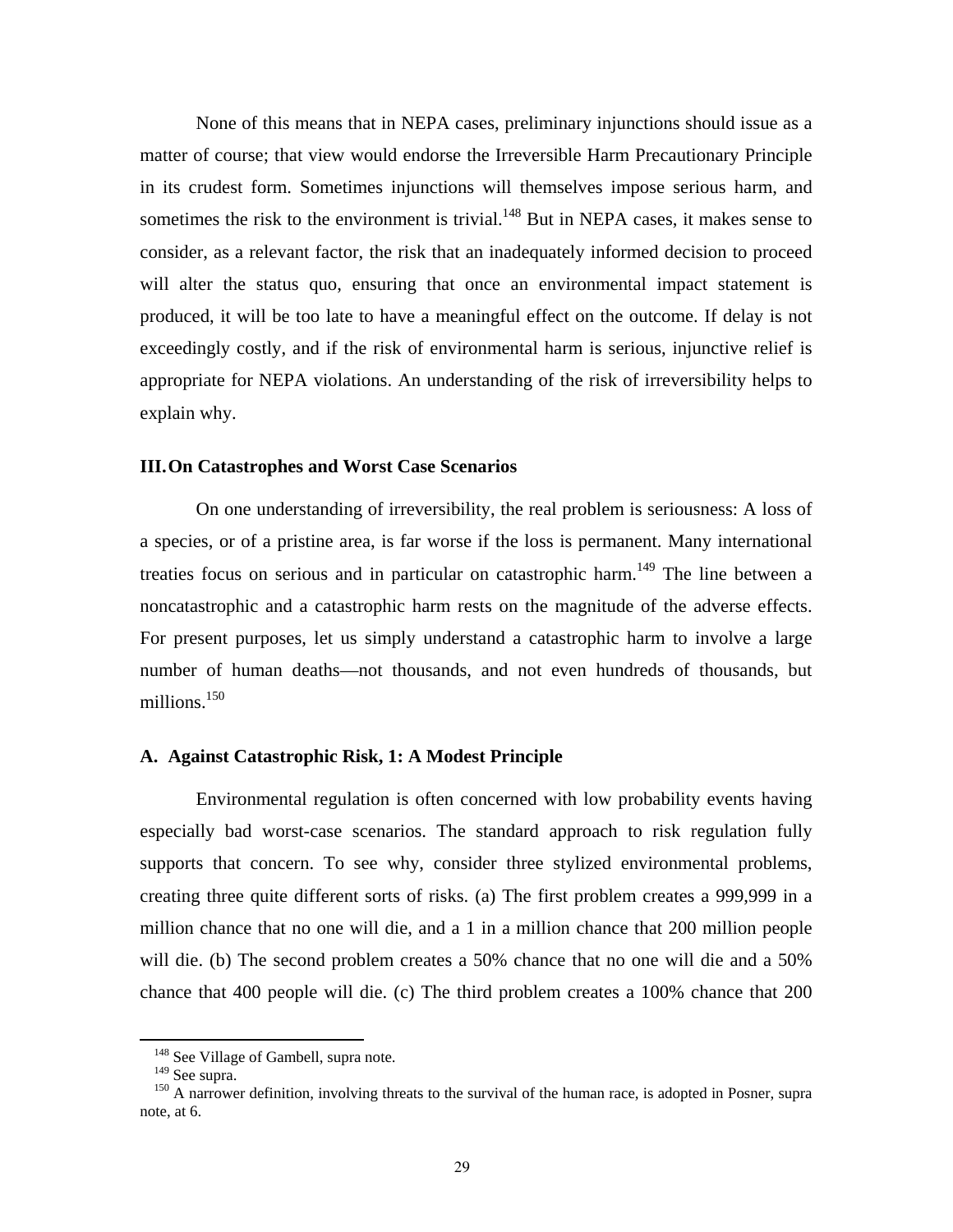people will die. Suppose that government can eliminate all three problems at a specified cost.

Each of these risks presents an expected loss of 200 lives. If outcomes and probabilities are simply multiplied, the three problems will be seen as equivalent. In problem (a), my special concern, it would be difficult to defend that view that no resources should be devoted to eliminating the underlying risk. Suppose that a human life is valued at \$6 million. If so, then \$1.2 billion should be expended for eliminating the risk involved in problem (a). And in fact, this is the approach counseled by the government's current approach to risk reduction. <sup>151</sup> Let us begin, then, with the most modest kind of Catastrophic Harm Precautionary Principle—one that favors precautionary steps based on expected value calculations of this sort. Note that under this approach, catastrophes are not receiving any particular attention. The central point is that they do not deserve *less* attention than higher probability harms with equivalent expected outcomes.

Despite its modesty, this form of the Precautionary Principle has important uses. In many contexts, human beings treat low-probability risks as if they were zero, especially if those risks are unlikely to come to fruition in the near future.<sup>152</sup> And because judgments about probability are often driven by the availability heuristic, $153$  people may well treat low-probability risks as if they were zero probability risks. By their very nature, low-probability risks are unlikely to be accompanied by "available" instances of realworld harm. The importance of the Catastrophic Harm Precautionary Principle is concerned by the fact that when a risk probability is below a certain threshold, people treat the risk as essentially zero, and are willing to pay little or nothing for insurance in the event of loss.<sup>154</sup> Such responses provide support for the intuitive suggestion that some risks are simply "off-screen"—whereas others, statistically not much larger, can come

<sup>&</sup>lt;sup>151</sup> Agencies use a value of a statistical life of about \$6 million, independent of the probability that the relevant risk will come to fruition. For an overview, see Eric Posner and Cass R. Sunstein, Dollars and Death, U Chi L Rev (forthcoming 2005); see, e.g., 66 Fed. Reg. at 7012 (2001). In its July 2003 regulation governing food labeling of trans fatty acids, the Food and Drug Administration used a VSL of \$6.5 million, see 68 Fed. Reg. 41434, 41488 (July 11, 2003); in its March 13, 2003 proposed rule on dietary ingredients and dietary supplements, the same agency suggested a VSL of \$5 million, see 68 Fed. Reg. 12158, 12229 (using this value to calculate the "value of a statistical life day").<br><sup>152</sup> See Max Bazerman, Predictable Surprises (2004).<br><sup>153</sup> See Amos Tversky & Daniel Kahneman, Judgment Under Uncertainty: Heuristics and Biases, in

JUDGMENT UNDER UNCERTAINTY: HEURISTICS AND BIASES 3, 11-14 (Daniel Kahneman et al. eds 1982).

<sup>154.</sup> *See* Gary H. McClelland et al., *Insurance for Low-Probability Hazards: A Bimodal Response to Unlikely Events*, 7 J. RISK & UNCERTAINTY 95 (1993).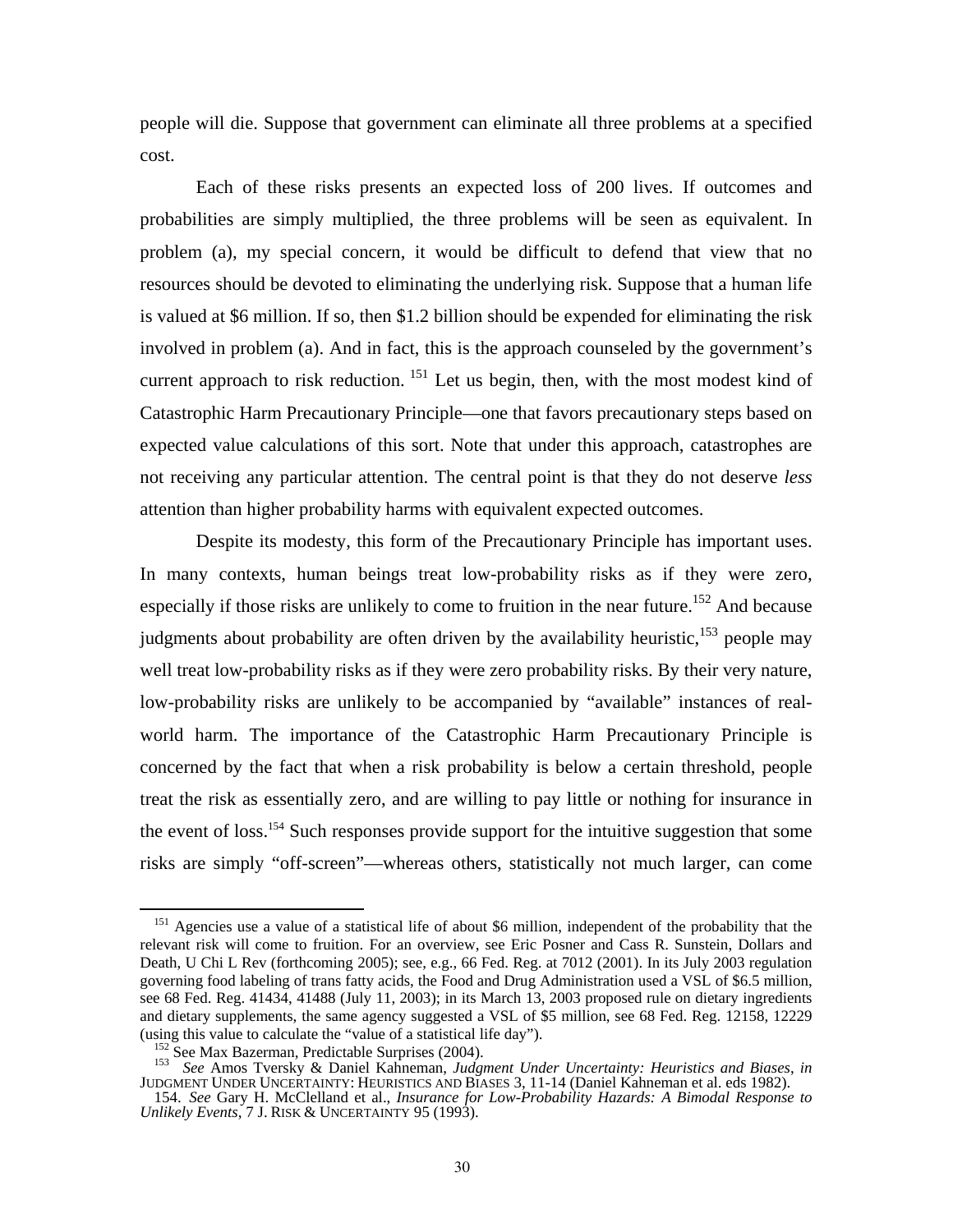"on screen" and produce behavioral changes.<sup>155</sup> The central idea behind the most modest form of the Catastrophic Harm Precautionary Principle is that low probability, high harm risks should be treated in accordance with their expected value.

This principle, based on expected value, might well provide more protection than accords with ordinary intuitions. In order to obtain a preliminary understanding of those intuitions, I conducted an experiment with  $176$  law students,<sup>156</sup> who were asked the following question:

*The government is considering two environmental problems. The first creates a one in one million risk of killing 200 million people, and a 999,999 in one million risk of killing zero people. The second creates a one in ten risk of killing 2000 people, and a nine in ten risk of killing zero people. Do you think:* 

- *(a) the first problem has higher priority?*
- *(b) the second problem has higher priority?*
- *(c) the two problems have equal priority?*

A strong plurality –- 41%—chose (b), whereas 36% chose (c) and only 22% chose (a). In short, far more respondents were risk-seeking than risk-averse in the domain of low-probability catastrophes; for low-probability risks of disaster, they were willing to take their chances, at least when the comparison risk involves a higher probability risk with an equivalent expected value. Of course law students at particular institutions may not be representative of the population as a whole, but it is reasonable to expect that the relatively lower concern for a low-probability, high-harm risk would be even more pronounced within the general population. If so, attending to expected value would have significant effects in the case of potentially catastrophic harm.<sup>157</sup> To the extent that many people show little concern about global warming, part of the explanation may well lie in the fact that human beings often neglect low probability, high harm risks, especially if the

<sup>&</sup>lt;sup>155</sup> Id.<br><sup>156</sup> One hundred and four were at the University of Alabama Law School and seventy-two were at the University of Chicago Law School; the numbers were substantially the same across the two schools.

 $157$  Notably, over one-third of respondents in this experiment were risk-neutral, perhaps because law students are taught to attend to expected value—a tendency that would be expected to be less pronounced in the general population. It might have been anticipated that University of Chicago law students would be more incline to risk-neutrality than University of Alabama law students, because of the prevalence of economic analysis at the former institution, but the figures were essentially the same: 37.5% of Chicago students were risk neutral, compared to 35.5% of Alabama students.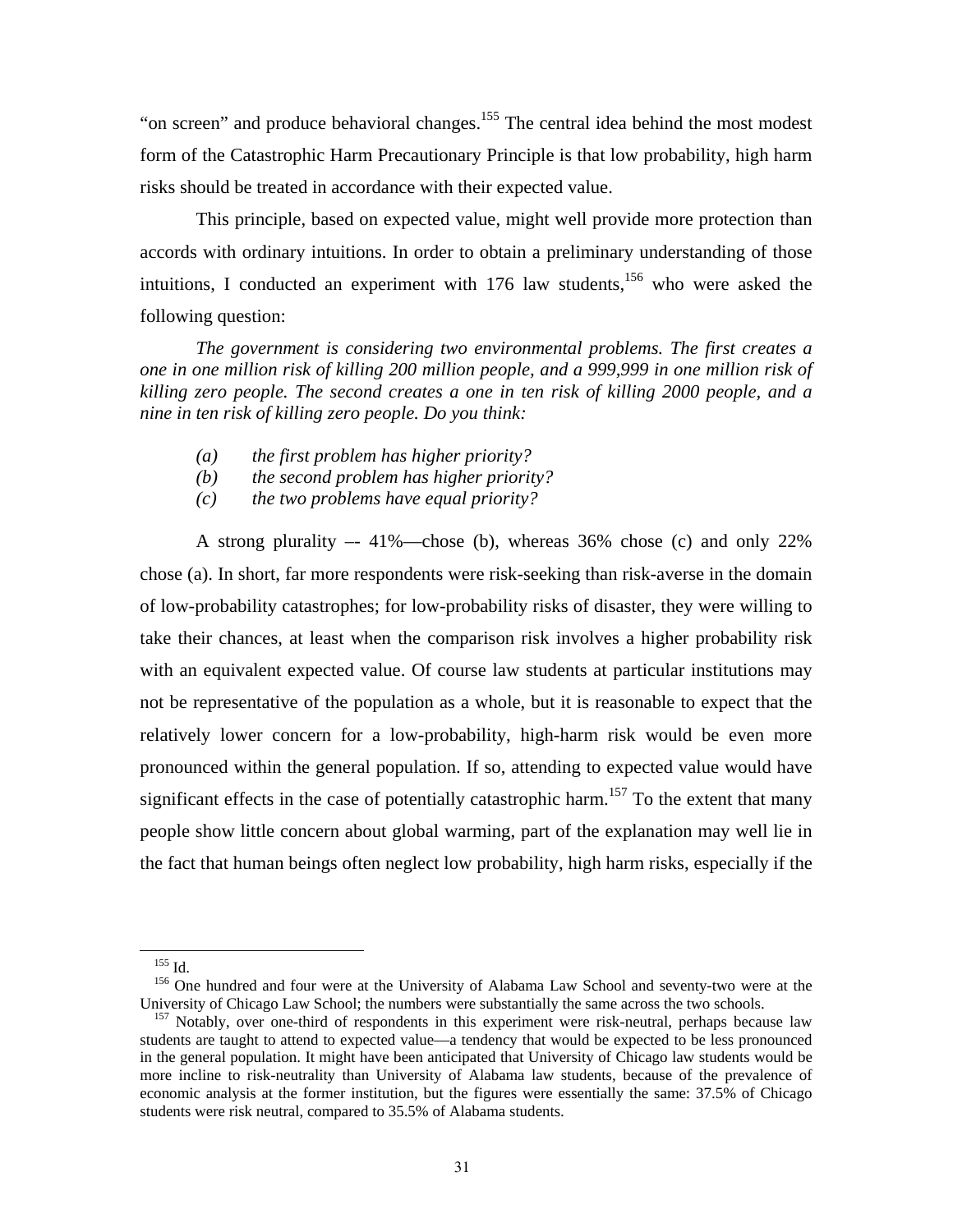costs would be incurred immediately and if the benefits would not be realized until the distant future.<sup>158</sup>

#### **B. Against Catastrophic Risk, 2: Expected Value, Prospect Theory, and (Bounded) Risk Aversion**

A Catastrophic Harm Precautionary Principle, emphasizing expected value, raises several questions. The first is whether a low probability risk of catastrophe might not deserve *more* attention than higher probability risks with apparently equivalent expected value. Perhaps people should be especially attentive to low-probability, high consequence hazards. The reason is that it is plausible to think that the loss of 200 million people is more than 1000 times worse than the loss of 2000 people. Indeed, the former loss might be dramatically worse than a mere exercise in multiplication might suggest. Consider the real-world meaning of a loss of 200 million people in the United States. In that event, the nation would find it extremely hard to recover. Its private and public institutions would be damaged for a long time, perhaps forever. What kind of governance structure would it have? What would its economy look like? Future generations would inevitably suffer. The effect of a catastrophe greatly outruns a simple multiplication of a certain number of lives lost.

It follows that the overall costs of losing two-thirds of the American population are far more than 100,000 times the loss if 2000 people are killed. Consider in this regard the "Buffalo Creek Syndrome," documented several times in the aftermath of major disasters. Nearly two years after the collapse of a dam that left 120 dead and 4,000 homeless, psychiatric researchers continued to find significant psychological and sociological changes; survivors were characterized by a loss of direction and energy, other disabling character changes, and a loss of communality.159 One evaluator attributed this loss of direction specifically to "the loss of traditional bonds of kinship and neighborliness."160 Genuine catastrophes, involving the loss of millions of people, would magnify that loss to an unimaginable degree. There is a detailed literature on the "social amplification of risk," exploring secondary social losses, from one or another event, that

<sup>&</sup>lt;sup>158</sup> See Max Bazerman et al., Predictable Surprises (2004).<br><sup>159</sup> Daniel J. Fiorino, Technical and Democratic Values in Risk Analysis, 9 Risk Analysis 293 (1989).

<sup>&</sup>lt;sup>160</sup> Id. at 295. See also J. D. Robinson, M. D. Higgins, & P. K. Bolyard, Assessing Environmental Impacts on Health: A Role for Behavioral Science, 4 Envtl. Impact Assessment Rev. 41 (1983).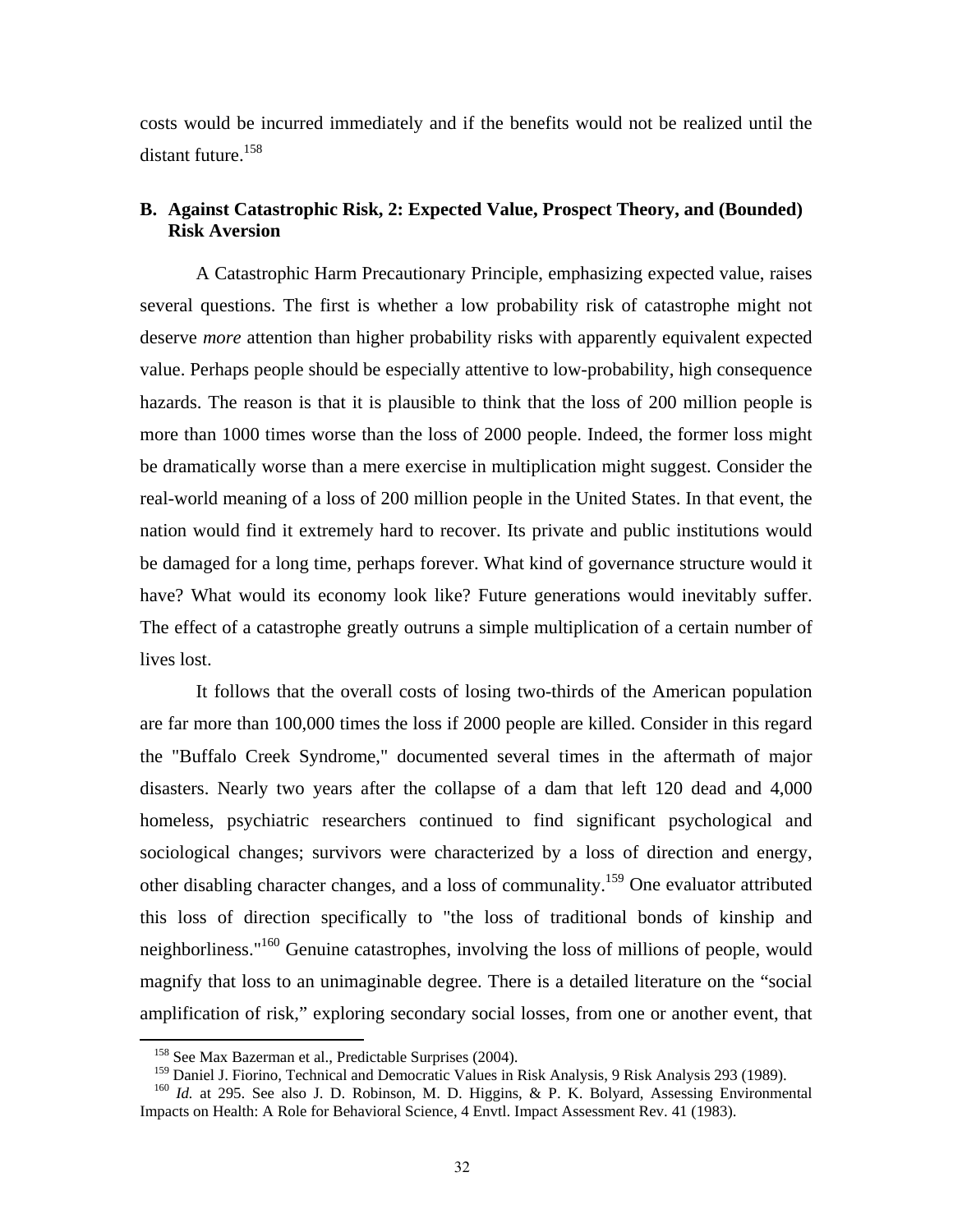can greatly outrun the initial effect of that event.<sup>161</sup> A Catastrophic Harm Precautionary Principle, devoting special attention to risks with large secondary losses, is well supported by an understanding of social amplification.

In any case (and this is an independent point), a well-known alternative to expected utility theory, prospect theory, predicts risk aversion in circumstances of just this sort.  $162$  It follows that if the question is properly framed, people may be willing to devote special priority to a low probability risk of catastrophe, with the degree of priority depending on the degree of risk aversion.<sup>163</sup> Especially in light of the secondary costs of catastrophe, it might be concluded that whatever the right figure is, the simple aggregation (\$6 million multiplied by the number of lives lost) produces implausibly low figures when the question is the death of millions. Perhaps it makes sense to build a distinctive premium, called "catastrophe aversion," into case (a). This idea might be used as the basis for a second and more aggressive kind of Catastrophic Harm Precautionary Principle, embodying that premium.

This claim might be supported by questioning the use of the \$6 million figure for the value of a human life. That figure is a product of studies of actual workplace risks, attempting to determine how much workers are paid to assume mortality hazards.<sup>164</sup> The relevant risks usually are in the general range of  $1/10,000$  to  $1/100,000$ .<sup>165</sup> The calculation of VSL is a product of simple arithmetic. Suppose that workers must be paid \$600, on average, to assume a risk of 1/10,000. If so, the value of a statistical life would be said to be \$6 million. But if someone is willing to pay \$60 to avoid a risk of 100,000, it does not follow that they would be willing to pay (only) \$60 to avoid a risk of 100,000 when that risk might come to fruition for millions of people at the same time. People might be willing to show a kind of catastrophe premium, stemming not from risk aversion, but from a special distaste for risks of true disaster.

<sup>&</sup>lt;sup>161</sup> See The Social Amplification of Risk (Nick Pidgeon et al. eds 2003).<br><sup>162</sup> Daniel Kahneman & Amos Tversky, *Prospect Theory: An Analysis of Decision Under Risk*, *in* CHOICES, VALUES, AND FRAMES 17, 28-38 (Daniel Kahneman & Amos Tversky eds., 2001); Amos Tversky & Daniel Kahneman, *Advances in Prospect Theory: Cumulative Representations of Uncertainty*, *in* id. at 44, 64-65.<br>
<sup>164</sup> See id.<br>
<sup>164</sup> See W. Kip Viscusi, Fatal Tradeoffs (1982), for discussion.<br>
<sup>165</sup> See, e.g., W. Kip Viscusi, The Value of Life: Estimates With Risks by Occupation and Industry, 42

Ec. Inquiry 29, 33 (2004) (showing fatality risks ranging from about  $1/100,000$  to  $45/100,000$ ).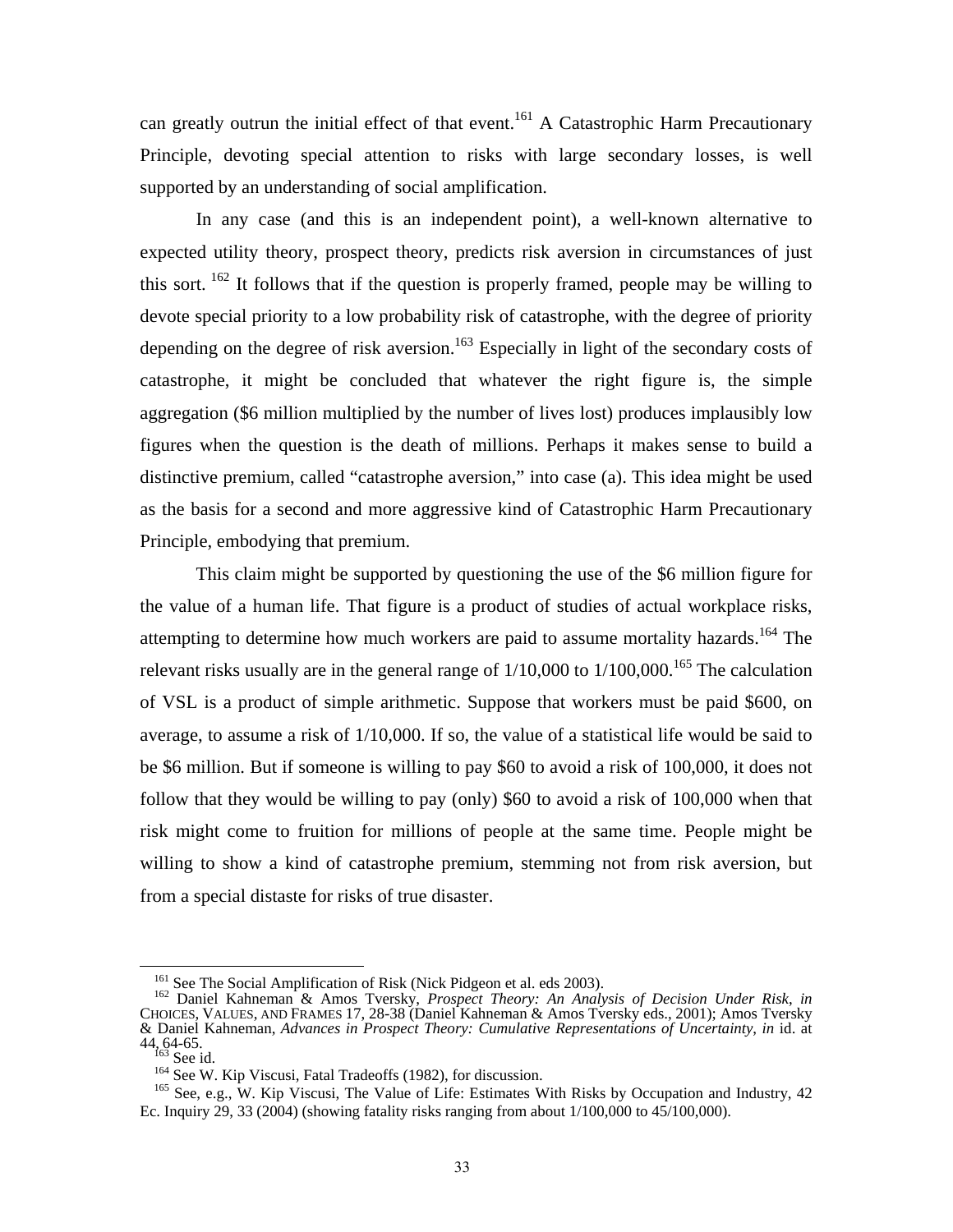I do not mean to settle the question of monetization here. My only suggestion is that for a number of reasons, it makes sense to show special concern for low probability risks of catastrophe. If so, a Catastrophic Harm Precautionary Principle is justified. There is a clear implication for such problems as global warming, genetic modification of food, nuclear power, and terrorism: In all of these contexts, attention to the expected value of the harm is warranted, together with a premium that recognizes the secondary effects that results from the magnitude of the danger. But from the analysis thus far, what is true in the context of irreversible harms is true for the Catastrophic Harm Precautionary Principle as well. The amount of the premium is bounded, and everything depends on the probability of the risk, its size, and the various costs associated with reducing or eliminating it.

Thus far, then, the territory is conventional. Attention to expected value justifies a concern with low probability risks of real disaster; and the degree of attention must be attuned to the distinctive problems and costs associated with catastrophe. Even if regulators are risk-neutral, they will devote substantial resources to the reduction of such risks. In view of the high stakes, a degree of risk-aversion may well make sense in this context, complementing a focus on the problem of irreversibility to suggest, for example, that significant resources should be devoted to the problems of global warming and depletion of the ozone layer.<sup>166</sup> On the other hand, it is important to attend to the environmental and other risks associated with reducing those problems.<sup>167</sup> An analysis of this kind might be used to specify appropriate responses.<sup>168</sup> What I am adding here is that this analysis might be undertaken under the general framework of a Catastrophic Harm Precautionary Principle.

#### **C. Catastrophic Harm, Timing, and Politics**

 The risk of catastrophe can be immediate, as in the case of terrorist attacks; but sometimes it is clear that if a catastrophe will occur, it will not be until the distant future,

<sup>&</sup>lt;sup>166</sup> On the latter problem, see generally Richard Benedict, Ozone Diplomacy (1991); Robert Percival et al., Environmental Regulation: Law, Science, and Policy 1046-1055 (2003)

 $167$  See, e.g., Goklany, supra note, at 57-88, emphasizing that "an insurance policy might itself raise new—or aggravate existing—threats to human health or the environment," id. at 57; William Cline, Climate Change, in Global Crises, Global Solutions, supra note, at 13, 15-21.<br><sup>168</sup> See Cline, supra note: Nordhaus and Boyer, supra note.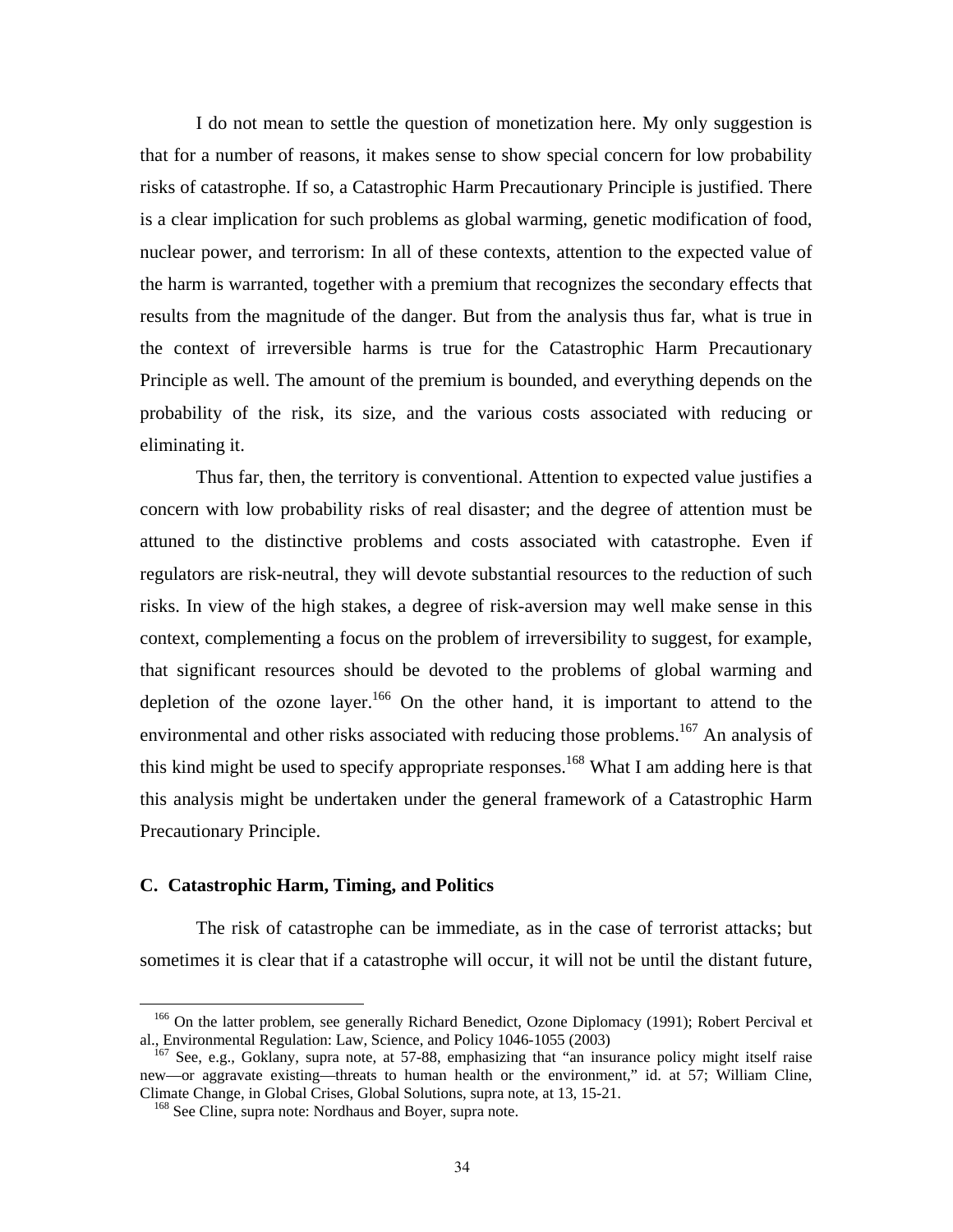as in the case of global warming. When the costs of precautions are incurred immediately, and when the benefits will not be enjoyed until decades later, people are likely to be extremely averse to precautionary steps, even if they are justified. Of course the aversion might make sense if it is based on a decision to apply the appropriate discount rate to future benefits (a highly controversial question<sup>169</sup>). But it is easy to imagine situations in which future harms are being treated as irrelevant, or nearly so, because of social myopia, wishful thinking,<sup>170</sup> or a simple failure of imagination or empathy with those who will be at risk. For these reasons, there is a particular need for a Catastrophic Harm Precautionary Principle when the risk will not materialize until the distant future.

 The point can be fortified with a reference to likely political dynamics. If the costs of precautions will be incurred immediately, and if the benefits will not be enjoyed for many decades, elected officials will have a strong incentive to delay. The reason is that they will face political retribution for imposing immediate costs and might well receive little or no political gain for delivering long-term benefits. In the case of global warming, the temporal disparity between costs and benefits creates a strong incentive to delay even if immediate precautions are justified, simply because those who are most likely to benefit do not vote.<sup>171</sup> This point provides an additional reason to endorse a Catastrophic Harm Precautionary Principle, one that attempts to overcome the danger that future risks will receive less attention than they deserve.

#### **D. Against Catastrophic Risk, 3: Uncertainty**

 Is it possible to support a still more aggressive kind of Catastrophic Harm Precautionary Principle? To approach this question, it is necessary to venture into some technical waters.

In some contexts, environmental and other risk-related problems involve hazards of ascertainable probability; and ascertainable probability has been the assumption of the discussion thus far. It may well be possible to say that the risk of death, from a certain

<sup>&</sup>lt;sup>169</sup> Richard Revesz, Environmental Regulation, Cost-Benefit Analysis, and the Discounting of Human Lives, 99 Colum L Rev 941 (1999).

 $^{170}$  See George Akerlof, The Economic Consequences of Cognitive Dissonance, in George Akerlof, An Economic Theorist's Book of Tales (1988).

 $^{171}$  See Bazerman et al., Predictable Surprises, supra note.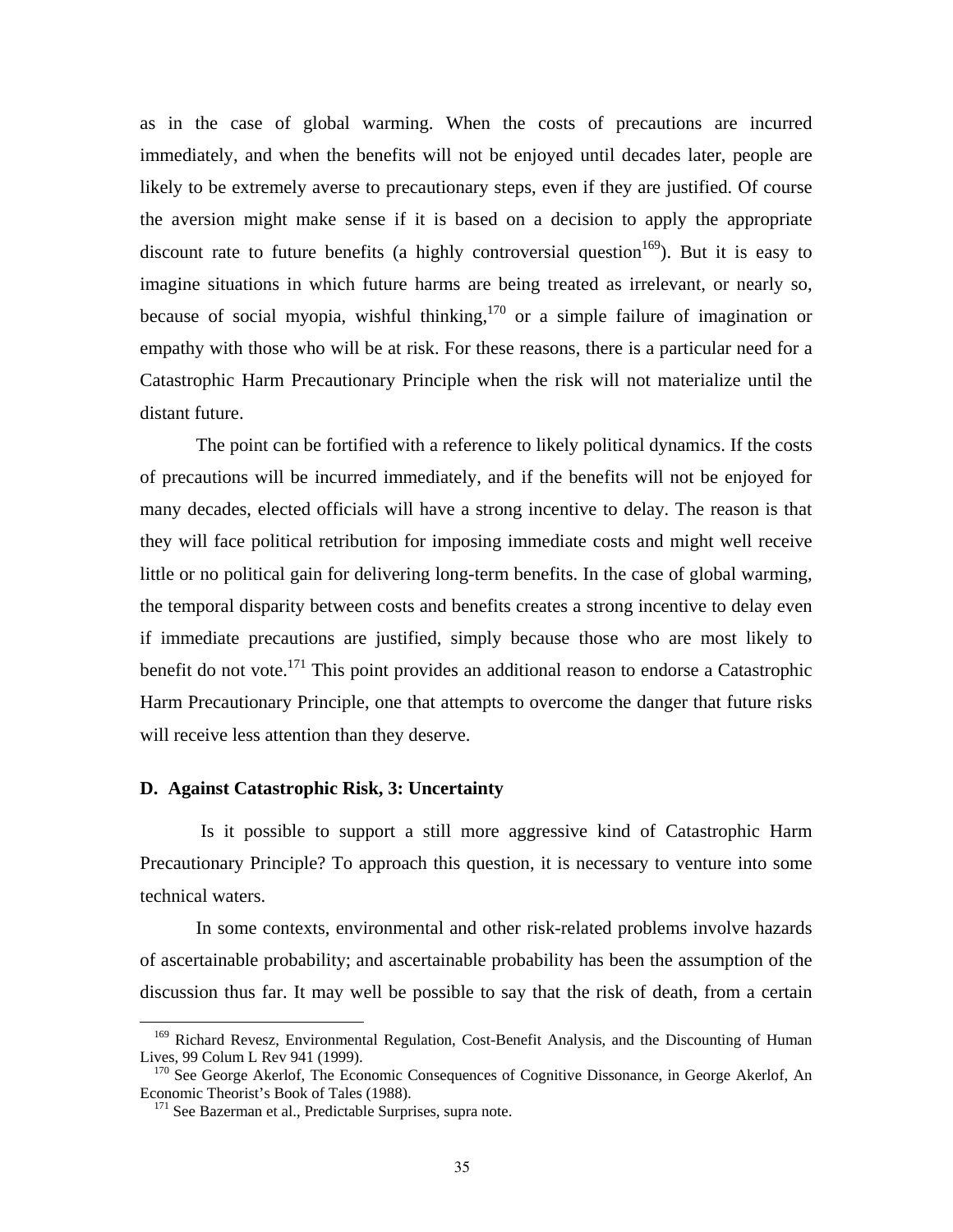activity, is  $1/100,000$ , or at least that it ranges from (say)  $1/20,000$  to  $1/500,000$ , with an exposed population of (say) 10 million. Or it may be possible to say that the risk of catastrophic harm from global warming is under  $10\%$  but above  $1\%$ .<sup>172</sup> But as the economist Frank Knight has maintained, it is possible to imagine instances in which analysts cannot specify even a range of probability.<sup>173</sup> Hence regulators, and ordinary people, are often acting in a situation of uncertainty (where outcomes can be identified but no probabilities can be assigned) rather than risk (where outcomes can be identified and probabilities assigned to various outcomes).<sup>174</sup> And they are sometimes acting under conditions of ignorance, in which they are unable to specify either the probability of bad outcomes or their nature—where regulators do not even know the magnitude of the harms that they are facing. $175$ 

When existing knowledge allows regulators to identify outcomes, but does not permit them to assign probabilities to each, it is sometimes said to be rational to follow the maximin principle: *Choose the policy with the best worst-case outcome*. 176 In the environmental context, perhaps elaborate precautions can be justified by reference to the maximin principle, asking officials to identify the worst case among the various options, and to select that option whose worst-case is least bad. Perhaps the maximin principle would lead to an exceptionally aggressive form of the Catastrophic Harm Precautionary Principle, by, for example, urging elaborate steps to combat global warming. Suppose that such steps would impose various hardships, but that even in the worst case, these are not nearly so bad as the worst cases associated with global warming. It follows that if aggressive measures are justified to reduce the risks associated with global warming, one

<sup>&</sup>lt;sup>172</sup> Nordhaus and Boyer, supra note, at 88 (suggesting a 1.2% probability of a catastrophic impact with 2.5 C warming and of 6.8% with 6 C warming).

<sup>&</sup>lt;sup>173</sup> Frank H. Knight, Risk, Uncertainty, and Profit (1933). This is Posner's view of the abript global warming. See Posner, supra note, at 57.

<sup>&</sup>lt;sup>174</sup> See Knight, supra note; Paul Davidson, Is Probability Theory Relevant for Uncertainty? A Post-Keynesian Perspective, 5(1) J. of Econ. Perspectives 129 (1991). Some people object that uncertainty does not exist, because it is always possible for decisionmakers to produce probability assignments by proposing a series of lotteries over possible outcomes; but such assignments have no epistemic credentials if not rooted in either theory or repeated experiences, and many risk-related problems, such as those involving global warming, are that sort of case. I take up this point in detail below.<br><sup>175</sup> On ignorance and precaution, see Poul Harremoes, Ethical Aspects of Scientific Incertitude [sic] in

Environmental Analysis and Decision Making, 11 Journal of Cleaner Production 705 (2003).<br><sup>176</sup>For a technical treatment, suggesting the possibility rationality of maximin, see Kenneth Arrow and

Leonid Hurwicz, An Optimality Criterion for Decision-Making under Ignorance, in Uncertainty and Expectations in Economics: Essays in Honor of G.L.S. Shackle (1972); for a nontechnical overview, see Jon Elster, Explaining Technical Change 185-207 (1983).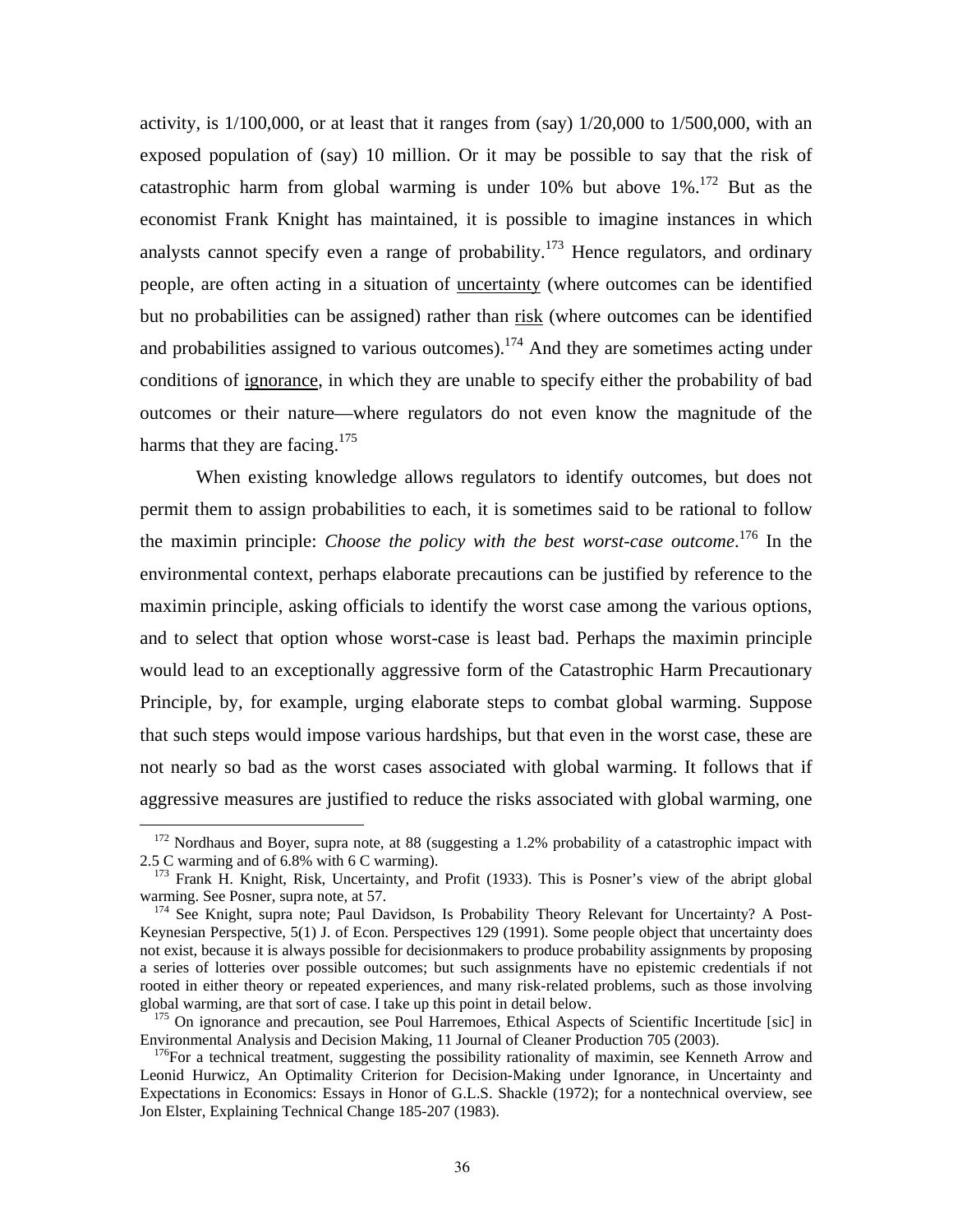reason is that those risks are potentially catastrophic and existing science does not enable us to assign probabilities to the worst-case scenarios.<sup>177</sup> The same analysis might be applied to many problems, including the risks associated with nuclear energy<sup>178</sup> and terrorism.

#### **E. Against Worst-Case Analysis**

To understand these claims, we need to back up a bit and to investigate maximin in more detail. Does it *generally* make sense to eliminate the worst-case scenario? Put the question of uncertainty to one side and begin with a numerical example that involves risk instead: Which would you prefer?

#### *(a) A 99.9% chance of gaining \$2000, and a 0.1% chance of losing \$6, or (b) A 50% chance of gaining \$5, and a 50% chance of losing \$5.*

Under maximin, (b) is preferable—but under standard accounts of rationality, it would be much more sensible to select (a), which has a far higher expected value. To choose (b), one would have to show an extraordinary degree of risk aversion.

Now turn to a mundane illustration of the kinds of decisions in which maximin might seem attractive: A reporter, living in Los Angeles, has been told that he can take one of two assignments. First, he can go to a nation, say Iraq, that is facing a large amount of terrorism. Second, he can go to Paris to cover anti-American sentiment in France. The Iraq assignment has, in his view, two polar outcomes: a) he might have the most interesting and rewarding experience of his professional life or b) he might be killed. The Paris assignment has two polar outcomes of its own: a) he might have an interesting experience, one that is also a great deal of fun and b) he might be lonely and homesick. It might seem tempting for the reporter to choose Paris, on the ground that the worst-case scenario for that choice is so much better than the worst-case scenario for Iraq. And if this is correct, the conclusion might bear on regulatory policy, where one or another approach has an identifiably worst worst-case scenario.<sup>179</sup>

<sup>&</sup>lt;sup>177</sup> See Richard Posner, Catastrophe: Risk and Response 49 (2004). <sup>178</sup> See Elster, supra note, at 188-205.

<sup>&</sup>lt;sup>179</sup> See id; Richard T. Woodward and Richard C. Bishop, How to Decide When Expert Disagree: Uncertainty-Based Choice Rules in Environmental Policy, 73 Land Economics 492 (1997); cf. Posner, supra note, at 45-51, emphasizing the possibility of catastrophe from abrupt global warming.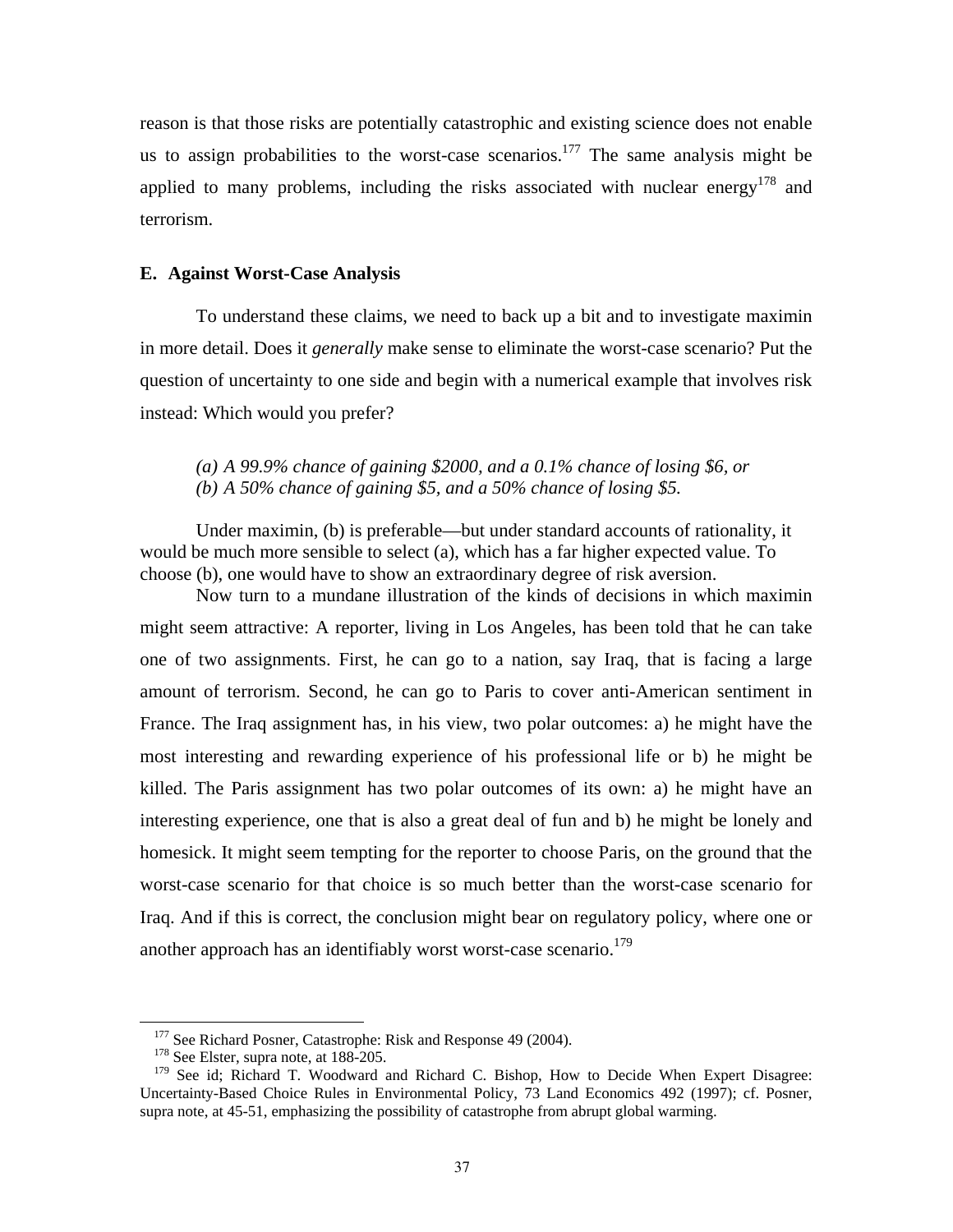But maximin is not always a sensible decision rule. Suppose that the reporter now has the choice of staying in Los Angeles or going to Paris; suppose too that on personal and professional grounds, Paris is far better. It would make little sense for him to invoke maximin in order to stay in Los Angeles on the ground that the plane to Paris might crash. A plane crash is of course extremely unlikely, but it cannot be ruled out. Using an example of this kind, John Harsanyi contends that maximin should be rejected on the ground that it produces irrationality, even madness: "If you took the maximin principle seriously you could not ever cross the street (after all, you might be hit by a car); you could never drive over a bridge (after all, it might collapse); you could never get married (after all, it might end in a disaster), etc. If anybody really acted in this way he would soon end up in a mental institution."<sup>180</sup>

Harsanyi's argument might also be invoked to contest the use of maximin in the choice between Iraq and Paris. Perhaps the reporter should attempt to specify the likelihood of being killed in Iraq, rather than simply identifying the worst-case scenario. Perhaps maximin is a way of neglecting probability, and hence a form of irrationality. In some circumstances, people do display probability neglect, in a way that ensures attention to the worst-case scenario.<sup>181</sup> But if probabilities can actually be assessed, and if that scenario is extremely unlikely to come to fruition, probability neglect is hard to defend even for people who are exceptionally risk-averse. Suppose that the risk of death, in Iraq, turns out to be 1/1,000,000, and that the choice of Iraq would be much better, personally and professionally, than the choice of Paris. It is necessary to know something about the reporter's values and tastes to understand how to resolve this problem, but it is certainly plausible to think that the reporter should choose Iraq rather than make the decision by obsessively fixating on the worst that might happen. Recall that the Council of Environmental Quality no longer requires worst-case analysis; it refuses to do so on the ground that extremely speculative and improbable outcomes do not deserve attention.<sup>182</sup> So far, then, Harsanyi's criticism of maximin seems on firm ground.

<sup>&</sup>lt;sup>180</sup> See John C. Harsanyi, Morality and the Theory of Rational Behavior, in Utilitarianism and Beyond 40 (Amartya Sen and Bernard Williams eds. 1982).

<sup>&</sup>lt;sup>181</sup> See Cass R. Sunstein, Probability Neglect: Emotions, Worst Cases, and the Law, 112 Yale LJ 61  $(2002)$ .<br><sup>182</sup> See Robert Percival et al., Environmental Law and Policy 848-49 (2003).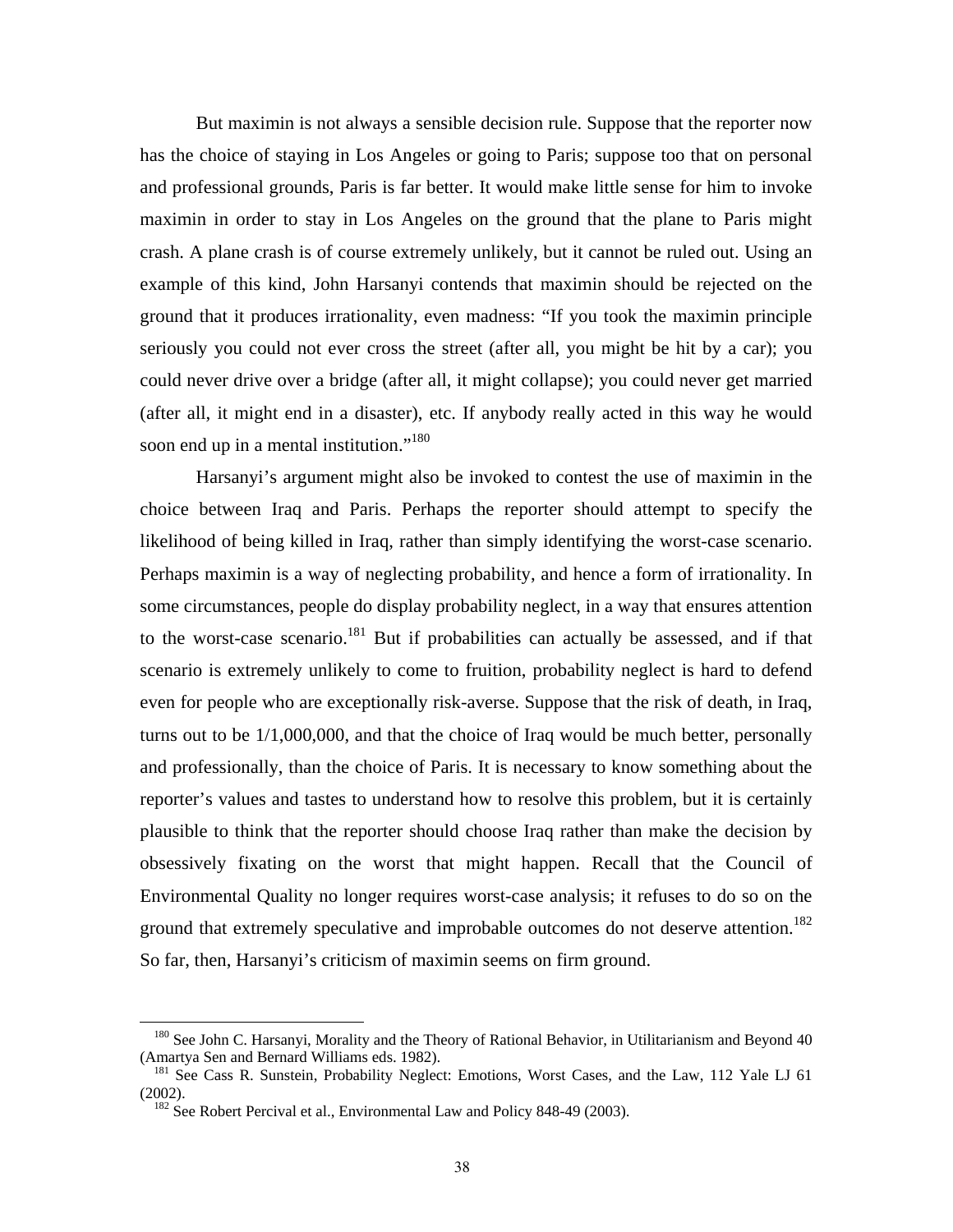But something important is missing from Harsanyi's argument and even from the reporter's analysis of the choice between Los Angeles and Paris: Risks, and equally bad worst-case scenarios, are on all sides of the hypothesized situations. If the reporter stayed in Los Angeles, he might be killed in one way or another, and hence the use of maximin does not by itself justify the decision to stay in the United States. And contrary to Harsanyi's argument, maximin does not really mean that people should not cross streets, drive over bridges, and refuse to marry. The reason is that failing to do those three things has worst-case scenarios of its own (including death and disaster). To implement maximin, or an injunction to take precautions, it is necessary to identify all relevant risks, not a subset. Harsanyi errs in the same way as do those who embrace the strong version of the Precautionary Principle, by neglecting the possibility that precautions against one set of risks will create risks of its own. Alternative decisions may lead to worst-case scenarios that are very bad and even equally bad. A Catastrophic Harm Precautionary Principle, attempting to eliminate the worst cases, might produce nightmarish scenarios too.

Nonetheless, the more general objection to maximin holds under circumstances of risk. If probabilities can be assigned to the various outcomes, it does not make sense to follow maximin when the worst case is highly improbable and when the alternative option is both much better and much more likely. Of course many people are risk-averse, or averse to particular risks. But when probabilities can be assigned, maximin seems to require infinite risk aversion.<sup>183</sup> It follows that the reporter would do well to reject maximin, and to go to Paris, even if the worst-case scenario for Paris is worse than that for Los Angeles if the realistically likely outcomes are so much better in Paris. These points are not meant to suggest that in order to be rational, the reporter must calculate expected values, multiplying imaginable outcomes by probability and deciding accordingly. Life is short; people are busy and occasionally risk-averse; and it is far from irrational to create a margin of safety to protect against disaster. But if the likelihood of a bad outcome is extremely small, and if much is to be gained by deciding in accordance with expected values, maximin is foolish.

<sup>&</sup>lt;sup>183</sup> See R.A. Murgrave, Maximin, Uncertainty, and the Leisure Trade-Off, 88 Q J Econ 625, 626-28 (1974).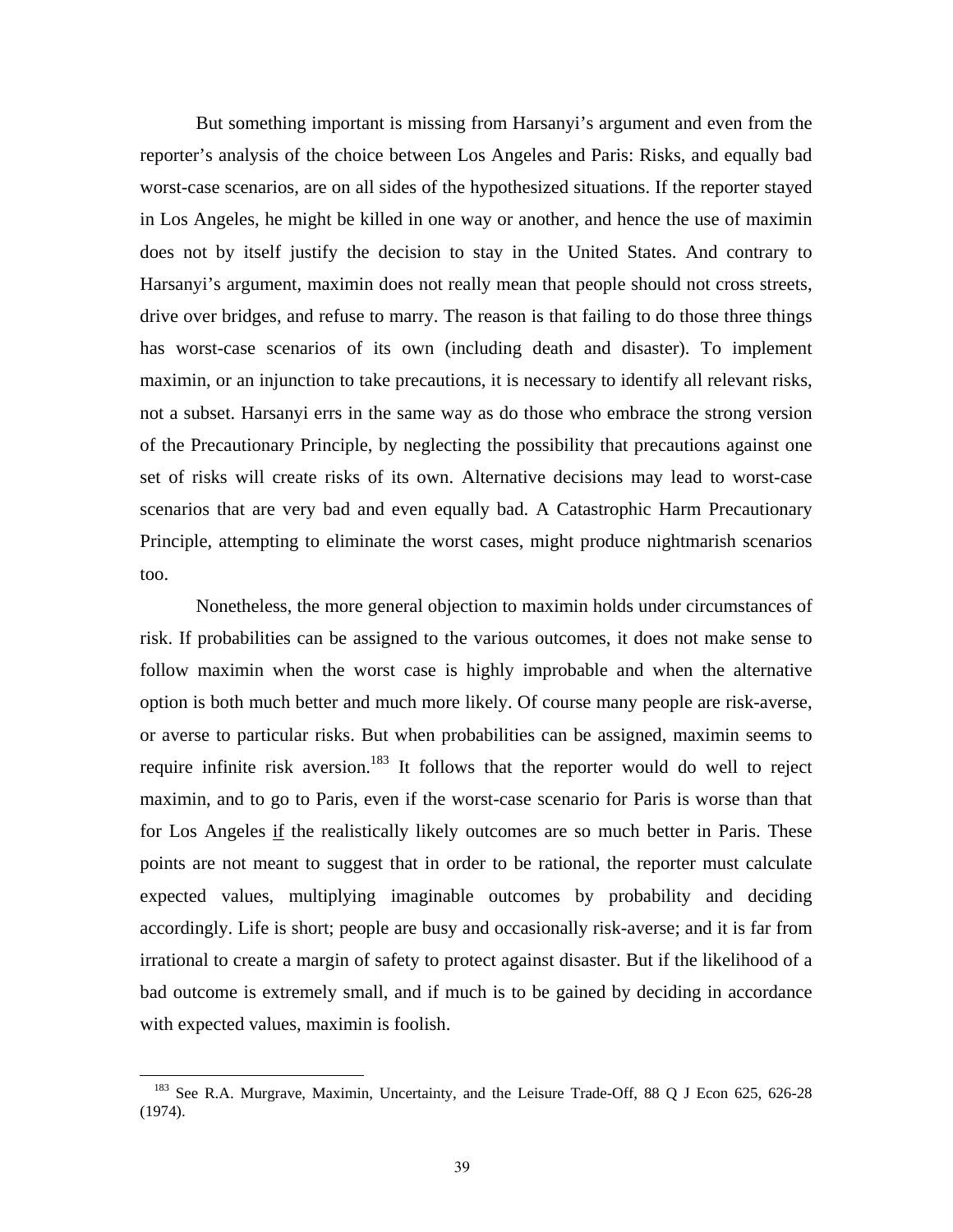For environmental policy, the implication is clear. A Catastrophic Harm Precautionary Principle makes sense if it emphasizes expected value; it may even make sense if it embodies a form of risk aversion. But it does not make sense, as a general rule, to identify the worst-case scenario and to attempt to eliminate it. But the problem of uncertainty raises distinctive questions.

#### **F. Maximin and Uncertainty**

1*. Precautions, uncertainty, and worst case scenarios*. I have suggested that maximin has sometimes been recommended under circumstances of uncertainty rather than risk.<sup>184</sup> In an illuminating effort to recast the Precautionary Principle,<sup>185</sup> Stephen Gardiner invokes John Rawls's argument for maximin in the context of distributive justice. <sup>186</sup> Rawls argues that when "grave risks" are involved, and when probabilities cannot be assigned to the occurrence of those risks, maximin is the appropriate decision rule, at least if the chooser "cares very little, if anything, for what he might gain among the minimum stipend that he can, in fact, be sure of by following the maximin rule."<sup>187</sup> Rawls contends, then, that maximin is justified (1) in the face of potentially catastrophic outcomes, (2) where probabilities cannot be assigned ,and (3) where the loss, from following maximin, is a matter of relative indifference.<sup>188</sup> Gardiner argues that this argument forms the basis for a "core" Precautionary Principle in the environmental setting. When the three conditions are met, precautions, in the form of efforts to avoid the worst-case scenario, should be adopted.

Gardiner adds, sensibly, that to justify maximin, the threats that are potentially catastrophic must satisfy some minimal threshold of plausibility. If they can be dismissed as unrealistic, then maximin should not be followed. Gardiner believes that the problem of global warming can be usefully analyzed in these terms and that it presents a good case for the application of maximin. In a similar vein, Jon Elster, speaking of nuclear power, contends that maximin is the appropriate choice when it is possible to identify the worst-

<sup>&</sup>lt;sup>184</sup> See, e.g., Elster, supra note, at 188-205.<br><sup>185</sup> See Stephen Gardiner, The Core Precautionary Principle (unpublished manuscript 2004).<br><sup>186</sup> See John Rawls, A Theory of Justice 132-39 (revised ed. 1999).<br><sup>187</sup> See i somewhat revised defense of maximin in John Rawls, Some Reasons for the Maximin Criterion, 64 Am Econ Rev 141 (1974).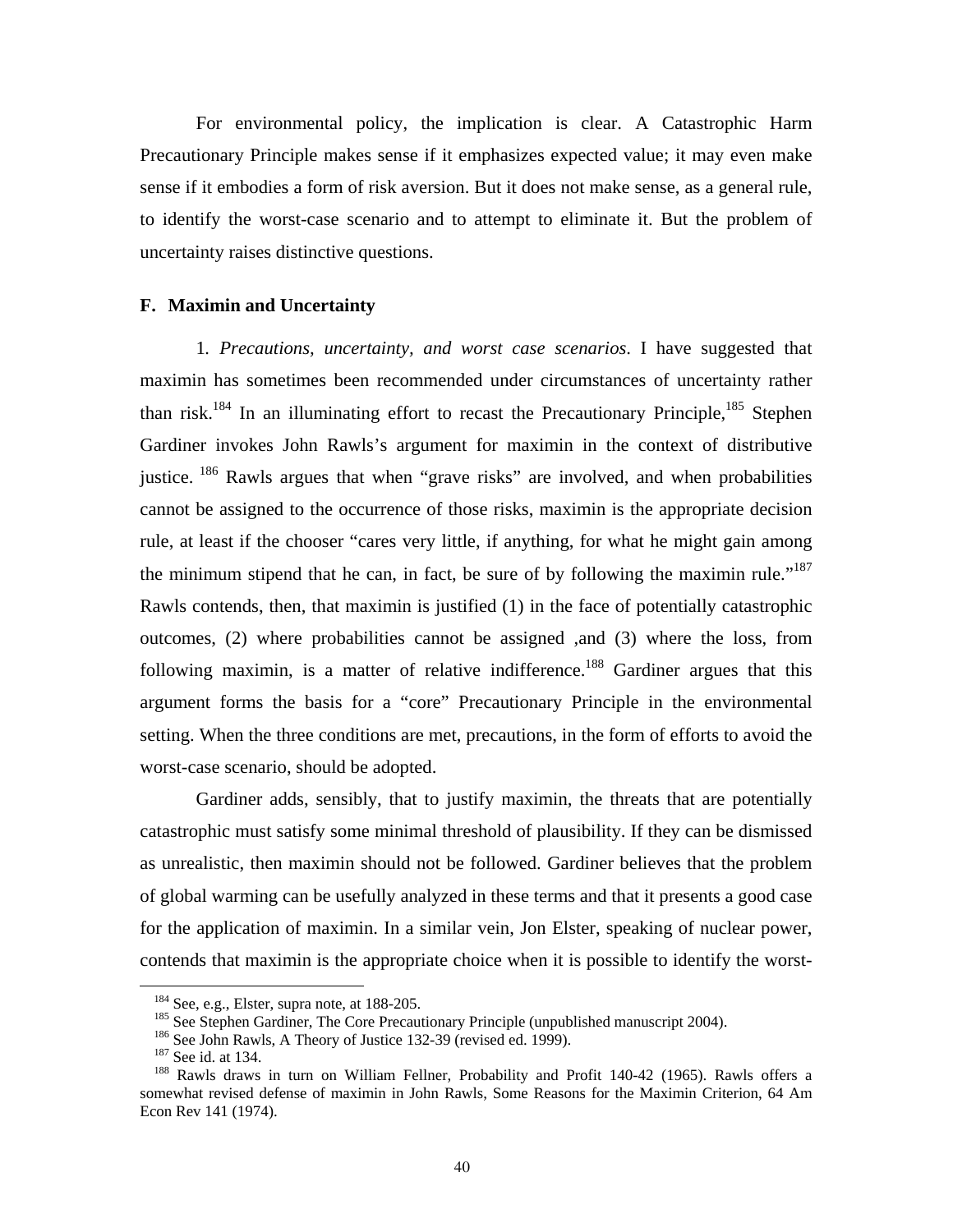case scenario and when the alternatives have the same best consequences.<sup>189</sup> Here, then, is the basic argument in favor of the most aggressive form of the Catastrophic Harm Precautionary Principle—a principle that calls on regulators, under circumstances of uncertainty, to identify and eliminate the worst-case scenario. Taken seriously, this principle would have large consequences for regulatory policy, at least if conditions of uncertainty are common.

2. *Objection 1: The argument is trivial.* An initial problem with this argument is that it risks triviality, above all because of condition  $(3)$ .<sup>190</sup> If individuals and societies can eliminate an uncertain danger of catastrophe for essentially no cost, then of course they should eliminate that risk. If people are asked to pay \$1 to avoid a potentially catastrophic risk to which probabilities cannot be assigned, they might as well pay \$1. And if two options have the same best-case scenario, and if the first has a far better worst-case scenario, people should of course choose the first option.

There is nothing wrong with this argument, but the real world rarely presents problems of this form. Where policy and law are disputed, the elimination of uncertain dangers of catastrophe imposes both costs and risks. In the context of global warming, for example, it is implausible to say that regulatory choosers can or should care "very little, if anything," for what might be lost by following maximin. If nations followed maximin for global warming, they would spend a great deal to reduce greenhouse gas emissions.<sup>191</sup> The result would almost certainly be higher prices for gasoline and energy, probably producing increases in unemployment and poverty. A study done at the Wharton School, for example, projected extremely high costs for the United States from the Kyoto Protocol<sup>192</sup>—including a loss of 2.4 million jobs and \$300 billion in the nation's GDP, with an average annual cost of \$2700 per household, a 65 cent per gallon increase in the

189 See Jon Elster, Explaining Technical Change 200 (1983).

<sup>&</sup>lt;sup>190</sup> Cf. David Kelsey, Choice under Partial Uncertainty, 34 International Economic Review 297, 305 (1993): "It is often argued that lexicographic decision rules such as maximin are irrational, since in economics we would not expect an individual to be prepared to make a small improvement in one of his objectives at the expense of large sacrifices in all of his other objectives. This criticism is less powerful in the current context since we have assumed that the decision maker has a weak order rather than a cardinal utility function on the space of outcomes. Given this assumption the terms 'large and 'small' used in the above argument are not meaningful." In many environmental choices, however, decision makers do have a cardinal utility function, not merely a weak order.

<sup>&</sup>lt;sup>191</sup> See William D. Nordhaus & Joseph Boyer, Warming the World: Economic Models of Global Warming 168 (2000).

<sup>192</sup> *http://www.api.org/globalclimate/wefastateimpacts.htm*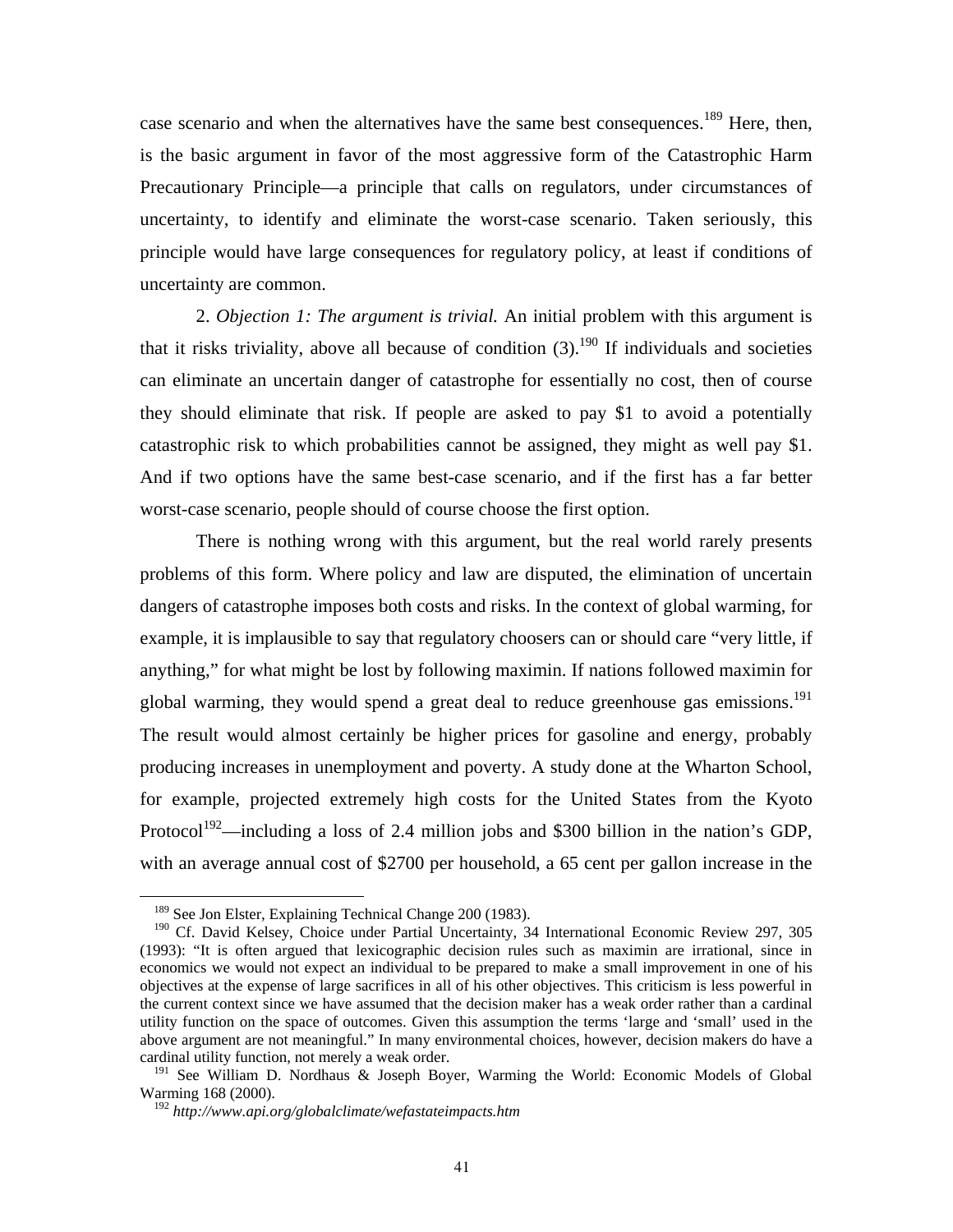price of gasoline, and a near-doubling of the price of energy and electricity.<sup>193</sup> Even if these figures are wildly inflated, as seems likely, any significant effort to curtail global warming would impose significant hardships, especially on poor people, who are least able to bear the relevant cost increases. Something similar can be said about genetic modification of food, because elimination of the worst-case scenario, through aggressive regulation, might well eliminate an inexpensive source of nutrition that would have exceptionally valuable effects on countless people who lives under circumstances of extreme deprivation.<sup>194</sup>

The real question, then, is whether regulators should embrace maximin in realworld cases in which doing so is extremely costly. If they should, it is because condition (3) is too stringent and should be abandoned. Even if the costs of following maximin are significant, and even if regulators care a great deal about incurring those costs, the question is whether it makes sense to follow maximin when they face uncertain dangers of catastrophe. In the environmental context, some people have so claimed.<sup>195</sup> This claim takes us directly to the next objection to maximin.

3. *Objection 2: Maximin assumes infinite risk aversion*. Rawls' arguments in favor of adopting maximin, for purposes of distributive justice, were subject to withering critiques from economists.<sup>196</sup> The central challenge was that the maximin principle would be chosen by those maximizing expected utility only if they showed infinite risk aversion. In the words of one of Rawls' most influential critics, infinite risk aversion "is unlikely. Even though the stakes are great, people may well wish to trade a reduction in the assured floor against the provision of larger gains. But if risk aversion is less than infinite, the outcome will not be maximin."197 To adapt this objection to the environmental context: It is plausible to assume a bounded degree of risk aversion with respect to catastrophic harms, to support some modest forms of the Catastrophic Harm Precautionary Principle.

193 Id.

<sup>&</sup>lt;sup>194</sup> See Kym Anderson and Chantal Nielsen, Golden Rice and the Looming GMO Debate: Implications for the Poor, available at http://papers.ssrn.com/sol3/papers.cfm?abstract\_id=508463

<sup>&</sup>lt;sup>195</sup> See Richard T. Woodward and Richard C. Bishop, How to Decide When Expert Disagree: Uncertainty-Based Choice Rules in Environmental Policy, 73 Land Economics 492 (1997).

<sup>196</sup> See, e.g., Musgrave, supra note; Kenneth Arrow, Some Ordinalist-Utilitarian Notes on Rawls' Theory of Jusice, 70 J Phil 245 (1973); J.C. Harsanyi, Can the Maximin Principe Serve As a Basis for Morality? A Critique of John Rawls' Theory, 69 Am Plit Sci Rev 594 (1975).

 $197$  Musgrave, supra note, at 627.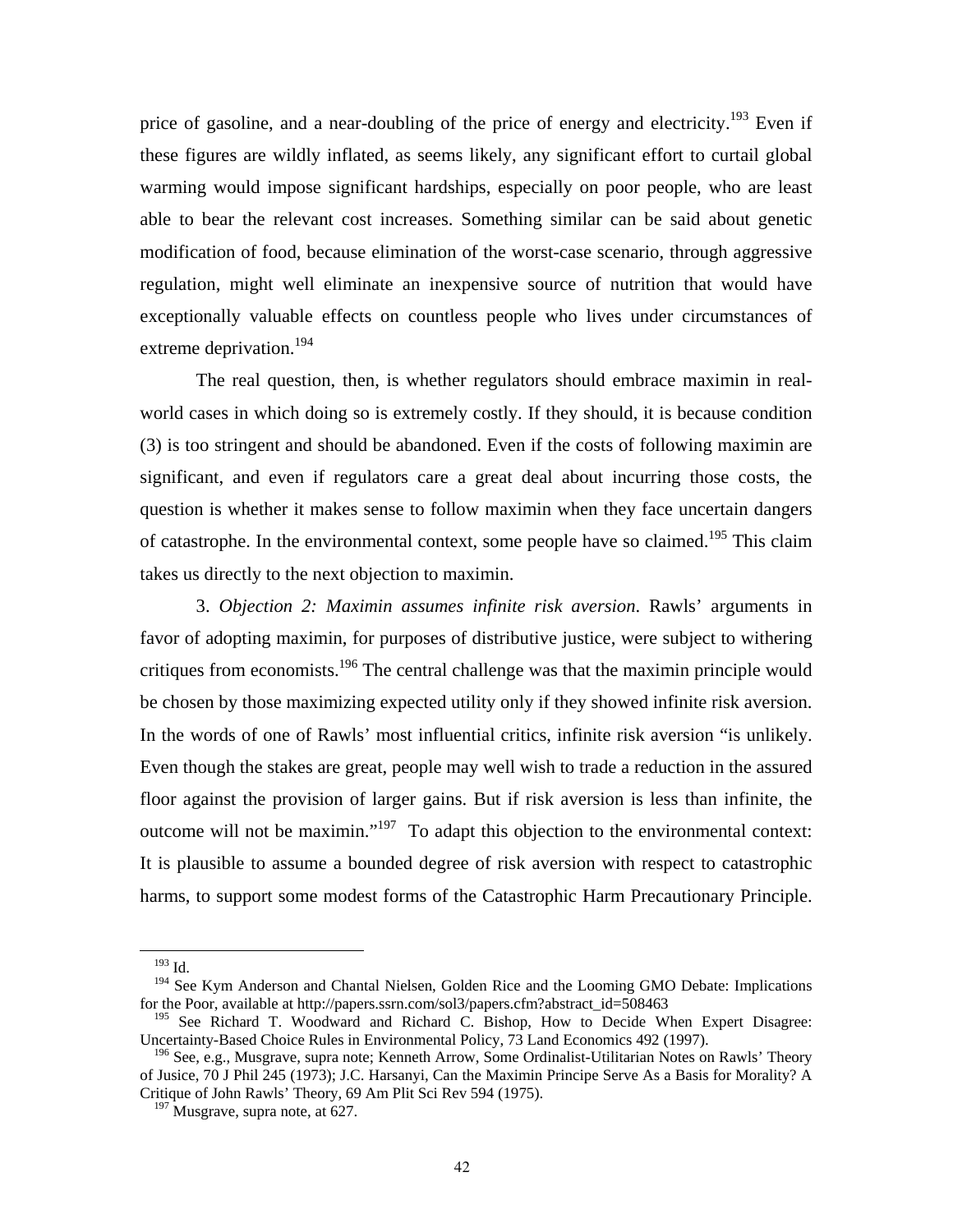But even under circumstances of uncertainty—the argument goes—maximin is senseless unless societies are to show infinite risk aversion.

This is a standard challenge, but it is wrong, because maximin does not assume infinite risk aversion.<sup>198</sup> Suppose that people are in circumstances of genuine uncertainty, that is Knightian uncertainty, in which probabilities cannot plausibly be assigned to various outcomes.<sup>199</sup> The objection that maximin assumes infinite risk aversion depends on a denial that uncertainty exists; it assumes that subjective choices will be made and that they will reveal subjective probabilities. It is true that subjective choices will be made. But such choices do not establish that objective uncertainty does not exist. To see why, it is necessary to engage that question directly.

3*. Objection 3: Uncertainty does not exist*. Many economists have denied the existence of uncertainty. Milton Friedman, for example, writes of the risk-uncertainty distinction that "I have not referred to this distinction because I do not believe it is valid. I follow L.J. Savage in his view of *personal probability*, which denies any valid distinction along these lines. We may treat people as if they assigned numerical probabilities to every conceivable event."<sup>200</sup> Friedman and other skeptics are correct to insist that people's choices suggest that they assign probabilities to events.<sup>201</sup> On a widespread view, an understanding of people's choices can be taken as evidence of subjective probabilities. People's decisions about whether to fly or instead to drive, whether to walk in certain neighborhoods at life, and whether to take risky jobs can be understood as an implicit assignment of probabilities to events. Indeed, regulators themselves make decisions, including decisions about global warming, from which subjective probabilities

<sup>&</sup>lt;sup>198</sup> See C.Y. Cyrus Chu and Wen-FengLiu, A Dynamic Characterization of Rawls's Maximin Principle: Theory and Implications, 12 Const Polit Econ 255 (2001).<br><sup>199</sup> See id.

<sup>&</sup>lt;sup>200</sup> See Milton Friedman, Price Theory: A Provisional Text 282 (1976). In the same vein is Jack Hirshleifer et al., The Analytics of Uncertainty and Information 10 (1992):

<sup>&</sup>quot;In this book we disregard Knight's distinction which has proved to be a sterile one. For our purposes risk and uncertainty mean the same thing. It does not matter, we contend, whether an 'objective' classification is or is not possible. For, we will be dealing throughout with a 'subjective'probability concept (as developed especially by Savage 1954): probability is simply degree of belief. . . . [Because we never know true objective probabilities] decision makers are never in Knight's world of risk but instead always in his world of uncertainty. That the alternative approach, assigning probabilities on the basis of subjective degree of belief, is a workable and fruitful procedure will be shown constructively throughout this book." For the purposes of the analysis by Hirshleifer et al., the assignment of subjective probabilities may well be the best approach. But the distinction between risk and uncertainty is not sterile when regulators are considering what to do but lack information about the probabilities associated with various outcomes.<br><sup>201</sup> See id.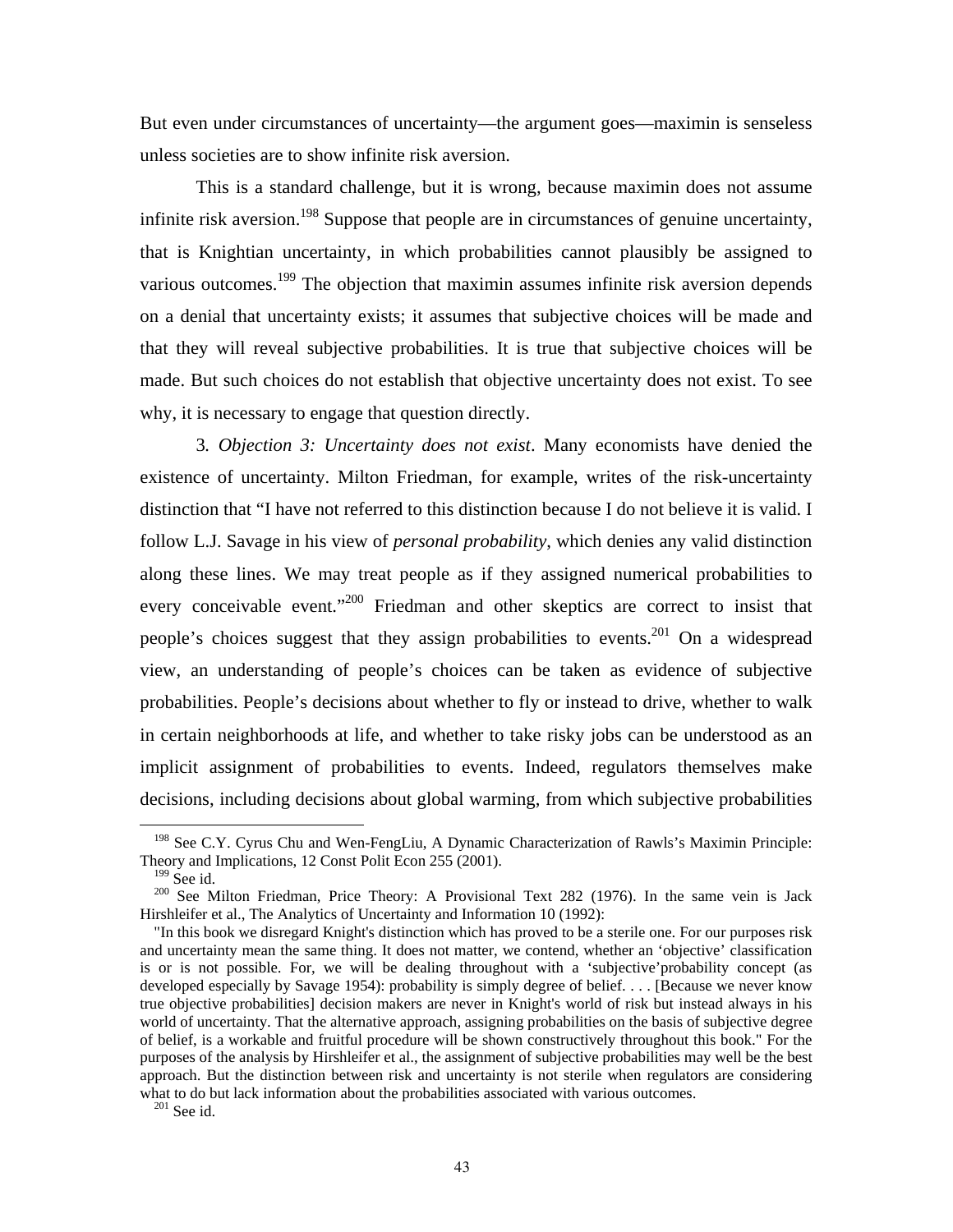can be calculated.202 But none of this makes for a good objection to Knight, who was concerned with objective probabilities rather than subjective choices.<sup>203</sup> Animals, no less than human beings, make choices from which subjective probabilities can be assigned. But the existence of subjective probabilities—from dogs, horses, and elephants—does not mean that animals do not ever face genuine uncertainty.

Suppose that the question is the likelihood that at least one hundred million human beings will be alive in 10,000 years. For most people, equipped with the knowledge that they have, no probability can sensibly be assigned. Perhaps uncertainty is not unbounded; the likelihood can reasonably be described as above 0% and below 100%. But beyond that point, there is little to say. Or suppose that I present you with a urn, containing 250 balls, and ask you to pick one; if you pick a blue ball, you receive \$1000, but if you pick a green ball, you have to pay me \$1000. Suppose that I refuse to disclose the proportion of blue and green balls in the urn—or suppose that the proportion has been determined by a computer, which has been programmed by someone that neither you nor I know. These examples suggest that it is wrong to deny the possible existence of uncertainty, signaled by the absence of objective probabilities.<sup>204</sup>

For Friedman and other skeptics about uncertainty, there is an additional problem. When necessary, human beings do assign subjective probabilities to future events. But the assignment is a function of how the situation is described, and formally identical descriptions can produce radically different judgments. There is every reason to believe, for example, that people will not give the same answer to the question, "what is the likelihood that 80% of people will suffer an adverse effect from a certain risk?" and to the question, "what is the likelihood that 20% of people will not suffer an adverse effect from a certain risk?"<sup>205</sup> The merely semantic reframing will almost certainly affect probability

<sup>&</sup>lt;sup>202</sup> Cf. Posner, supra note, at 176-84 (discussing inverse cost-benefit analysis, in a way that might be taken to suggest the subjective probabilities of regulators).

<sup>&</sup>lt;sup>203</sup> See Stephen LeRoy and Larry Singell, Knight on Risk and Uncertainty, 95 J Polit Econ 394 (1987). For a clear explanation of why uncertainty does exist, see Jon Elster, Explaining Technical Change 193-99 (1983), and especially p. 199: "One could certainly elicit from a political scientist the subjective probability that he attaches to the prediction that Norway in the year 3000 will be a democracy rather than a dictatorship, but would anyone even contemplate *acting* on the basis of this numerical magnitude?"<br><sup>204</sup> See Elster, supra note, at 195-99.<br><sup>205</sup> See Amos Tversky and Daniel Kahneman, The Framing of Decisions and the Psyc

<sup>211</sup> Science 453 (1981).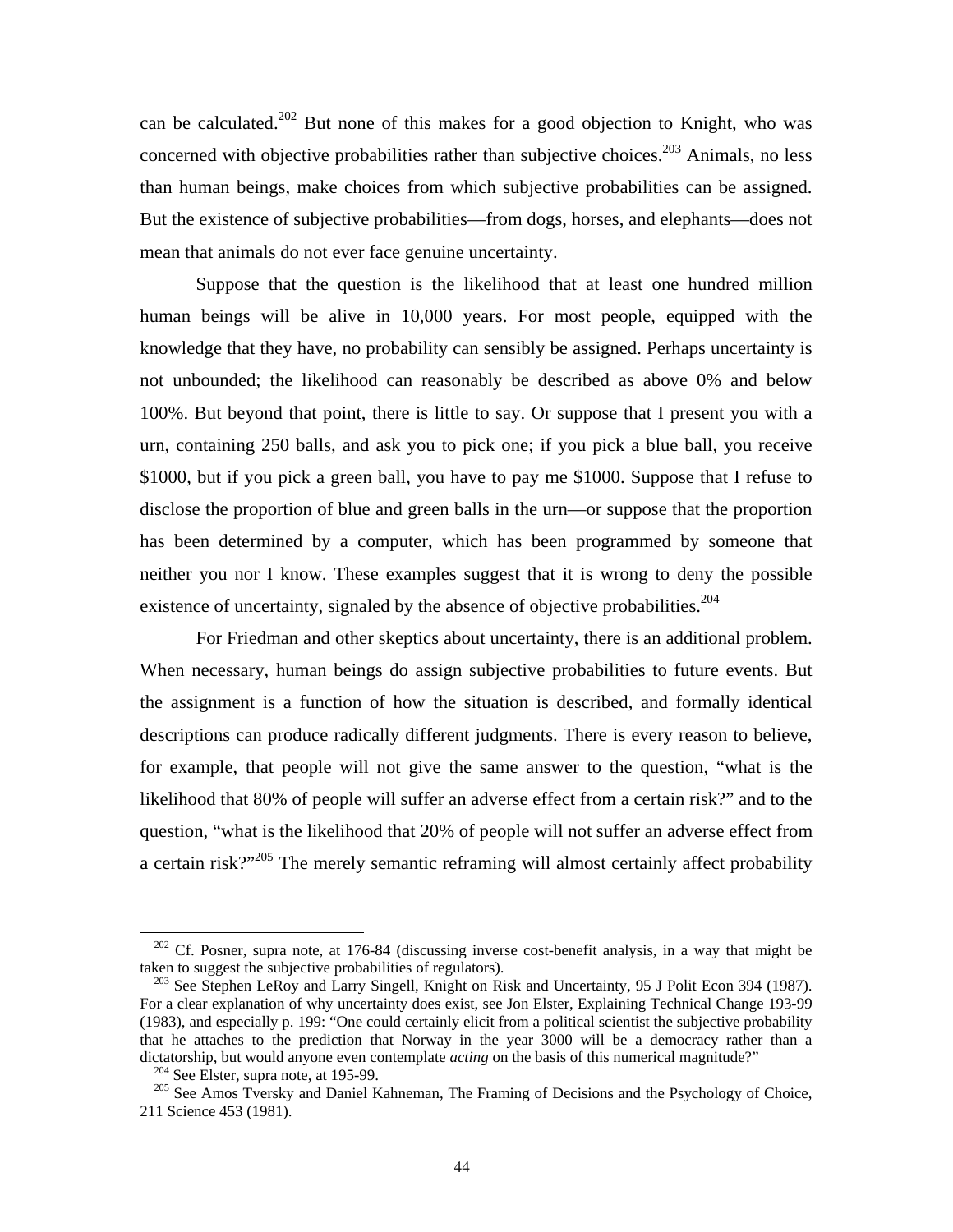judgments.<sup>206</sup> In any case probability judgments are notoriously unreliable, based as they frequently are on heuristics and biases that lead to severe and systematic errors.<sup>207</sup> Suppose that subjective probability estimates are rooted in the availability heuristic, leading people to exaggerate risks for which examples readily come to mind ("availability bias") and also to underestimate risks for which examples are cognitive unavailable ("unavailability bias").<sup>208</sup> Why should regulators believe that subjective estimates, subject as they are framing, heuristics, and biases, have any standing in the face of the objective difficulty or impossibility of making probability judgments? Suppose that Judge Posner is correct to believe that with respect to global warming, it is objectively impossible to assign a probability to the risk of catastrophic harm.<sup>209</sup> Even if individuals and governments assign subjective probabilities, how does their assignment bear on what ought to be done?

Writing in 1937, Keynes, often taken to be a critic of the idea of uncertainty, clearly saw the distinction between objective probabilities and actual behavior: "The sense in which I am using the term ['uncertain' knowledge] is that in which the prospect of a European war is uncertain . . . . About these matters there is no scientific basis on which to form any calculable probability whatever. We simply do not know."<sup>210</sup> This is so even if, as Keynes immediately added, we act "exactly as we should if we had behind us a good Benthamite calculation of a series of prospective advantages and disadvantages, each multiplied by its appropriate probability, waiting to be summed."<sup>211</sup> Even if subjective expected utilities can be assigned on the basis of behavior, regulators (like everyone else) may well be operating in circumstances of genuine uncertainty.

4. *Objection 4: Uncertainty is too infrequent to be a genuine source of concern for purposes of policy and law*. Perhaps environmental problems rarely involve genuine

 $\frac{206}{207}$  Id.<br> $\frac{207}{207}$  For a good overview, see Jonathan Baron, Thinking and Deciding 125-147 (3d ed. 2000). The relevance of this point to the debate over uncertainty is briefly noted in Elster, supra note, at 199: "There are too many well-known mechanisms that distort our judgment, from wishful thinking to rigid cognitive structure, for us to be able to attach much weight to the numerical magnitudes that can be elicited by the standard method of asking subjects to choose between hypothetical options."

<sup>&</sup>lt;sup>208</sup> See Amos Tversky and Daniel Kahneman, Judgment under Uncertainty: Heuristics and Biases, in Judgment under Uncertainty: Heuristics and Biases 3, 11 (Daniel Kahneman et al. ed 1982); Timur Kuran and Cass R. Sunstein, Availability Cascades and Risk Regulation, 51 Stan L Rev 683 (1999).

<sup>&</sup>lt;sup>209</sup> Posner, supra note, at 49.<br><sup>210</sup> John Maynard Keynes, A Treatise on Probability 214 (1921).<br><sup>211</sup> Id.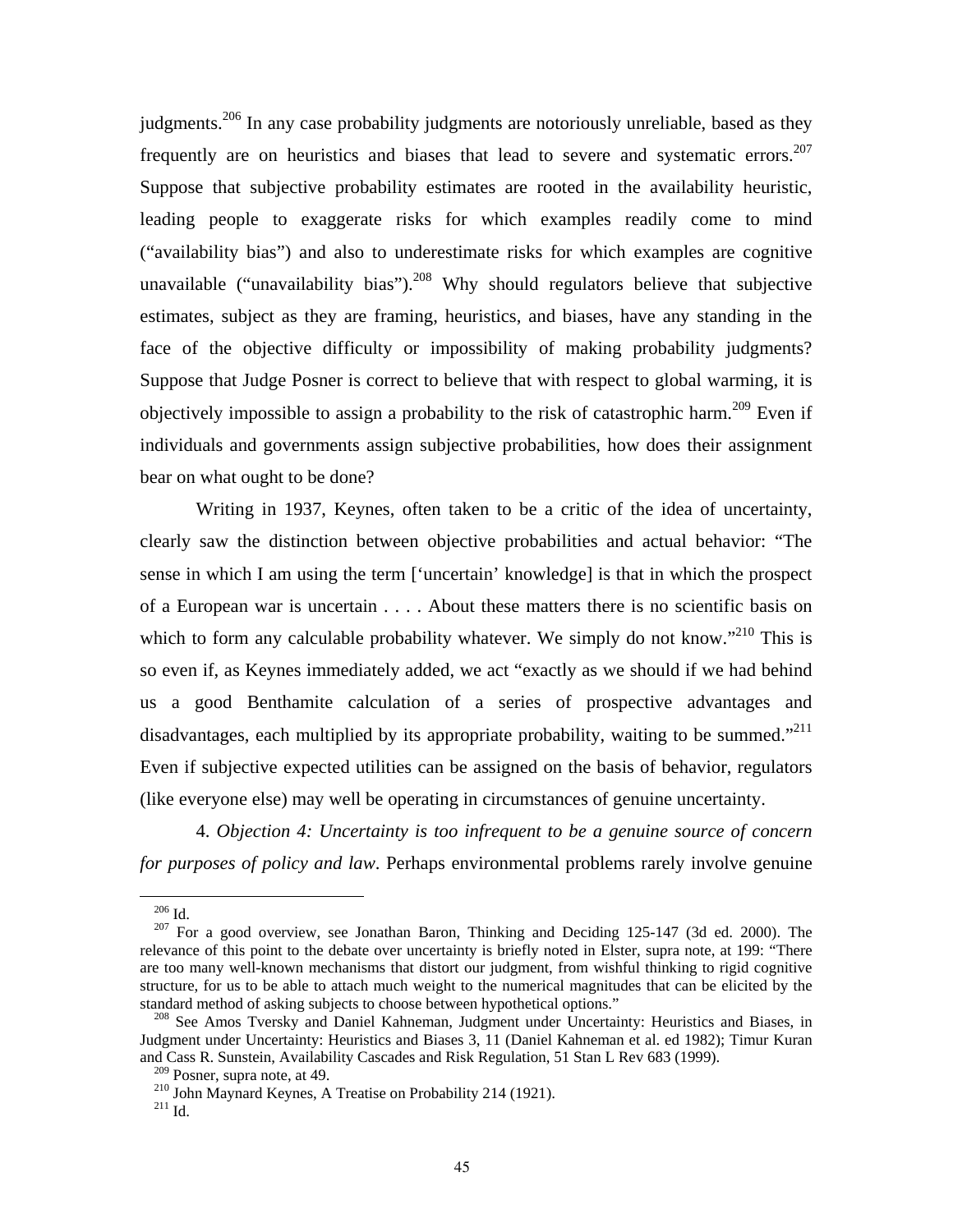uncertainty. Perhaps regulators are usually able to assign probabilities to outcomes; and if if not, perhaps they can assign probabilities to probabilities (or, if this proves impossible, probabilities to probabilities of probabilities). In many cases regulators might be able to specify a range of probabilities—saying, for example, that the probability of catastrophic outcomes from global warming is above 2% but below  $30\%$ <sup>212</sup> Many scientists and economists believe that global warming is not likely to create catastrophic harm, and that the real costs, human and economic, will be high but not intolerable. In their view, the worst-case scenarios can be responsibly described as improbable.<sup>213</sup>

Perhaps we can agree that pure uncertainty is rare. Perhaps we can agree that at worst, environmental problems involve problems of "bounded uncertainty," in which we cannot assign probabilities within specified bands. It is possible to think, for example, that the risk of a catastrophic outcome is above 1% but below 10%, without being able to assign probabilities within that band. The pervasiveness of uncertainty depends on what is actually known. As I have emphasized, Posner believes that "no probabilities can be attached to the catastrophic global-warming scenarios, and without an estimate of probabilities an expected cost cannot be calculated."<sup>214</sup> Note in this regard that a 1994 survey of experts showed an extraordinary range of estimated losses from global warming, varying from no economic loss to a  $20\%$  decrease in gross world product.<sup>215</sup> This finding, it has been suggested, is enough to support the view that uncertainty is real and must be taken seriously in environmental policy.<sup>216</sup> In my view, uncertainty is both real and rare in the environmental domain; but this is an empirical judgment, and it may be wrong.

5. *On maximin, rationality, and genuine uncertainty*. Now turn to the most difficult question: What is the appropriate approach to genuine uncertainty? Is maximin a rational strategy? I begin with some points about actual behavior and then turn to normative issues.

<sup>&</sup>lt;sup>212</sup> See Nordhaus and Boyer, supra note, at 88 (suggesting a 1.2% probability of a catastrophic impact with 2.5 C warming and of 6.8 percent with 6 C warming).

<sup>&</sup>lt;sup>213</sup> See id.; Cline, supra note; Mendelsohn, supra note.<br><sup>214</sup> See Richard Posner, Catastrophe, supra note, at 49-50.<br><sup>215</sup> William Nordhaus, Expert Opinion on Climatic Change, 82 American Scientist 45 (1994).<br><sup>216</sup> See

now than it was in 1994. See Robert Percival et al., supra note, at 1058-1060.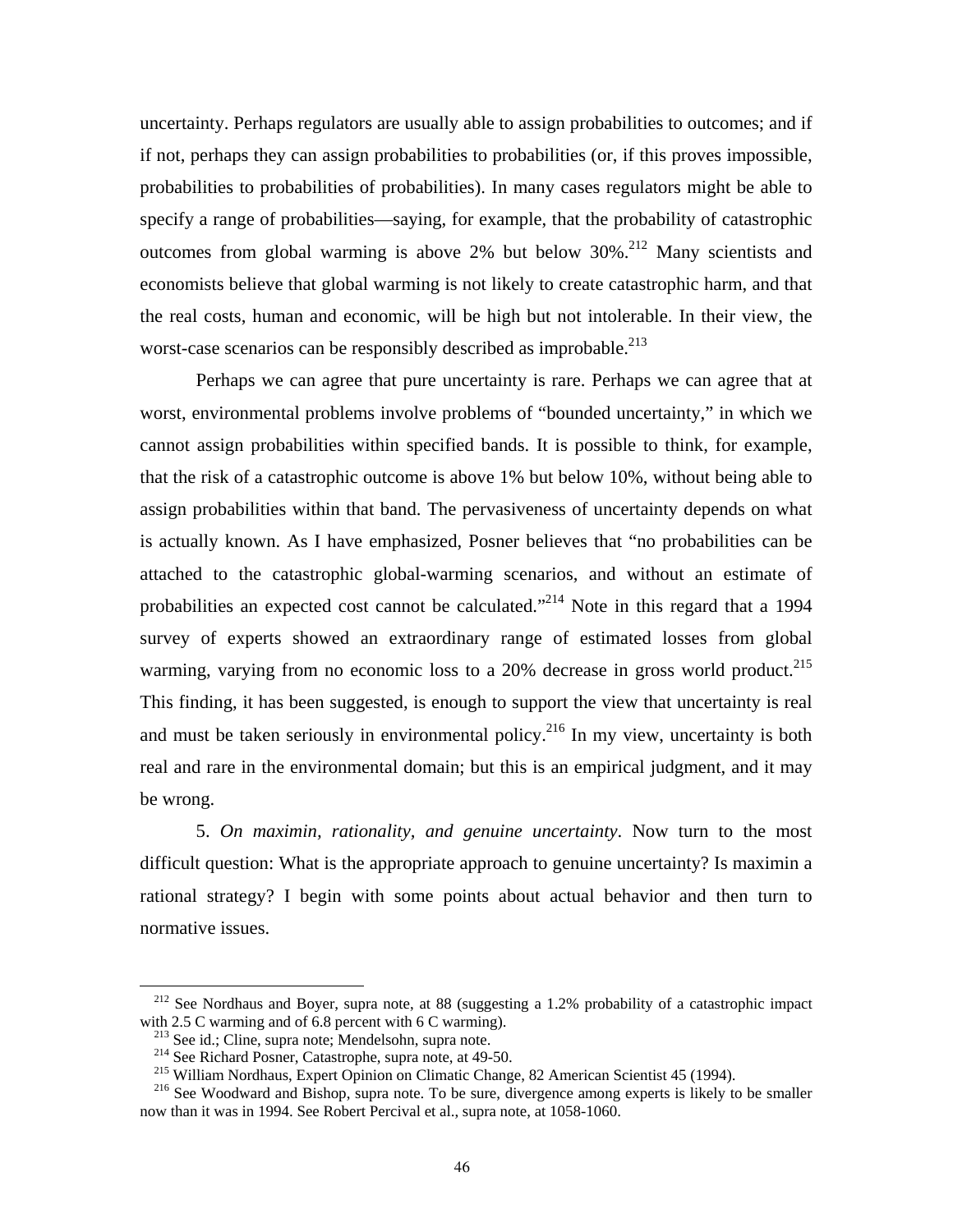*(a) Actual decisions*. As a descriptive matter, it is clear that people sometimes show a degree of *uncertainty aversion*, in the sense that they will avoid gambles to which probabilities are not assigned. The relevant work was done by Daniel Ellsberg.<sup>217</sup> Assume that people are asked to choose among two lotteries, each involving an urn with 100 balls. All of the balls are either black or red. For the first lottery, the urn contains an equal division of black and red balls. For the second lottery, the urn contains an unknown proportion of black balls and red balls. People receive a specified amount of money for correctly guessing the color of balls randomly chosen from the urn. It turns out that most people prefer the first lottery to the second, and thus display aversion to uncertainty.<sup>218</sup> On the assumption of uncertainty aversion, it might be possible to defend maximin as a decision rule. $^{219}$ 

Note, however, that uncertainty aversion is bounded. So long as uncertainty aversion is not infinite, maximin will not always be the preferred decision rule. And indeed it is reasonable to think that most people will reject maximin if the question is properly framed. To test this possibility, I asked seventy-one University of Chicago law students the following problem:

*The government is considering two environmental problems. For the first, the government is able to estimate the probability that a bad outcome will occur. It believes that there is a 90% chance that 600 people will die (and the death of 500 people is the worst-case scenario). It also believes that there is a 10% chance that 400 people will die. For the second problem, the government cannot assign probabilities to the various outcomes. The "worst-case scenario" is that 700 people will die.* 

*Do you think:* 

*(a) the first problem has higher priority? (b) the second problem has higher priority? (c) the two problems have equal priority?* 

No fewer than 63% chose (a), with the remainder equally divided between (b) and (c). As noted above, law students at any particular institution may offer idiosyncratic responses to such questions; but within the general population, it is reasonable to

<sup>&</sup>lt;sup>217</sup> See Daniel Ellsberg, Risk, Ambiguity, and the Savage Axioms, 75 Q J Econ 643 (1961).<br><sup>218</sup> Id.

 $219$  Chu and Liu, supra note, at 265-66; Woodward and Bishop, supra note, at 496-98.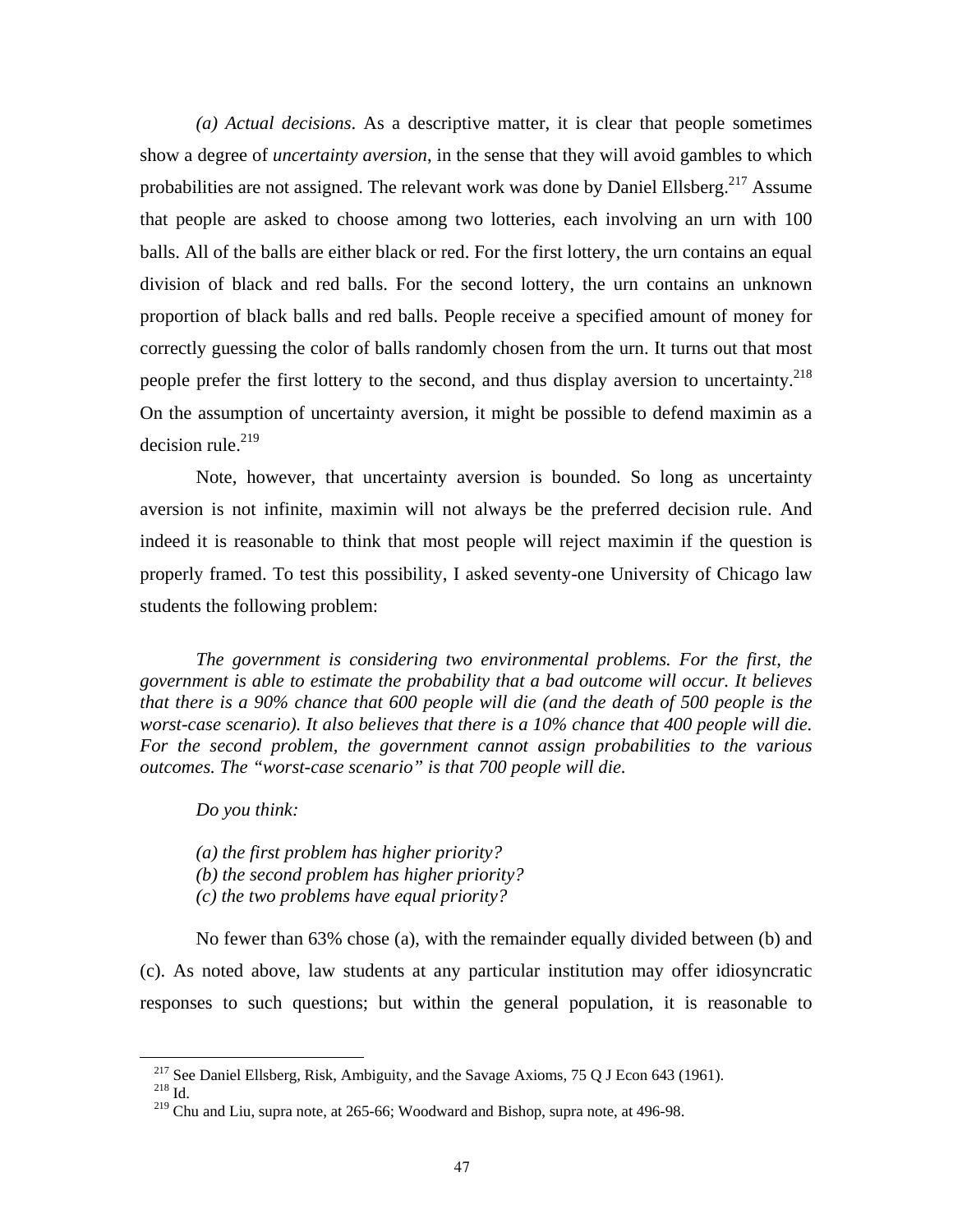conjecture that most people will show no consistent preference for maximin, and that they will reject an approach that eliminates the worst worst-case scenario, under circumstances of uncertainty, in favor of an approach that eliminates a highly probable but somewhat less bad worst-case scenario.

Why is this? The Principle of Insufficient Reason says that when people lack information about probabilities (say, 1% to 40%), they should act as if each probability is equally likely.<sup>220</sup> Whatever its normative status,<sup>221</sup> actual decisions may well use that principle, which fits well with the results in the experiment just described. Consider another experiment with a larger group of law students from two institutions (the University of Alabama and the University of Chicago<sup>222</sup>):

*One thousand people are at risk from an environmental hazard. (a) If one approach is taken, a minimum of 400 people will die, and a maximum of 500 people will die. Regulators are unable to assign probabilities to the various outcomes. (b) If another approach is taken, a minimum of 10 people will die, and a maximum of 600 people will die. Regulators are unable to assign probabilities to the various outcomes. Which approach should be chosen?* 

- *(a) The first approach*
- *(b) The second approach*

No less than 85.5% of respondents rejected maximin and chose (b). Why did (b) seem better to so many respondents? On a reasonable interpretation, people begin by presuming at least roughly equal probabilities under circumstances of uncertainty, and conclude that they would much rather go the route that has a much higher expected value, given that presumption. This interpretation is supported by the results of the following experiment, $223$  which asks people to compare a choice under risk with a choice under uncertainty:

*The government is considering two environmental problems. For the first, the government is able to estimate the probability that a bad outcome will occur. It believes that there is a 60% chance that 500-600 people will die (and the death of 600 people is* 

<sup>&</sup>lt;sup>220</sup> See Duncan Luce and Howard Raiffa, Games and Decisions 284 (1958).<br><sup>221</sup> Id.; Isaac Levi, On Indeterminate Probabilities, 71 J. Phil 391 (1974).<br><sup>222</sup> One hundred and seventy-three law students were surveyed, sevent Chicago, one hundred and two from the University of Alabama. Interestingly, the answers from the two groups were essentially identical.<br><sup>223</sup> This experiment was limited to seventy-one University of Chicago law students.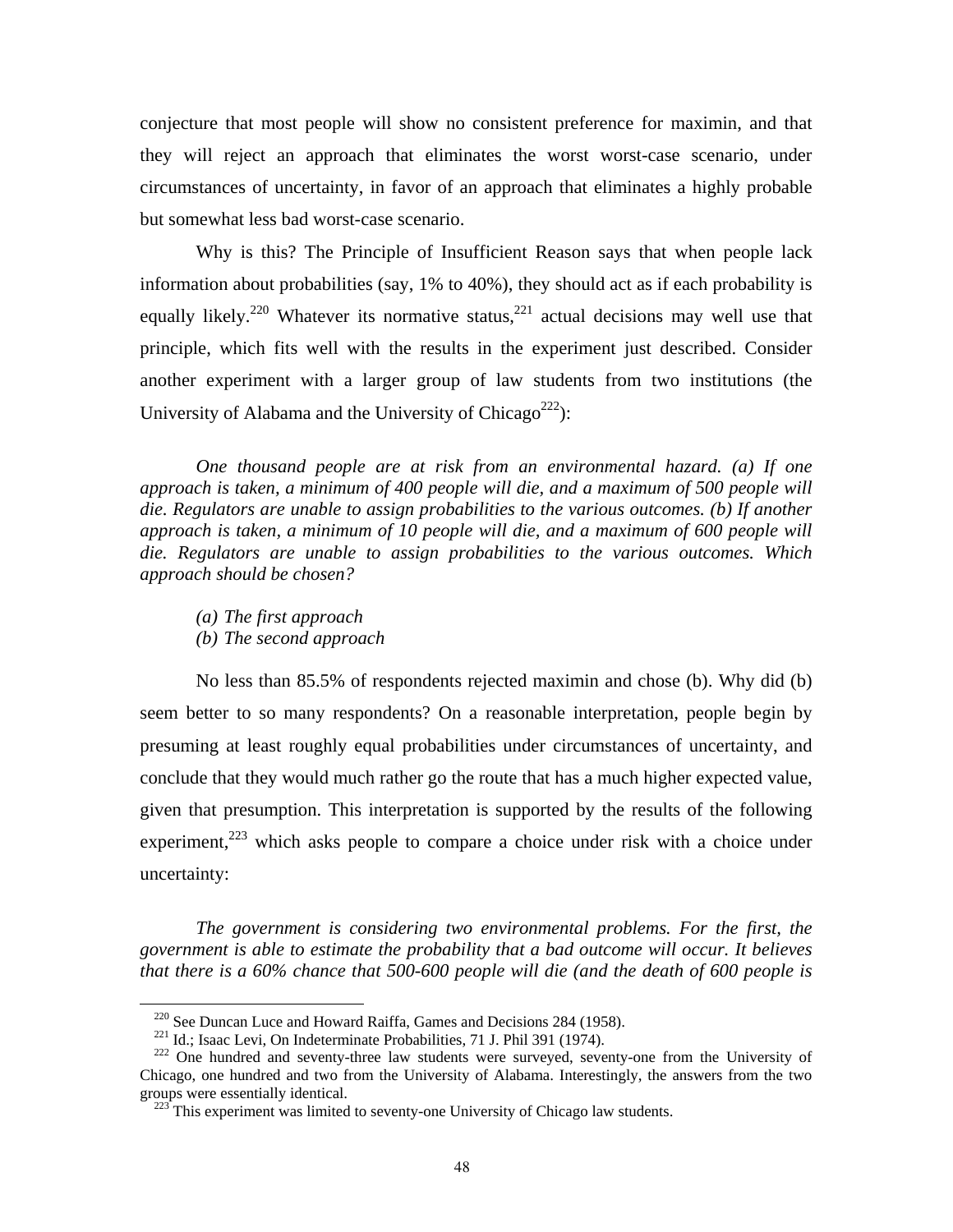*the worst-case scenario). It also believes that there is a 40% chance that 200-400 people*  will die. For the second problem, the government cannot assign probabilities to the *various outcomes. The worst-case scenario is that 700 people will die.* 

#### *Do you think:*

- *(a) the first problem has higher priority?*
- *(b) the second problem has higher priority?*
- (c) *the two problems have equal priority?*

For this problem, maximin was also rejected by a majority of respondents, but here the margin was much thinner: 52% favored (a), 25% were undecided, and 22% favored (b). The rejection of maximin is the most striking result here, and it is not entirely clear why the choice seemed relatively difficult. But the Principle of Insufficient Reason is consistent with that difficulty. Under the second problem, the expected number of deaths is 350 is equal probabilities are assigned, a number that is close to the expected number of deaths for the first problem; with a small degree of risk aversion, the choice between the two problems becomes extremely difficult.

To see the role of the Principle of Insufficient Reason, suppose that people are asked to choose between:

- *a) a 99.5% chance of a loss of 200 lives, and a .5% chance of a loss of 2 lives, with*
- *b) an uncertain chance of losing between 2 lives and 205 lives.*

For most people, it is reasonable to suppose that a) is much worse than b)—and hence that b) will be the overwhelming choice. Here, then, people will select a choice that eliminate the worst-case scenario. But compare:

*c) a risk of 60% of a loss of 200 lives, and 40% of 2 lives, with d) an uncertain chance of losing between 205 lives and 2 lives.* 

For most people, the choice here is much less clear, and it is likely that many people will choose c) and refuse to follow maximin. It follows that people would have a great deal of difficulty in choosing between a 51% risk of a loss of 200 lives, and a 49% chance of a loss of 1 life, as compared with an uncertain risk that threatens to produce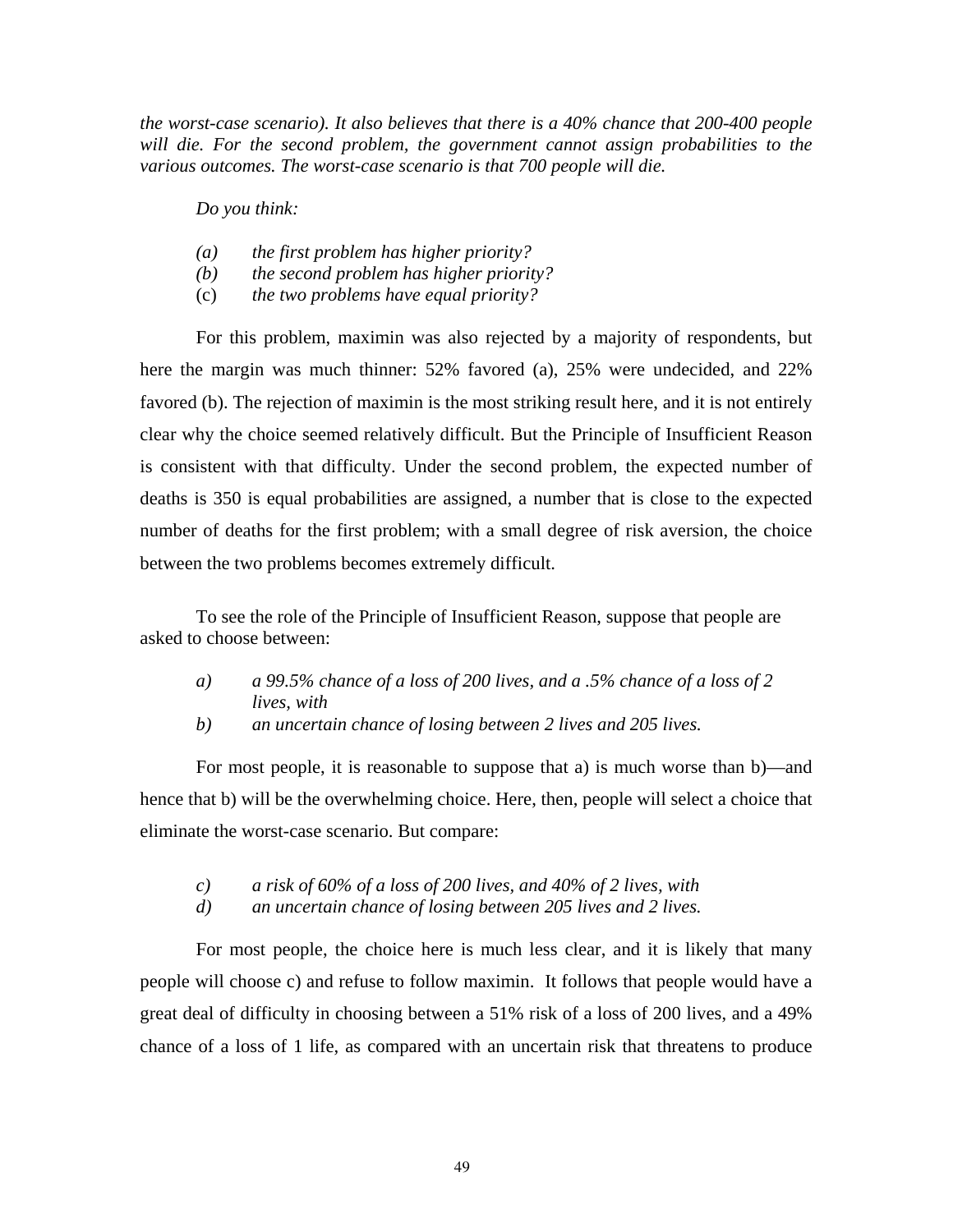losses of between 200 and 1 lives, with no possibility of assigning probabilities to the various possibilities.

The precise role of the Principle of Insufficient Reason, and the nature of people's choices under circumstances of uncertainty, remain to be established. The discussion thus far should be enough to show that people will often reject maximin and that the Principle of Insufficient Reason is a starting point for their intuitions. The implication for environmental protection, and for other problems involving safety and health, is clear. People will not consistently follow maximin under circumstances of uncertainty. If the worst-case scenario is extremely vivid, and if it is drawn to their attention, they might neglect the issue of probability and attempt to eliminate it.<sup>224</sup> But under ordinary circumstances, they will select maximin only when the Principle of Insufficient Reason, accompanied by a degree of risk aversion, suggests that they should.

*(b) A cost-benefit analysis of maximin?* A great deal of work explores the question whether people should follow maximin under circumstances of uncertainty.<sup>225</sup> Some of this work draws on people's intuitions, in a way that illuminates actual beliefs but may tell us little about what rationality requires.<sup>226</sup> Those intuitions, of the sort described by the experiments above, may be based on some kind of confusion. Other work is highly formal,  $227$  adopting certain axioms and seeing whether maximin violates them. The results of this work are not conclusive.<sup>228</sup> Certainly maximin has not been ruled out as a candidate for rational choice under uncertainty.

I cannot resolve these difficult issues here, but will rest content with a general suggestion. In deciding whether to follow maximin in the environmental context, a great deal should turn on two questions: (a) How bad is the worst-case scenario, compared to other bad outcomes? (b) What, exactly, is lost by choosing maximin? Of course it is possible that choosers, including regulators, will lack the information that would enable

<sup>&</sup>lt;sup>224</sup> See Cass R. Sunstein, Probability Neglect: Emotions, Worst Cases, and the Law, 112 Yale LJ 61 (2002); Cass R. Sunstein, Terrorism and Probability Neglect, 26 J. Risk and Uncertainty 121 (2003).

<sup>&</sup>lt;sup>225</sup> An influential paper, suggesting the rationality of either maximin or maximax (maximize the best-case) scenario), is Kenneth Arrow and L. Hurwicz, An Optimality Criterion for Decision-Making Under Uncertainty, in Uncertainty and Expectation in Economics (C.F. Carter and J.L. Ford eds. 1972)

<sup>&</sup>lt;sup>226</sup> See Harsanyi, supra note.<br><sup>227</sup> See Kenneth Arrow and L. Hurwicz, An Optimality Criterion for Decision-Making Under Uncertainty, in Uncertainty and Expectation in Economics (C.F. Carter and J.L. Ford eds. 1972); Duncan Luce and Howard Raiffa, Games and Decisions 286-97 (1958).<br><sup>228</sup> See id.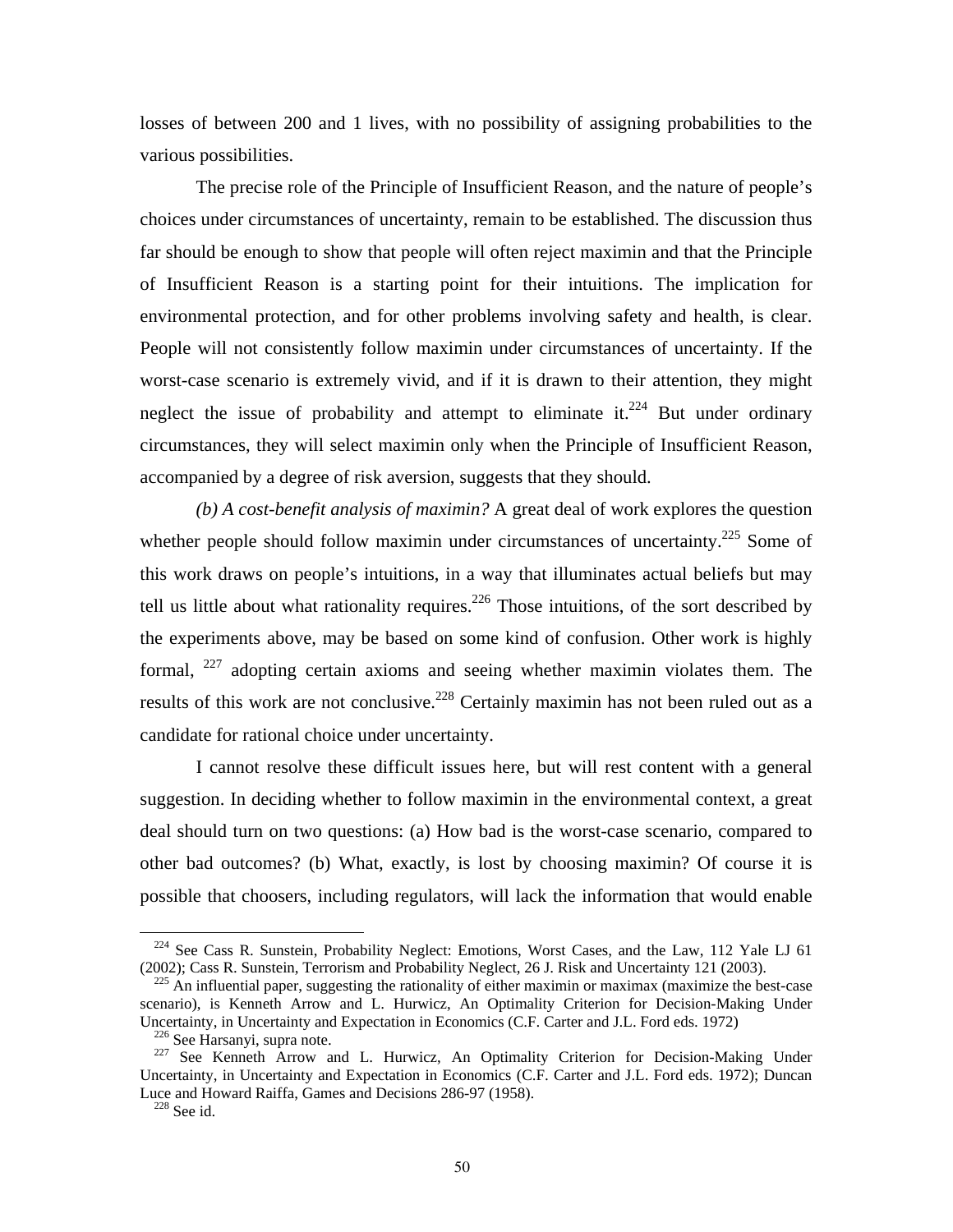them to answer these questions. But in the regulatory context, answers to both (a) and (b) may well be possible even if it is not possible to assign probabilities to the various outcomes with any confidence. By emphasizing the relative badness of the worst-case scenario, and the extent of the loss from attending to it, I am attempting to build on the Rawls/Gardiner suggestion that maximin is the preferred decision rule when little is lost from following it. I have objected that this suggestion threatens to trivialize the case for maximin; but it is possible to develop the underlying intuition into a far more general, and useful, method for orienting both private and public choice.

To see the relevance of the two questions, suppose that you are choosing between two options. The first has a best-case outcome of 10 and a worst-case outcome of –5. The second has a best-case outcome of 15 and a worst-case outcome of –6. It is impossible to assign probabilities to the various outcomes. Maximin would favor the first option, to avoid the worse worst-case; but to justify that choice, we have to know something about the meaning of the difference s between 10 and 15 on the one hand and –5 and –6 on the other. If 15 is much better than 10, and if the difference between –5 and –6 is a matter of relative indifference, then the choice of the first option is hardly mandated. But if the difference between –5 and –6 greatly matters—if it is a matter of life and death—then maximin is much more attractive.

These points have the important implication of suggesting the possibility of a (rough) cost-benefit analysis<sup>229</sup> of maximin under conditions of uncertainty. Sometimes a rejection of maximin is compelled by that analysis because the worst-case scenario is not much worse than the second worst-case scenario (and hence the benefits of maximin are low), and because maximin imposes extremely high costs.<sup>230</sup> But sometimes the worst-

 $^{229}$  By suggesting this possibility, I do not mean to assign dollar equivalents to the various outcomes or to say anything controversial about the ingredients of the analysis. I am referring generally to an all-thingsconsidered approach to social welfare.<br><sup>230</sup> It might be suggested that when people reason in this way, they are implicitly assigning probabilities

to the relevant events. Suppose that the choice is between (a), with uncertain payoffs of 15 or 5, and (b) with uncertain payoffs of 8 or 6; suppose too that 15 is much better than 8 and that 5 is only a little worse than 6. On the analysis in text, (a) should be chosen. But perhaps that judgment depends on an implicit assignment of a significant probability, in case (a), to 15, and of an assignment of some probability of less than (say) 99%, in case (b), to 5. Without some such implicit assignment of probabilities, why would (a) be preferable? I cannot prove the point here, but I believe that this question, and this counterargument, are based on a denial of the possibility of acting under conditions of genuine uncertainty. If such conditions exist, and if people act under them, then they might indeed be assigning implicit probabilities; but they might also be acting in terms of the principles described in the text.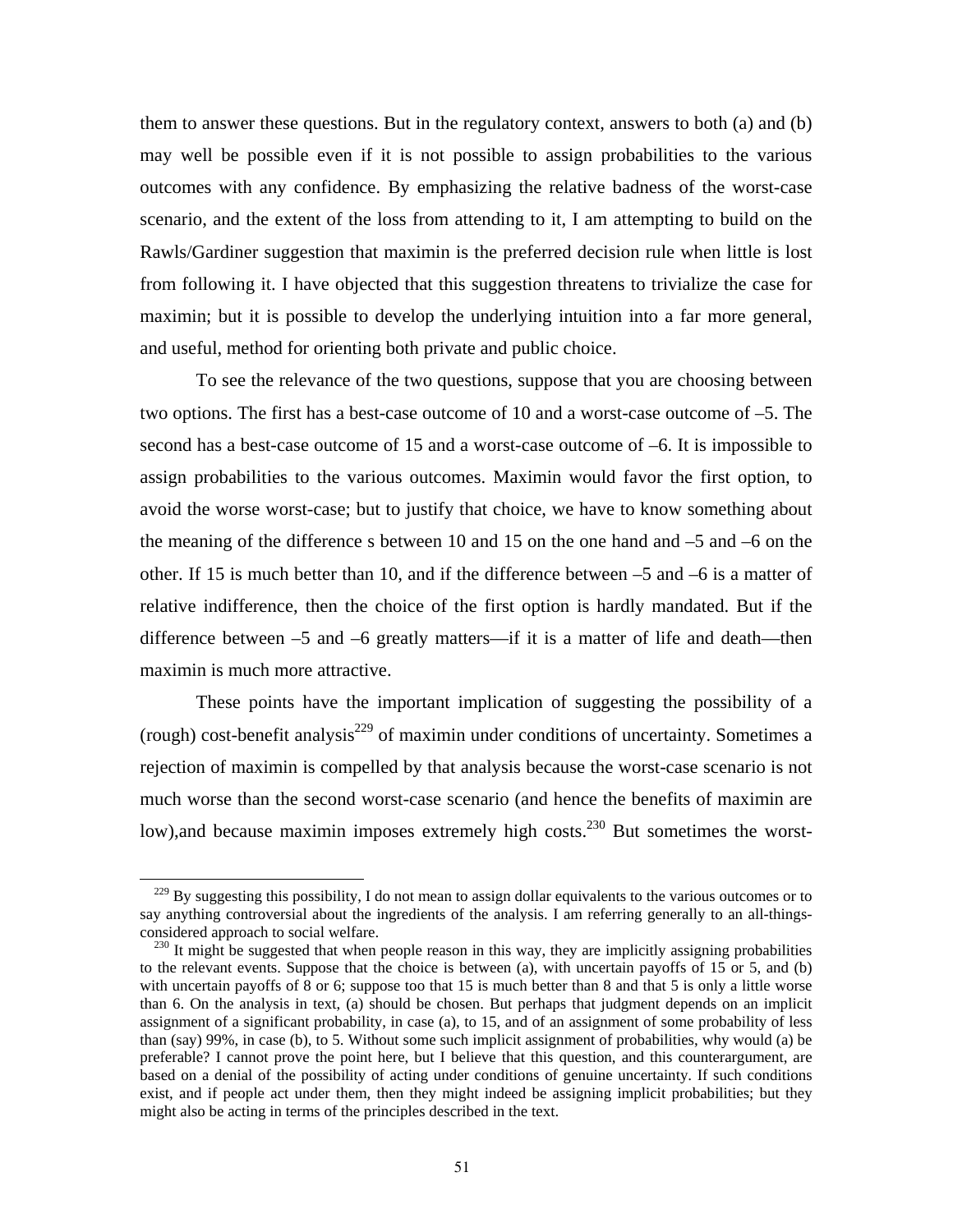case is the worst by far, and sometimes we lose relatively little by choosing maximin. It is typically thought necessary to assign probabilities in order to engage in cost-benefit balancing; without an understanding of probabilities, such balancing might not seem able to get off the ground.<sup>231</sup> But a useful form of cost-benefit balancing is possible even without reliable information about probability. For the balancing exercise to work, of course, it must be possible to produce cardinal rankings among the outcomes—that is, it must be possible to rank them not merely in terms of their badness but also in at least rough terms of how much worse each is than the less-bad others. That approach will not work if cardinal rankings are not feasible—as might be the case if (for example) it is not easy to compare the catastrophic loss from global warming with the loss from huge expenditures on reductions of greenhouse gas emissions. Much of the time, however, cardinal rankings are possible.

Irreversibility becomes highly relevant as part of this analysis. Recall that some of the costs of precautions are irreversible. If governments invest a great deal to control greenhouse gas emissions, they will be forcing private and public actors to incur irreversible costs. It follows that if governments follow maximin, they will be limiting their own flexibility , expending a great deal even though future information might move the situation from uncertainty to risk, as regulators learn more about the problem. Suppose that no probability can now be assigned to the catastrophic risk associated with abrupt global warming, and that for this reason regulators are tempted to spend a great deal to eliminate that risk. The relevant expenditures will greatly reduce future flexibility, ensuring sunk costs for a danger that might turn out to be quantifiable or even trivial. This point is not decisive against large expenditures, but it should be part of the analysis of whether worst-case scenarios ought to be eliminated. In this sense, there can be some tension between an Irreversible Harm Precautionary Principle and a Catastrophic Harm Precautionary Principle.

Imagine, then, two polar situations with respect to global warming. First, suppose that the catastrophic dangers associated with global warming could be eliminated if every nation contributed \$10 million to a fund to combat that risk. On reasonable assumptions, that cost would be fully acceptable. Second, suppose that the catastrophic dangers

<sup>&</sup>lt;sup>231</sup> See Ackerman and Heinzerling, supra note.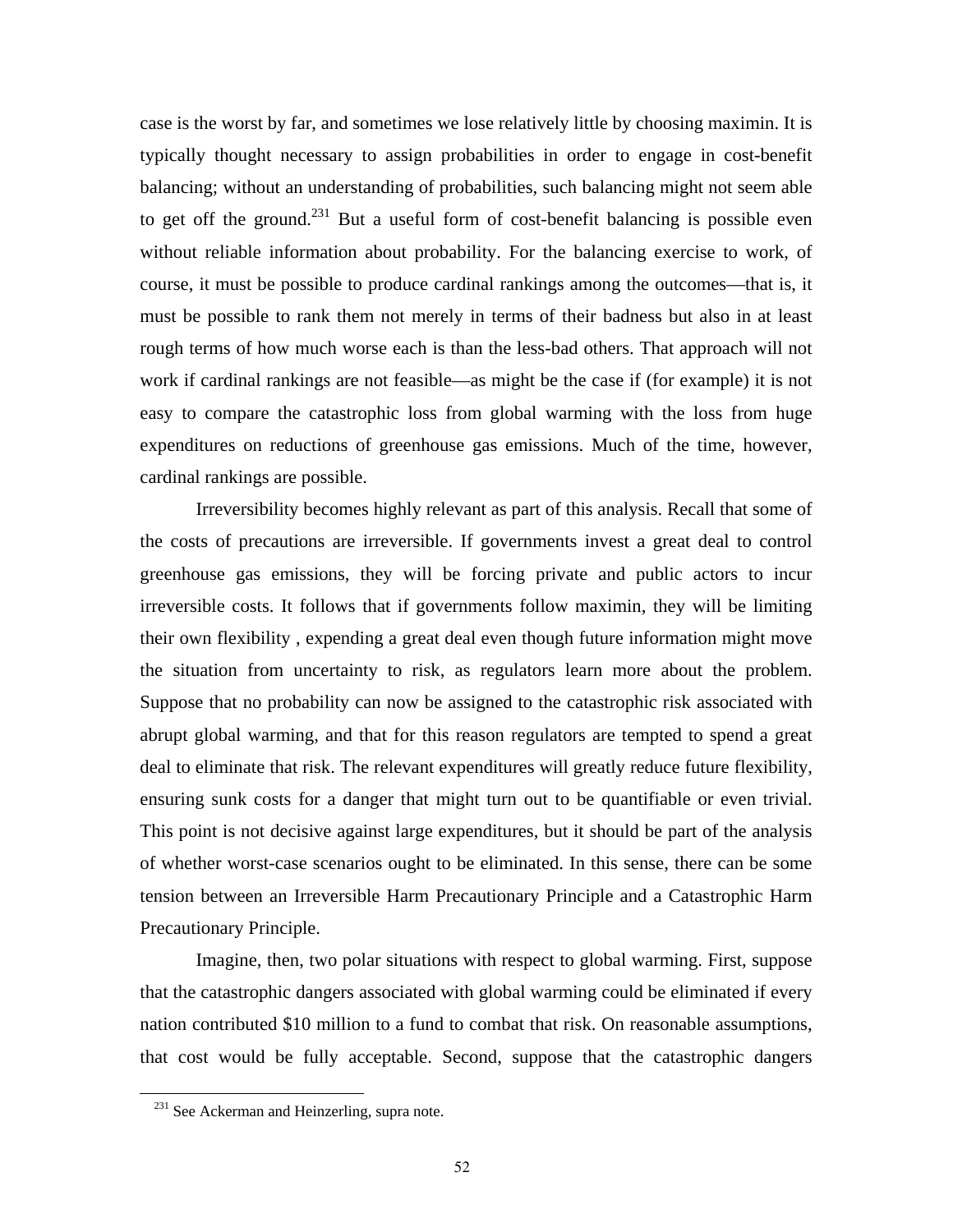associated with global warming could be eliminated only if every nation contributed enough resources to reduce standards of living by 50% world-wide, with a corresponding increase in global poverty. If global warming really does pose an uncertain danger of total catastrophe, maximin argues in favor of this extraordinary reduction in world-wide standards of living. But to incur costs of this magnitude, we might want to insist that the danger of catastrophe rise about the minimal threshold—that there be demonstrable probability, and a not-so-low one, that the catastrophic risk will occur.

To appreciate this point, and the need for an analysis of the effects of following maximin, imagine an individual or society lacking the information that would permit the assignment of probabilities to a series of hazards with catastrophic outcomes; suppose that the number of hazards is ten, or a twenty, or a thousand. Suppose too that such an individual or society is able to assign probabilities (ranging from 1% to 90%) to an equivalent number of other hazards, with outcomes that range from bad to extremely bad, but never catastrophic. Suppose finally that every one of these hazards can be eliminated at a cost—a cost that is high, but that does not, once incurred in individual cases, inflict harms that count as extremely bad or catastrophic. The maximin principle suggests that our individual or society should spend a great deal to eliminate each of the ten, or twenty, or hundred potentially catastrophic hazards. But once that amount is spent on even one of those hazards, there might be nothing left to combat the extremely bad hazards, even those with a 90% chance of occurring. We could even imagine that a poorly informed individual or society would be condemned to real poverty and distress, or even worse, merely by virtue of following maximin. In these circumstances, maximin should be rejected.

This suggestion derives indirect support from the empirical finding that when asked to decide on the distribution of goods and services, most people reject the two most widely discussed principles in the philosophical literature: average utility, favored by Harsanyi, and Rawls' difference principle (allowing inequalities only if they work to the advantage to the least well-off).<sup>232</sup> Instead people choose average utility with a floor constraint—that is, they favor an approach that maximizes overall well-being, but subject

<sup>&</sup>lt;sup>232</sup>Norman Frohlich and Joe A. Oppenheimer, Choosing Justice: An Experimental Approach to Ethical Theory (1992).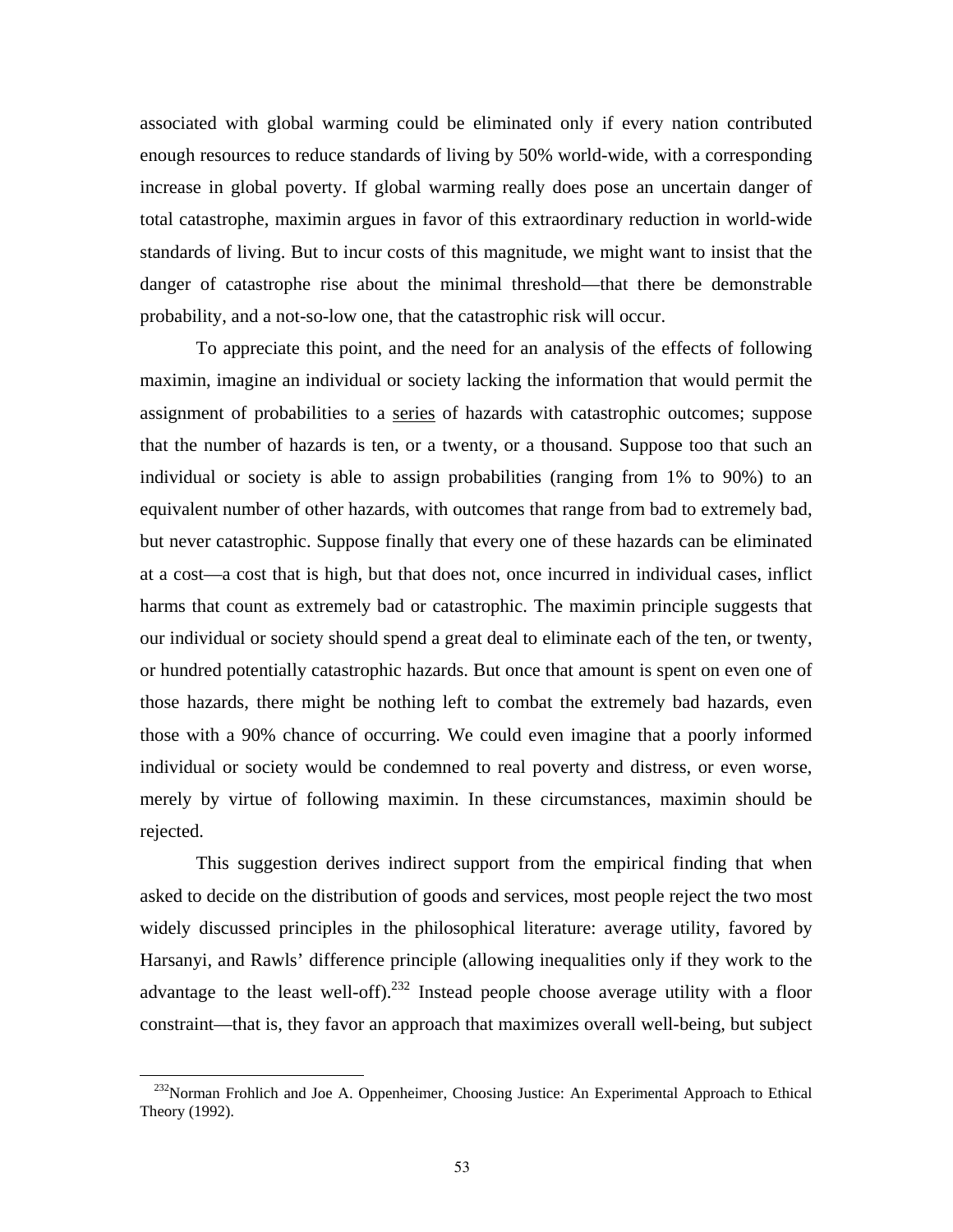to the constraint that no member of society may fall below a decent minimum.<sup>233</sup> Insisting on an absolute welfare minimum to all, they maximize over that floor. Their aversion to especially bad outcomes leads them to a pragmatic threshold in the form of the floor. So too, very plausibly, in the context of precautions against risks. A sensible individual, or society, would not always choose maximin under circumstances of risk or uncertainty. Everything depends on what is lost, and what is gained, by eliminating the worst-case scenario; and much of that time, available information makes it possible to answer those questions at least in general terms.

Nothing here is meant as a proof that maximin is forbidden, or even not required, by rationality. To decide on the relationship between rationality and maximin strategies, it is necessary to specify the right account of rationality.<sup>234</sup> I am doubtful that any such specification can establish the status of maximin without making contentious assumptions. My claim is instead that maximin makes most sense when the worst-case scenario, under one course of action, is much worse than the worst-case scenario under the alternative course of action, and when the choice of maximin does not result in extremely significant losses.

#### **G. Dealing with Catastrophic Risks**

The most general conclusion is that a degree of risk aversion should be expected in cases of catastrophic risks; for such risks, margins of safety are entirely sensible. For this reason, a Catastrophic Harm Precautionary Principle, of the sort suggested by several understandings of the Precautionary Principle, is a coherent and defensible part of environmental policy.**<sup>235</sup>** Indeed, such a principle might well be the best understanding of the Precautionary Principle itself. It has many uses, not only in environmental policy but in health and safety regulation as a whole, including the war on terrorism.

But maximin is not *generally* a sensible strategy in the environmental context or elsewhere. First, it is senseless under circumstances of risk, unless we assume an implausibly high degree of risk aversion. Second, regulators are rarely operating under circumstances of pure uncertainty; often rough probabilities can be ascribed to serious

<sup>&</sup>lt;sup>233</sup> Id. <sup>234</sup> See Luce and Raiffa, supra note, at 286-97.<br><sup>235</sup> See notes supra.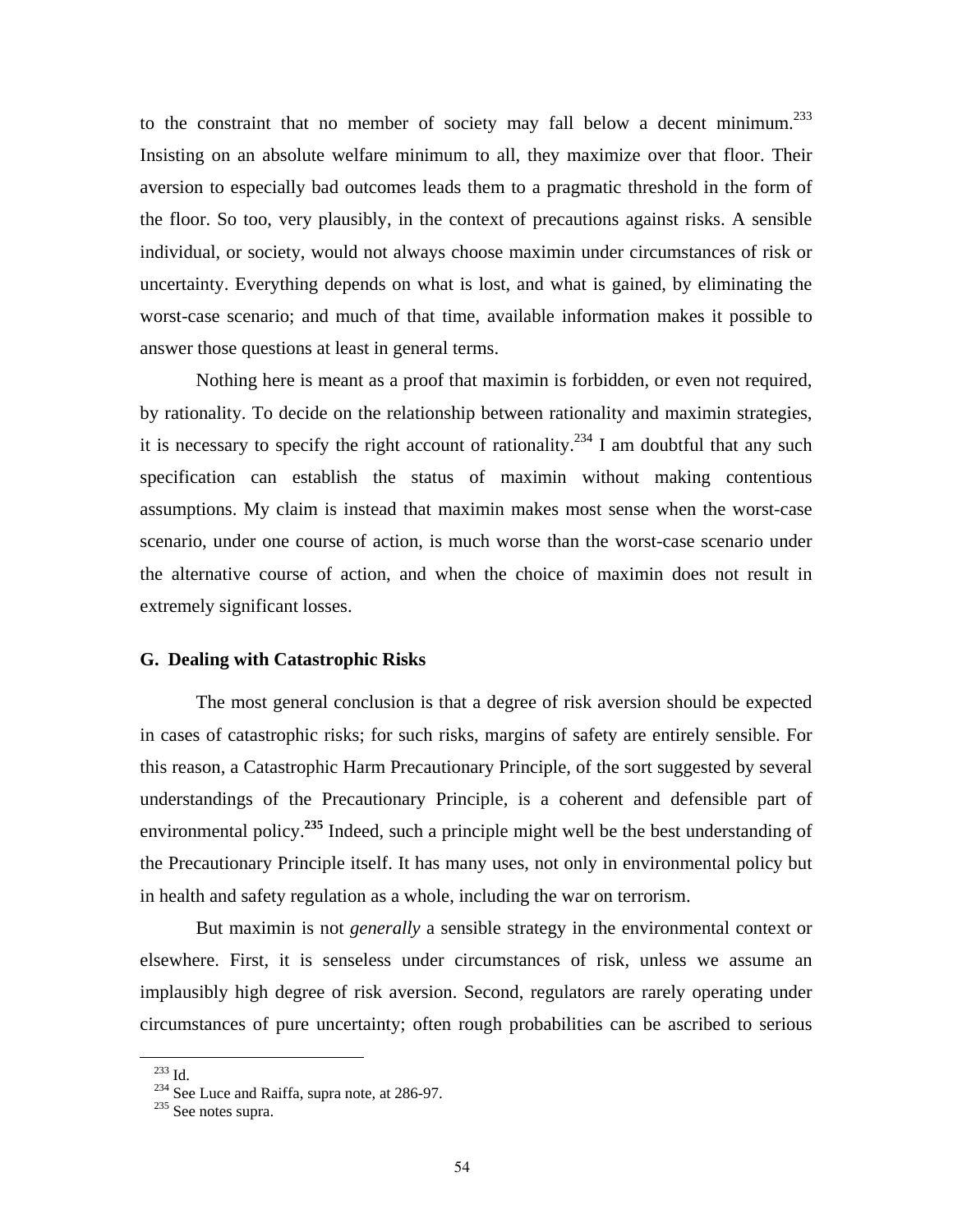outcomes, and if not, at least rough probabilities can be ascribed to probabilities. Third, adoption of maximin, under circumstances of genuine uncertainty, is most reasonable when the worst-case scenario is exceptionally bad and when removal of that scenario does not inflict serious losses of its own.

It follows that a Catastrophic Harm Precautionary Principle is best understood to embody a form of risk aversion for the most dangerous risks. Its central domain involves . *uncertain dangers of catastrophe when the costs of reducing those dangers are not huge and when incurring those costs does not divert substantial resources from extremely pressing problems*. Four qualifications are important:

- 1. The Catastrophic Harm Precautionary Principle must be attentive to the full range of social risks; it makes no sense to take steps to avert catastrophe if those very steps would create catastrophic risks of their own. If a preventive war, designed to reduce the risks of terrorism from one source, would increase those very risks from another source, then the Catastrophic Harm Precautionary Principle is indeterminate. This point is a simple extension of that made earlier with respect to the unrefined Precautionary Principle and the Irreversible Harm Precautionary Principle.
- 2. Use of the principle should be closely attentive to the idea of cost-effectiveness, which requires regulators to choose the least costly means of achieving their ends. In the context of global warming, there are many methods by which to reduce the relevant risks.**<sup>236</sup>** Both nations and international institutions should choose those methods that minimize costs. The same is true for efforts to combat terrorism.
- 3. Here as elsewhere, distributional considerations matter. The principle should be applied in a way that reduces extreme burdens on those least able to bear them. For global warming, there is a particular need to ensure that citizens of poor nations are not required to pay a great deal to contribute to the solution of a problem for which those in wealthy nations are most responsible.**<sup>237</sup>** If an antiterrorism policy would impose special burdens on members of racial and religious minority groups consider racial profiling—it is worth considering other policies that reduce or eliminate those burdens.

<sup>&</sup>lt;sup>236</sup> A good discussion is Nordhaus and Boyer, Warming the World, supra note, at 121-44. <sup>237</sup> See the overview in R. Percival et al., supra note.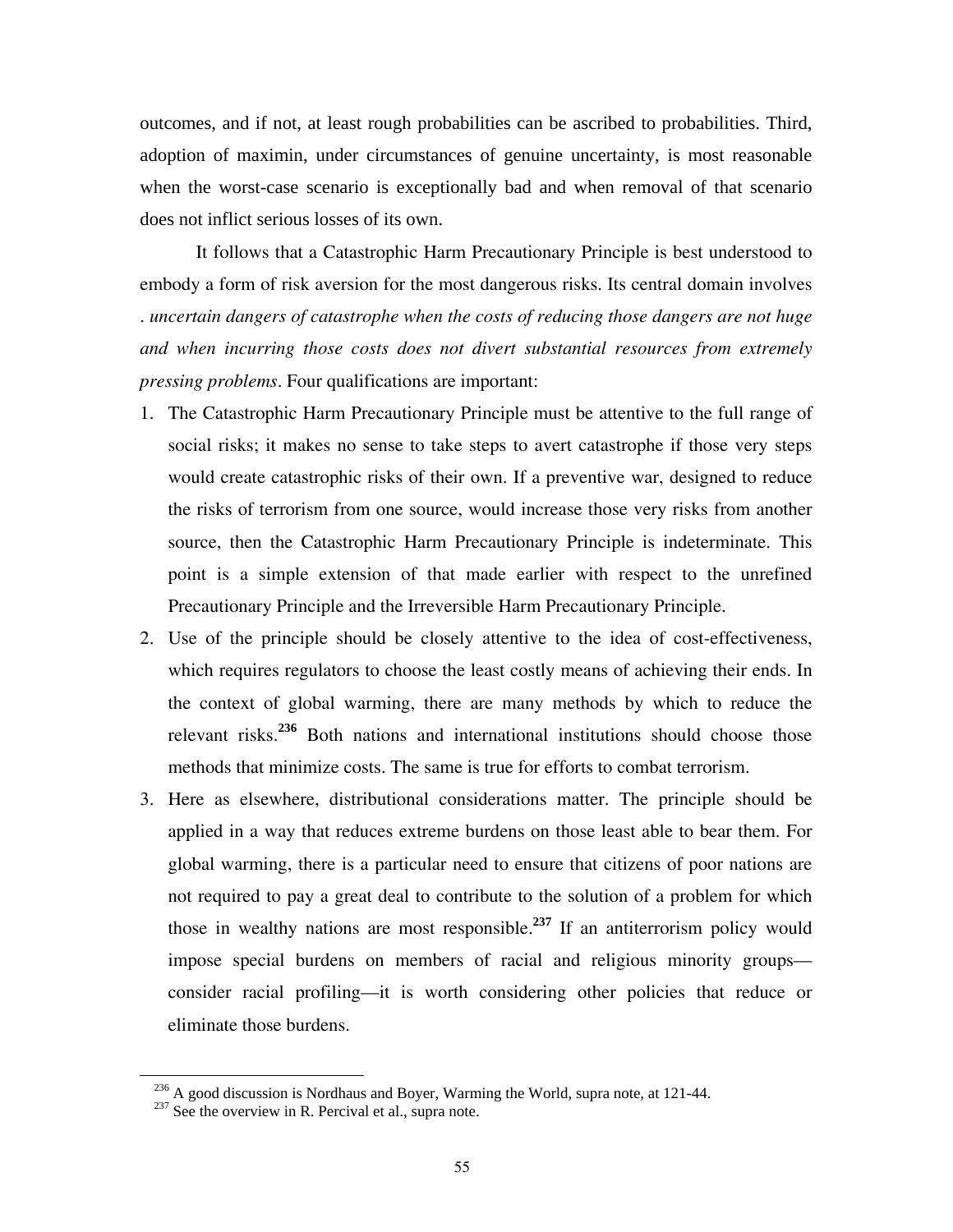4. Costs matter as such. The extent of precautions cannot reasonably be divorced from their expense. In cases of the kind I am discussing, where the worst-case scenario is truly catastrophic and when probabilities cannot be assigned, a large margin of safety makes a great deal of sense.**<sup>238</sup>**

There is a final point. It is possible to combine a concern about catastrophe with a focus on irreversible harm, in a way that generates an Irreversible and Catastrophic Harm Precautionary Principle. Suppose that by adopting environmental controls at the present time, regulators can maintain flexibility to prevent a risk that is not only irreversible but potentially catastrophic as well. Suppose too that the likelihood of catastrophe cannot be specified with much confidence, or even that it is in the domain of uncertainty rather than risk. Risk-neutral, risk-averse, or uncertainty-averse regulators might be willing to pay a great deal to maintain the flexibility that would permit them to avoid the worst-case scenarios. We have seen that significant expenditures can reduce flexibility too; many problems involve not irreversibility, but irreversibilities. At the same time, the most important irreversibilities may well turn out to be environmental in character.

This argument provides the strongest basis for aggressive measures to combat global warming.<sup>239</sup> The natural objections would either point to the irreversible costs of maintaining flexibility or question the probability that catastrophe will actually ensue. The appropriate conclusion rests on an assessment of the empirical questions, $240$  but in my view, an appreciation of irreversibility and catastrophe argues for otherwise excessive steps to reduce greenhouse gases. $^{241}$ 

<sup>&</sup>lt;sup>238</sup> See Woodward and Bishop, supra note, at 505: "If one considers a spectrum of choice problems from pure uncertainty to pure risk, almost all of the attention of economics has been on one extreme. . . . This has led to policy advice and analysis that either implicitly or explicitly requires policymakers to divine probability distributions. We argue, however, that there are important cases where probability distributions cannot be reasonably formulated and under such conditions dramatically different decision criteria may be rational."<br><sup>239</sup> See Posner, supra note, at 161-65.

<sup>&</sup>lt;sup>240</sup> See Fisher, supra note, for a good discussion.<br><sup>241</sup> See id.; William Cline, Climate Change, in Global Crises, Global Solutions, supra note, at 13, 15-21.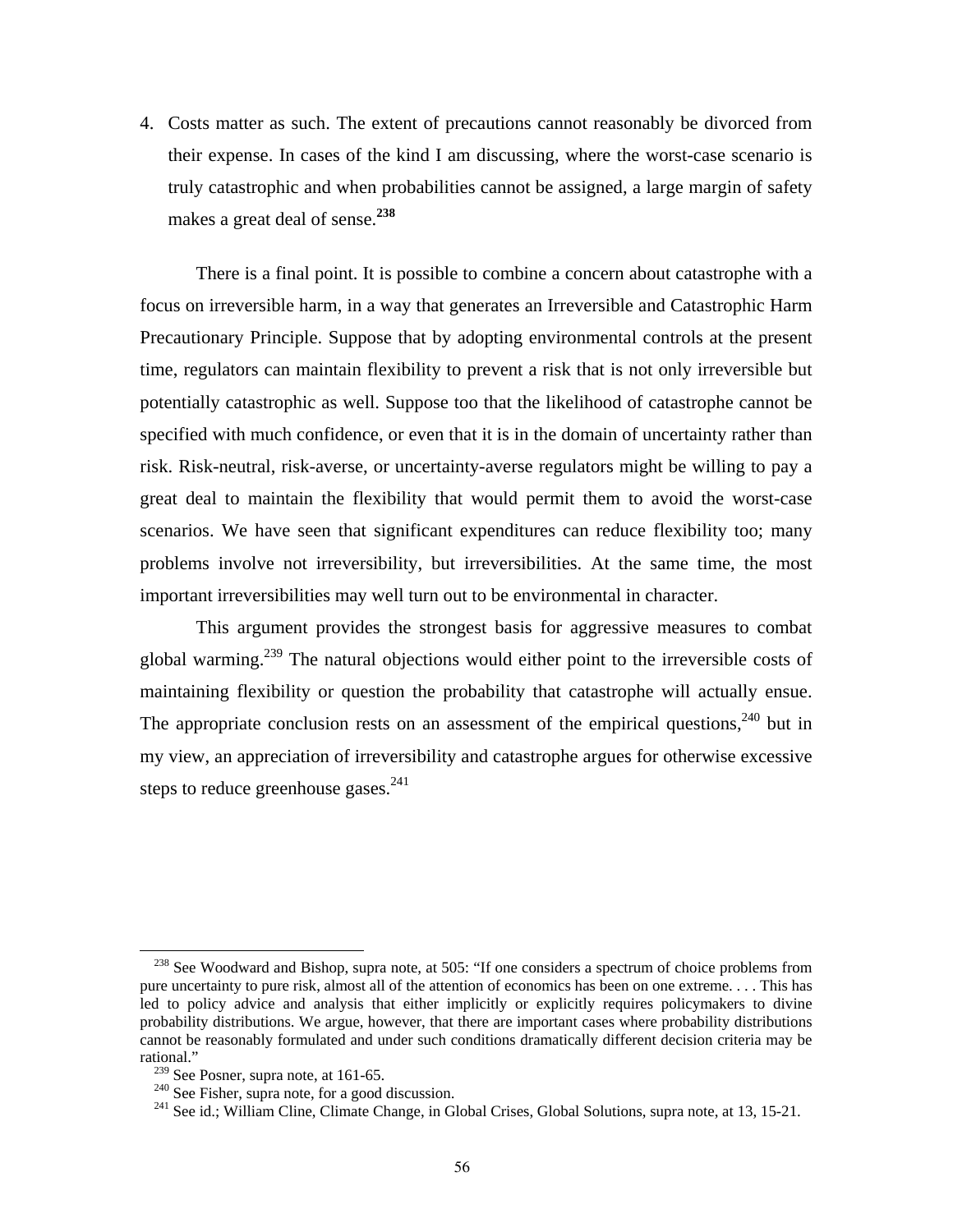#### **IV. Rival Rationality Revisited**

When it comes to risk, why do experts disagree with ordinary people? Many people think that the reason lies in the fact that ordinary people have a "rival rationality."<sup>242</sup> On this view, experts are concerned with statistics, and, above all, with the number of lives at stake.<sup>243</sup> By contrast, ordinary people are concerned with a range of qualitative factors that make certain risks a special cause of concern. Irreversibility and catastrophe are said to loom especially large in ordinary people's reactions.<sup>244</sup> Where experts simply calculate expected values, ordinary people, and lay rationality, show special aversion to potentially irreversible and catastrophic harm. If this is so, ordinary people display "rival rationalities," and each "side must respect the insights and intelligence of the other." $^{245}$ 

According to a competing view, the rival rationality of ordinary people is mostly a product of cognitive illusions, ignorance, and confusion.<sup>246</sup> For the critics, ordinary people are also concerned with the central question, which is the number of lives at stake. Unfortunately, they are unable to answer that question well. When ordinary people show a concern about irreversible and catastrophic harms, it is because they fear that many lives are at risk, no less and no more.

The discussion thus far suggests a possible rapprochement between the apparently rival rationalities. Sensible experts do not and should not believe that there is any particular magic in irreversibility, and they do and should insist that the line between catastrophic and non-catastrophic harm is one of degree. But they should also agree that irreversibility matters, in the sense that it makes sense to spend resources to maintain

 $\overline{a}$ 

<sup>242.</sup> *See* SLOVIC, *supra note,* at 220-31.

<sup>243.</sup> *See id*. at 223.

<sup>244.</sup> *See* Clayton P. Gillette & James E. Krier, Risk, Courts, and Agencies, 138 U. Pa. L. Rev. 1027, 1061-1085 (1990). Note that the evidence describe above suggests that in certain settings, potentially catastrophic outcomes will receive less, not more, attention than their expected value, perhaps because people treat very low-probability risks (eg, 1 in 1 million) as if they were zero. The framing of the question undoubtedly matters a great deal here. Probably the best generalization is that people sometimes give low probability risks of catastrophe more attention than its expected value and sometimes give them more less. See Gary H. McClelland et al., supra note. I suspect that in some of the relevant studies, the evidence of grave concern for catastrophic harms stems from the affect heuristic, through which a general affective reaction to a risk—often a negative one—leads people to show concern about all aspects of the relevant risk. See Paul Slovic et al., The Affect Heuristic, in Heuristics and Biases: The Psychology of Intuitive Judgment 397 (Thomas Gilovich et al. eds 2002).

<sup>245.</sup> SLOVIC, *supra* note, at 231.<br><sup>246</sup> See Howard Margolis, Dealing With Risk (1995).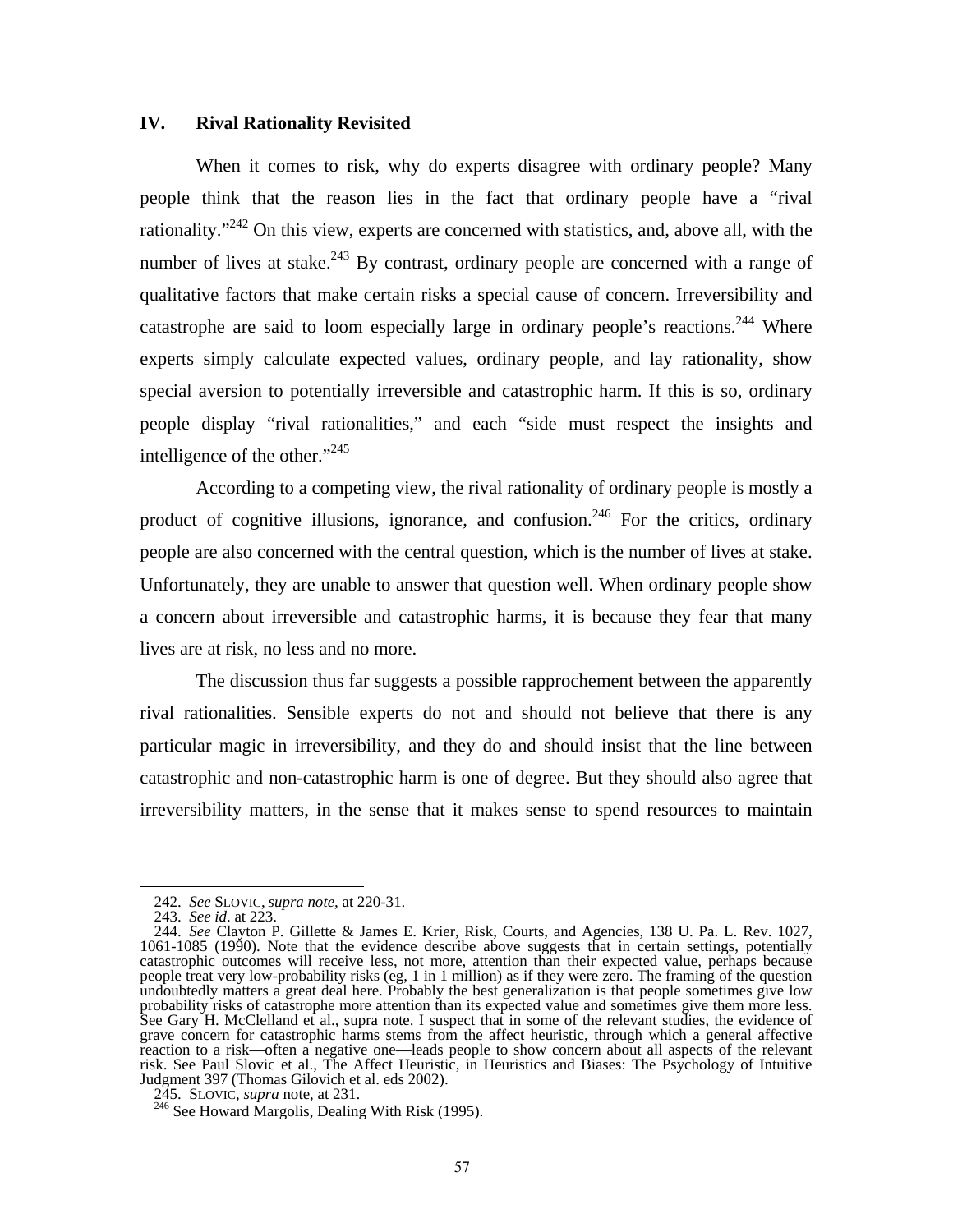flexibility for the future. Insofar as the National Environmental Policy  $Act^{247}$  instructs agencies to spend time to acquire relevant information before ensuring irreversible losses, it is on firm ground. Experts agree that any cost-benefit analysis that ignores option value is missing an important variable—a standard point in finance though not yet in environmental protection.<sup>248</sup> In this sense, ordinary people are correct to see the importance of irreversibility, and to emphasize the importance, some of the time, of adopting a strategy of "act, and then learn."

What of catastrophic risks? Experts may have little to say on the question whether it is worse to create a 1/100 risk that 100,000 people will die, or a 1/100,000 risk that 1 million people will die. But they should agree that when regulators are unable to assign probabilities to catastrophic risks, it is worth doing a great deal to avoid those risks—or at least to spend resources while more information is acquired. Experts cannot rule out the choice of maximin under circumstances of uncertainty. At the very least, experts know that elimination of the worst-case scenario is sometimes justified by a kind of cost-benefit analysis, one that pays attention to the relative egregiousness of the worst case and the costs of eliminating it. Sensible experts are interested not only in the expected value of catastrophic risks, but also in producing strategies for eliminating them when probabilities cannot be confidently assigned. For these reasons, an understanding of irreversibility and catastrophe help not only to refine but also to vindicate intuitions that have been found to play a significant role in ordinary risk perceptions.

#### **Conclusion**

The ideas of irreversibility and catastrophe have had a major impact on domestic and international law, and they play a large role in private and public decisions. My major goal in this Article is to unpack these ideas and to bring them to bear on law and policy. I have suggested the possibility of replacing the Precautionary Principle, which is incoherent, with more refined principles that embody an understanding of the distinctive problem of irreversible losses and of the need to attend to low-probability risks of disaster.

<sup>&</sup>lt;sup>247</sup> 42 USC 102 (C)(5). <sup>248</sup> See Dixit and Pindyck, supra note, at 4-7.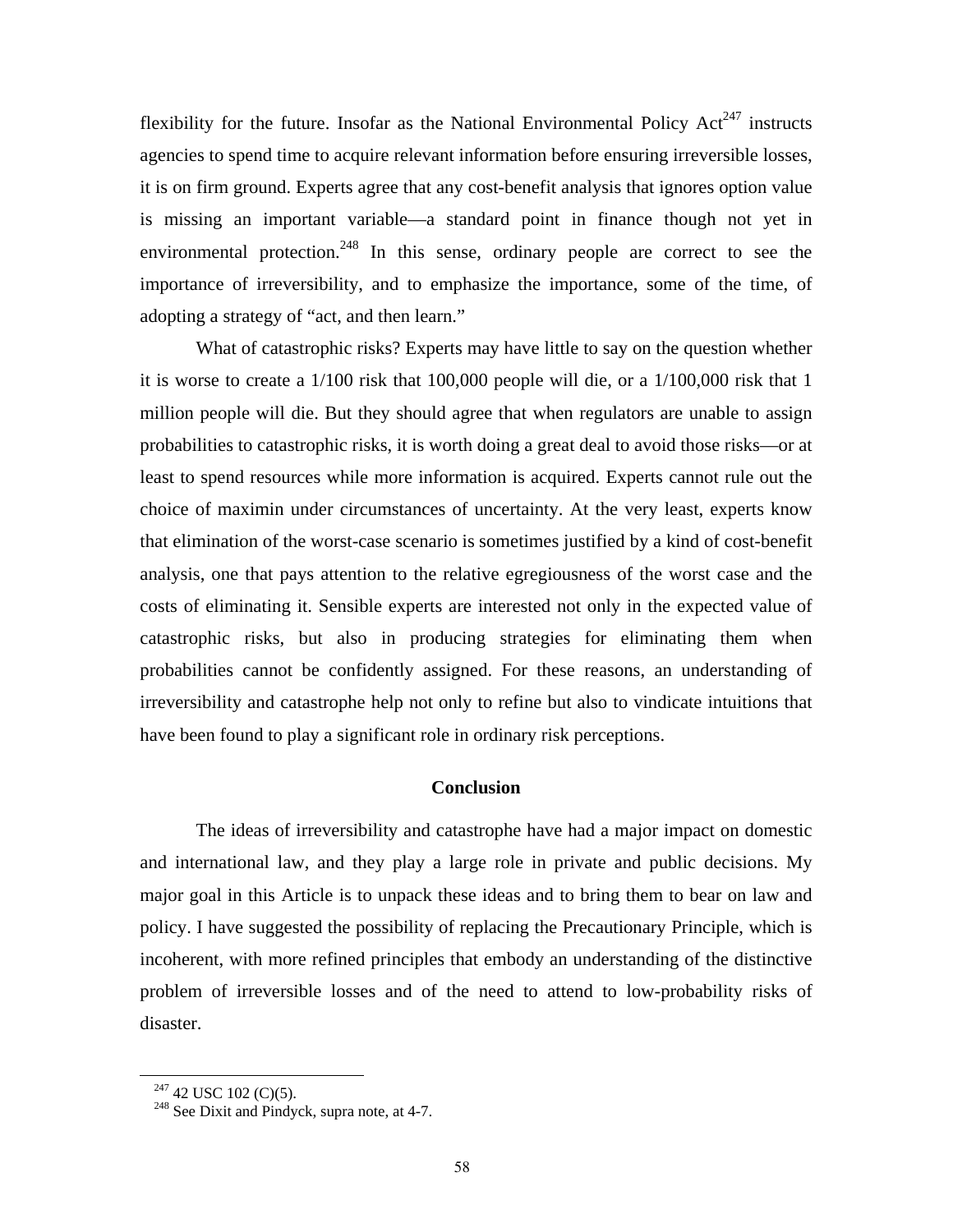We have seen that an Irreversible Harm Precautionary Principle is both plausible and coherent. Drawing on the idea of real options, it suggests that regulators, including those who make environmental policy, should find it worthwhile to invest resources to preserve flexibility for the future. In the context of global warming, the Irreversible Harm Precautionary Principle argues for substantial current investments, above all because emissions of carbon dioxide stay in the atmosphere for an extremely long time. The difficulty here is that emissions reductions also impose irreversible costs. An emphasis on irreversibility does not always favor aggressive environmental regulation, or anything like an attitude of "act, then learn." It is even possible to imagine an Irreversible Harm Precautionary Principle that in many cases argues for a plan of "wait and learn."<sup>249</sup> Everything depends on the magnitude and likelihood of the full range of irreversible losses. In the context of global warming, the best approach is probably a world-wide agreement to cap greenhouse emissions, with the size of the cap decreasing over time as the expense of controls diminish.<sup>250</sup>

If expected values matter, then societies should not ignore low probability risks of catastrophe. A minimal response would be a Catastrophe Harm Precautionary Principle, one that attempts to counteract the serious risk that both individuals and societies will treat small risks as if there were zero.<sup>251</sup> The argument for this principle is strengthened by the fact that a catastrophic harm typically has secondary effects that ensure adverse effects that go far beyond a simple multiple of the number of people who are killed.<sup>252</sup> A less minimal approach would build a degree of risk aversion into the Catastrophe Harm Precautionary Principle, so as to treat catastrophic harms as worth more than their expected value. A much more aggressive approach would be to adopt maximin, by which regulators identify the worst-case scenario and attempt to eliminate it. I have argued that for most environmental problems, this approach is senseless. Under circumstances of risk, maximin is far too cautious, and it would inflict serious harms—often including environmental harms—for no sufficient reason. Usually environmental problems involve

<sup>&</sup>lt;sup>249</sup> See Mendelsohn, supra note, at 45.<br><sup>250</sup> See Nordhaus and Boyer, supra note, at 121-44.<br><sup>251</sup> On some of the cognitive mechanisms here, see Bazerman, Predictable Surprises, supra note; on the need to attend to low-probability risks, see Posner, supra note, at 245-65.<br><sup>252</sup> See The Social Amplification of Risk (Nick Pidgeon et al. eds, 2003).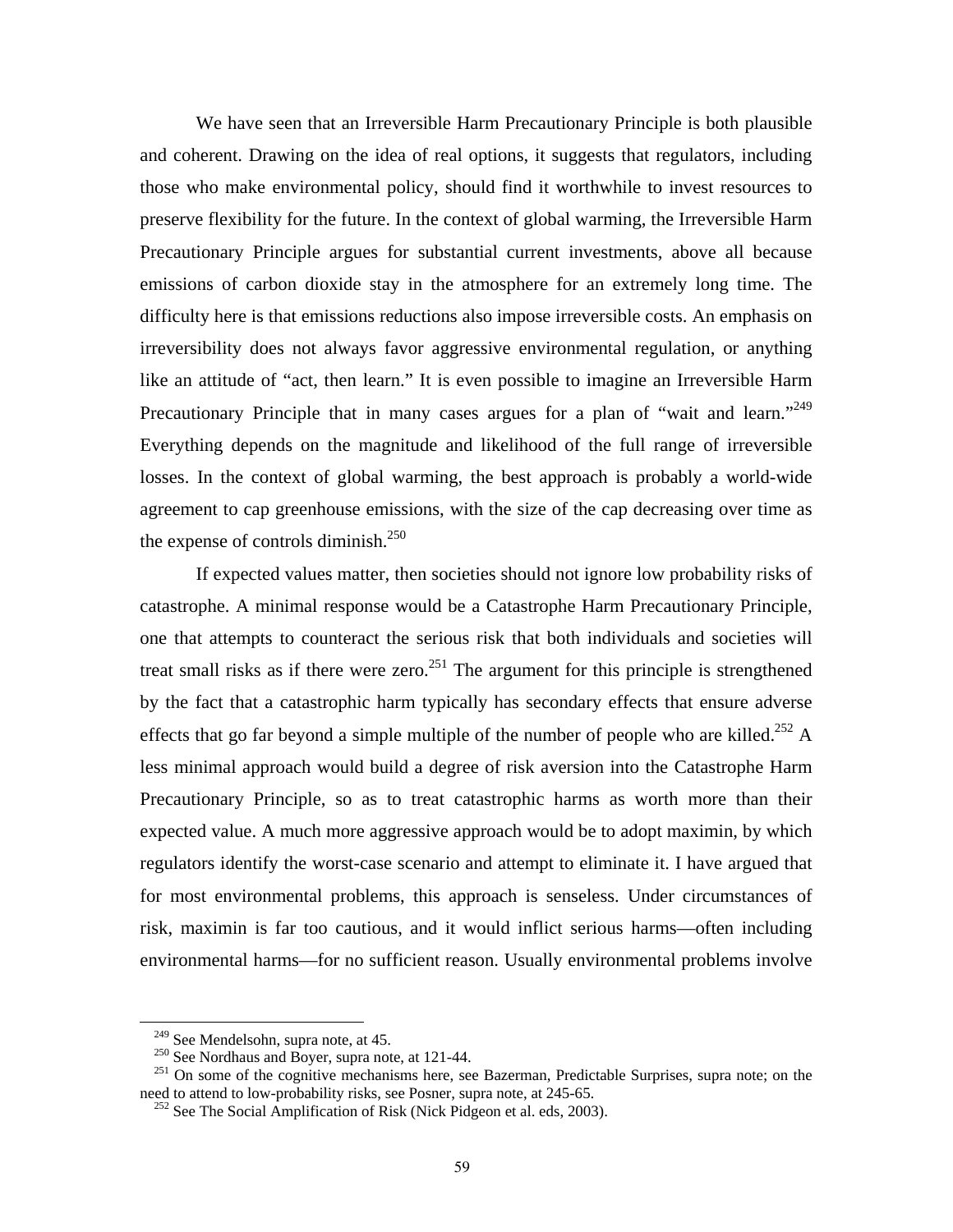risk, in the sense that a range of probabilities can be assigned, or at least in the sense that probabilities can be assigned to probabilities.

As a matter of theory, pure uncertainty cannot be ruled out of bounds. The fact that people assign probabilities to uncertain outcomes does not negate the possibility of (objective) uncertainty. Under circumstances of uncertainty, maximin has some appeal if the worst-case scenario is truly catastrophic. And if it is not terribly costly to eliminate that scenario, regulators should certainly do so. But maximin can be an unappealing strategy, certainly under risk, and also when the worst-case scenario is not much worse than the second-worst case scenario and when the costs of eliminating the worst-case scenario are extremely high. To operate sensibly, precautionary steps must be attentive to the full range of consequences, not simply to a subset of them. But a Catastrophic Harm Precautionary Principle, applied with a wide viewscreen, has an important role in environmental law as well as ordinary life, $^{253}$  and it is a strong candidate for replacing and refining any more general Precautionary Principle.

Readers with comments should address them to:

Professor Cass R. Sunstein University of Chicago Law School 1111 East 60th Street Chicago, IL 60637 csunstei@uchicago.edu

<sup>&</sup>lt;sup>253</sup> See William Cline, Climate Change, in Global Crises, Global Solutions, supra note, at 13, 18-19.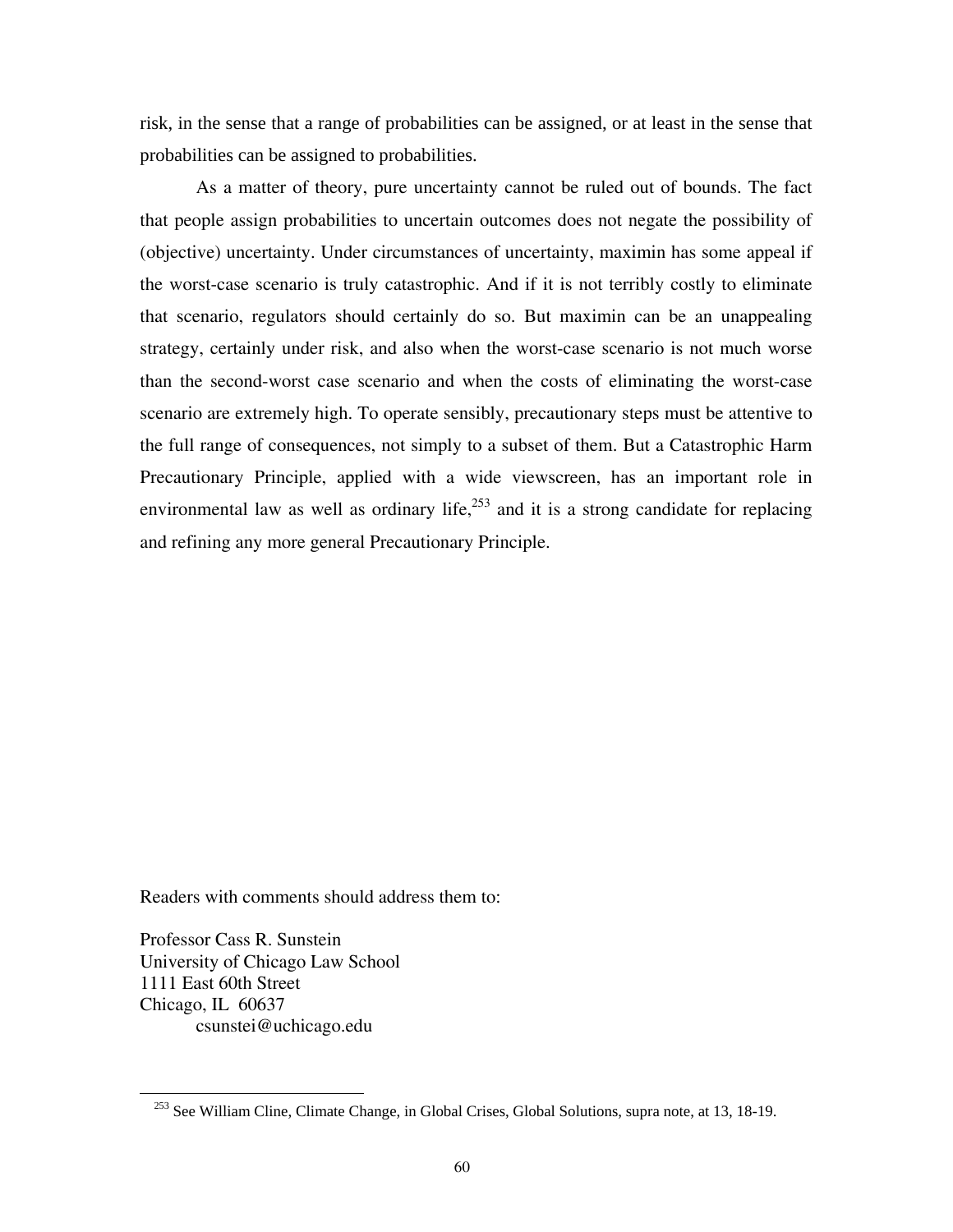#### Chicago Working Papers in Law and Economics (Second Series)

- 1. William M. Landes, Copyright Protection of Letters, Diaries and Other Unpublished Works: An Economic Approach (July 1991)
- 2. Richard A. Epstein, The Path to *The T.J. Hooper*: The Theory and History of Custom in the Law of Tort (August 1991)
- 3. Cass R. Sunstein, On Property and Constitutionalism (September 1991)
- 4. Richard A. Posner, Blackmail, Privacy, and Freedom of Contract (February 1992)
- 5. Randal C. Picker, Security Interests, Misbehavior, and Common Pools (February 1992)
- 6. Tomas J. Philipson & Richard A. Posner, Optimal Regulation of AIDS (April 1992)
- 7. Douglas G. Baird, Revisiting Auctions in Chapter 11 (April 1992)
- 8. William M. Landes, Sequential versus Unitary Trials: An Economic Analysis (July 1992)
- 9. William M. Landes & Richard A. Posner, The Influence of Economics on Law: A Quantitative Study (August 1992)
- 10. Alan O. Sykes, The Welfare Economics of Immigration Law: A Theoretical Survey With An Analysis of U.S. Policy (September 1992)
- 11. Douglas G. Baird, 1992 Katz Lecture: Reconstructing Contracts (November 1992)
- 12. Gary S. Becker, The Economic Way of Looking at Life (January 1993)
- 13. J. Mark Ramseyer, Credibly Committing to Efficiency Wages: Cotton Spinning Cartels in Imperial Japan (March 1993)
- 14. Cass R. Sunstein, Endogenous Preferences, Environmental Law (April 1993)
- 15. Richard A. Posner, What Do Judges and Justices Maximize? (The Same Thing Everyone Else Does) (April 1993)
- 16. Lucian Arye Bebchuk and Randal C. Picker, Bankruptcy Rules, Managerial Entrenchment, and Firm‐Specific Human Capital (August 1993)
- 17. J. Mark Ramseyer, Explicit Reasons for Implicit Contracts: The Legal Logic to the Japanese Main Bank System (August 1993)
- 18. William M. Landes and Richard A. Posner, The Economics of Anticipatory Adjudication (September 1993)
- 19. Kenneth W. Dam, The Economic Underpinnings of Patent Law (September 1993)
- 20. Alan O. Sykes, An Introduction to Regression Analysis (October 1993)
- 21. Richard A. Epstein, The Ubiquity of the Benefit Principle (March 1994)
- 22. Randal C. Picker, An Introduction to Game Theory and the Law (June 1994)
- 23. William M. Landes, Counterclaims: An Economic Analysis (June 1994)
- 24. J. Mark Ramseyer, The Market for Children: Evidence from Early Modern Japan (August 1994)
- 25. Robert H. Gertner and Geoffrey P. Miller, Settlement Escrows (August 1994)
- 26. Kenneth W. Dam, Some Economic Considerations in the Intellectual Property Protection of Software (August 1994)
- 27. Cass R. Sunstein, Rules and Rulelessness, (October 1994)
- 28. David Friedman, More Justice for Less Money: A Step Beyond *Cimino* (December 1994)
- 29. Daniel Shaviro, Budget Deficits and the Intergenerational Distribution of Lifetime Consumption (January 1995)
- 30. Douglas G. Baird, The Law and Economics of Contract Damages (February 1995)
- 31. Daniel Kessler, Thomas Meites, and Geoffrey P. Miller, Explaining Deviations from the Fifty Percent Rule: A Multimodal Approach to the Selection of Cases for Litigation (March 1995)
- 32. Geoffrey P. Miller, Das Kapital: Solvency Regulation of the American Business Enterprise (April 1995)
- 33. Richard Craswell, Freedom of Contract (August 1995)
- 34. J. Mark Ramseyer, Public Choice (November 1995)
- 35. Kenneth W. Dam, Intellectual Property in an Age of Software and Biotechnology (November 1995)
- 36. Cass R. Sunstein, Social Norms and Social Roles (January 1996)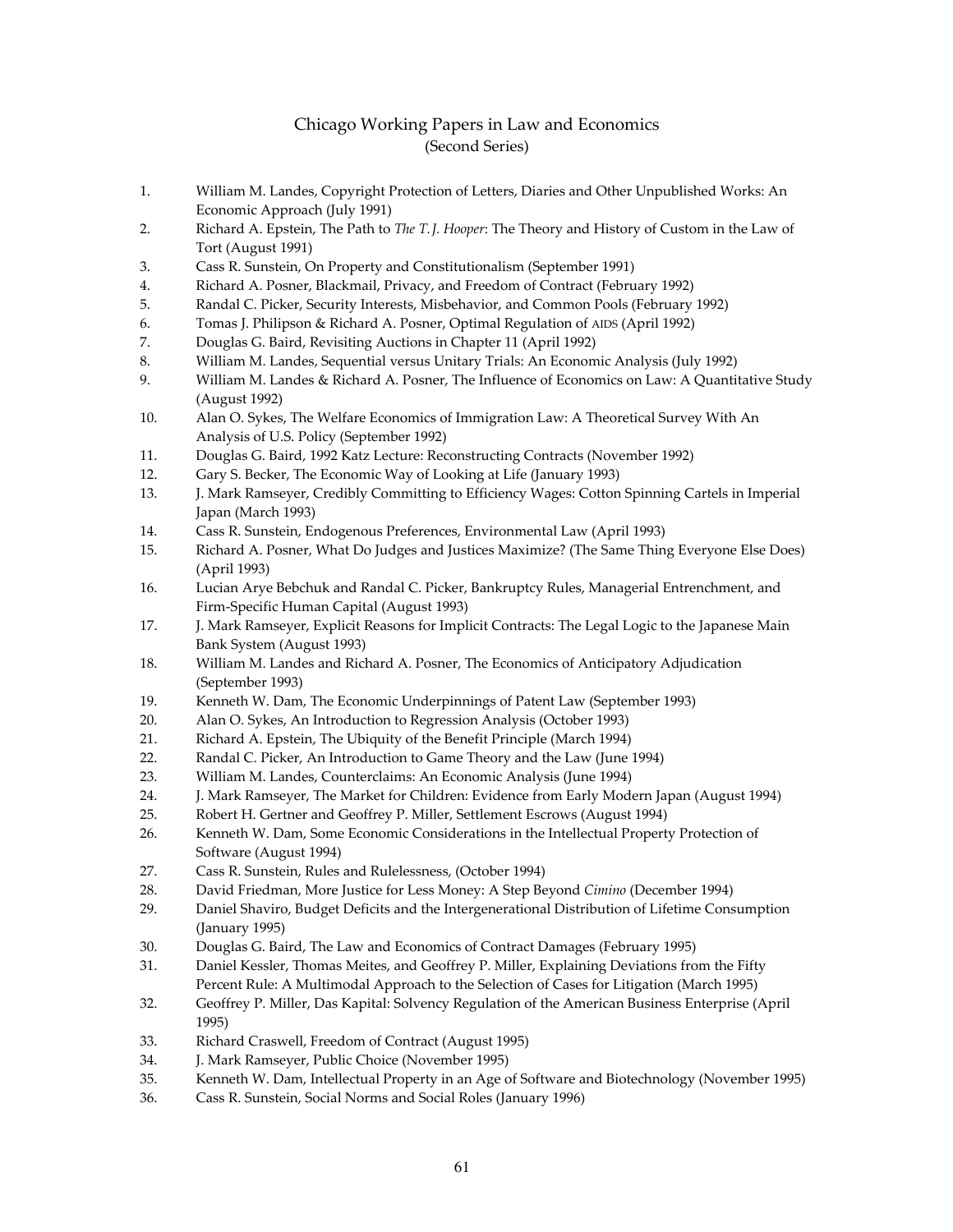- 37. J. Mark Ramseyer and Eric B. Rasmusen, Judicial Independence in Civil Law Regimes: Econometrics from Japan (January 1996)
- 38. Richard A. Epstein, Transaction Costs and Property Rights: Or Do Good Fences Make Good Neighbors? (March 1996)
- 39. Cass R. Sunstein, The Cost‐Benefit State (May 1996)
- 40. William M. Landes and Richard A. Posner, The Economics of Legal Disputes Over the Ownership of Works of Art and Other Collectibles (July 1996)
- 41. John R. Lott, Jr. and David B. Mustard, Crime, Deterrence, and Right-to-Carry Concealed Handguns (August 1996)
- 42. Cass R. Sunstein, Health‐Health Tradeoffs (September 1996)
- 43. G. Baird, The Hidden Virtues of Chapter 11: An Overview of the Law and Economics of Financially Distressed Firms (March 1997)
- 44. Richard A. Posner, Community, Wealth, and Equality (March 1997)
- 45. William M. Landes, The Art of Law and Economics: An Autobiographical Essay (March 1997)
- 46. Cass R. Sunstein, Behavioral Analysis of Law (April 1997)
- 47. John R. Lott, Jr. and Kermit Daniel, Term Limits and Electoral Competitiveness: Evidence from California's State Legislative Races (May 1997)
- 48. Randal C. Picker, Simple Games in a Complex World: A Generative Approach to the Adoption of Norms (June 1997)
- 49. Richard A. Epstein, Contracts Small and Contracts Large: Contract Law through the Lens of Laissez‐Faire (August 1997)
- 50. Cass R. Sunstein, Daniel Kahneman, and David Schkade, Assessing Punitive Damages (with Notes on Cognition and Valuation in Law) (December 1997)
- 51. William M. Landes, Lawrence Lessig, and Michael E. Solimine, Judicial Influence: A Citation Analysis of Federal Courts of Appeals Judges (January 1998)
- 52. John R. Lott, Jr., A Simple Explanation for Why Campaign Expenditures are Increasing: The Government is Getting Bigger (February 1998)
- 53. Richard A. Posner, Values and Consequences: An Introduction to Economic Analysis of Law (March 1998)
- 54. Denise DiPasquale and Edward L. Glaeser, Incentives and Social Capital: Are Homeowners Better Citizens? (April 1998)
- 55. Christine Jolls, Cass R. Sunstein, and Richard Thaler, A Behavioral Approach to Law and Economics (May 1998)
- 56. John R. Lott, Jr., Does a Helping Hand Put Others At Risk?: Affirmative Action, Police Departments, and Crime (May 1998)
- 57. Cass R. Sunstein and Edna Ullmann‐Margalit, Second‐Order Decisions (June 1998)
- 58. Jonathan M. Karpoff and John R. Lott, Jr., Punitive Damages: Their Determinants, Effects on Firm Value, and the Impact of Supreme Court and Congressional Attempts to Limit Awards (July 1998)
- 59. Kenneth W. Dam, Self-Help in the Digital Jungle (August 1998)
- 60. John R. Lott, Jr., How Dramatically Did Women's Suffrage Change the Size and Scope of Government? (September 1998)
- 61. Kevin A. Kordana and Eric A. Posner, A Positive Theory of Chapter 11 (October 1998)
- 62. David A. Weisbach, Line Drawing, Doctrine, and Efficiency in the Tax Law (November 1998)
- 63. Jack L. Goldsmith and Eric A. Posner, A Theory of Customary International Law (November 1998)
- 64. John R. Lott, Jr., Public Schooling, Indoctrination, and Totalitarianism (December 1998)
- 65. Cass R. Sunstein, Private Broadcasters and the Public Interest: Notes Toward A "Third Way" (January 1999)
- 66. Richard A. Posner, An Economic Approach to the Law of Evidence (February 1999)
- 67. Yannis Bakos, Erik Brynjolfsson, Douglas Lichtman, Shared Information Goods (February 1999)
- 68. Kenneth W. Dam, Intellectual Property and the Academic Enterprise (February 1999)
- 69. Gertrud M. Fremling and Richard A. Posner, Status Signaling and the Law, with Particular Application to Sexual Harassment (March 1999)
- 70. Cass R. Sunstein, Must Formalism Be Defended Empirically? (March 1999)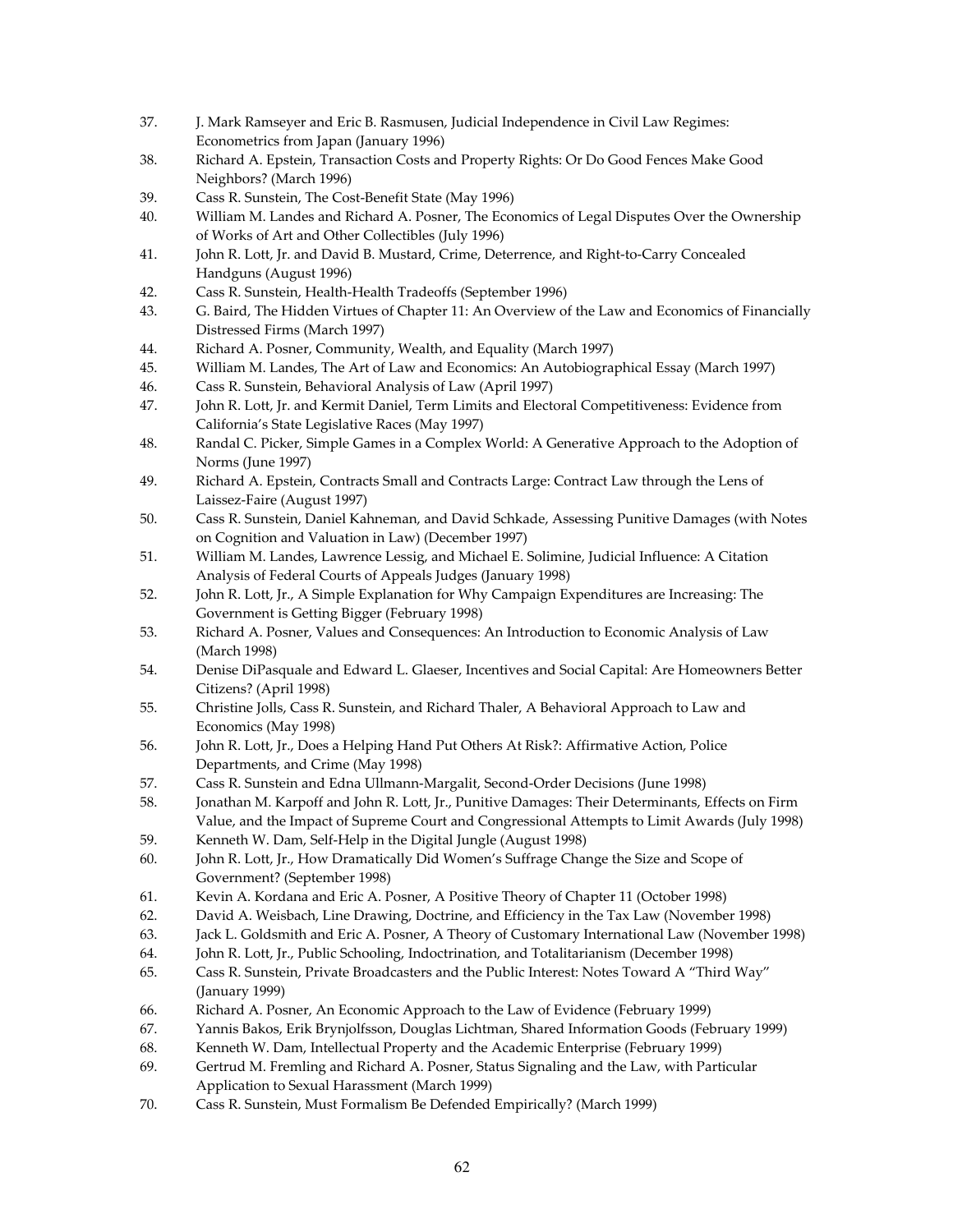- 71. Jonathan M. Karpoff, John R. Lott, Jr., and Graeme Rankine, Environmental Violations, Legal Penalties, and Reputation Costs (March 1999)
- 72. Matthew D. Adler and Eric A. Posner, Rethinking Cost‐Benefit Analysis (April 1999)
- 73. John R. Lott, Jr. and William M. Landes, Multiple Victim Public Shooting, Bombings, and Right-to-Carry Concealed Handgun Laws: Contrasting Private and Public Law Enforcement (April 1999)
- 74. Lisa Bernstein, The Questionable Empirical Basis of Article 2's Incorporation Strategy: A Preliminary Study (May 1999)
- 75. Richard A. Epstein, Deconstructing Privacy: and Putting It Back Together Again (May 1999)
- 76. William M. Landes, Winning the Art Lottery: The Economic Returns to the Ganz Collection (May 1999)
- 77. Cass R. Sunstein, David Schkade, and Daniel Kahneman, Do People Want Optimal Deterrence? (June 1999)
- 78. Tomas J. Philipson and Richard A. Posner, The Long‐Run Growth in Obesity as a Function of Technological Change (June 1999)
- 79. David A. Weisbach, Ironing Out the Flat Tax (August 1999)
- 80. Eric A. Posner, A Theory of Contract Law under Conditions of Radical Judicial Error (August 1999)
- 81. David Schkade, Cass R. Sunstein, and Daniel Kahneman, Are Juries Less Erratic than Individuals? Deliberation, Polarization, and Punitive Damages (September 1999)
- 82. Cass R. Sunstein, Nondelegation Canons (September 1999)
- 83. Richard A. Posner, The Theory and Practice of Citations Analysis, with Special Reference to Law and Economics (September 1999)
- 84. Randal C. Picker, Regulating Network Industries: A Look at *Intel* (October 1999)
- 85. Cass R. Sunstein, Cognition and Cost-Benefit Analysis (October 1999)
- 86. Douglas G. Baird and Edward R. Morrison, Optimal Timing and Legal Decisionmaking: The Case of the Liquidation Decision in Bankruptcy (October 1999)
- 87. Gertrud M. Fremling and Richard A. Posner, Market Signaling of Personal Characteristics (November 1999)
- 88. Matthew D. Adler and Eric A. Posner, Implementing Cost-Benefit Analysis When Preferences Are Distorted (November 1999)
- 89. Richard A. Posner, Orwell versus Huxley: Economics, Technology, Privacy, and Satire (November 1999)
- 90. David A. Weisbach, Should the Tax Law Require Current Accrual of Interest on Derivative Financial Instruments? (December 1999)
- 91. Cass R. Sunstein, The Law of Group Polarization (December 1999)
- 92. Eric A. Posner, Agency Models in Law and Economics (January 2000)
- 93. Karen Eggleston, Eric A. Posner, and Richard Zeckhauser, Simplicity and Complexity in Contracts (January 2000)
- 94. Douglas G. Baird and Robert K. Rasmussen, Boyd's Legacy and Blackstone's Ghost (February 2000)
- 95. David Schkade, Cass R. Sunstein, Daniel Kahneman, Deliberating about Dollars: The Severity Shift (February 2000)
- 96. Richard A. Posner and Eric B. Rasmusen, Creating and Enforcing Norms, with Special Reference to Sanctions (March 2000)
- 97. Douglas Lichtman, Property Rights in Emerging Platform Technologies (April 2000)
- 98. Cass R. Sunstein and Edna Ullmann-Margalit, Solidarity in Consumption (May 2000)
- 99. David A. Weisbach, An Economic Analysis of Anti-Tax Avoidance Laws (May 2000, revised May 2002)
- 100. Cass R. Sunstein, Human Behavior and the Law of Work (June 2000)
- 101. William M. Landes and Richard A. Posner, Harmless Error (June 2000)
- 102. Robert H. Frank and Cass R. Sunstein, Cost-Benefit Analysis and Relative Position (August 2000)
- 103. Eric A. Posner, Law and the Emotions (September 2000)
- 104. Cass R. Sunstein, Cost-Benefit Default Principles (October 2000)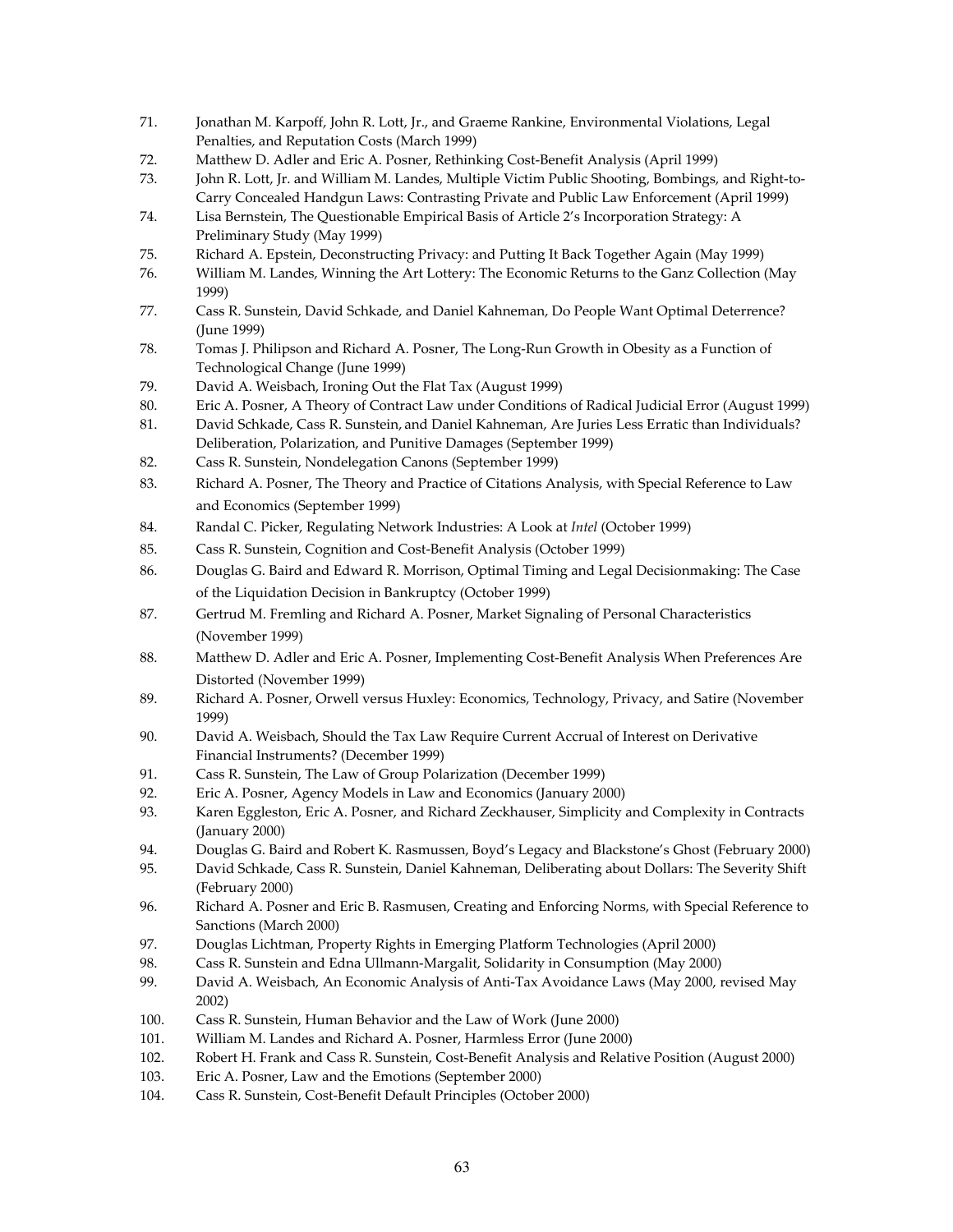- 105. Jack Goldsmith and Alan Sykes, The Dormant Commerce Clause and the Internet (November 2000)
- 106. Richard A. Posner, Antitrust in the New Economy (November 2000)
- 107. Douglas Lichtman, Scott Baker, and Kate Kraus, Strategic Disclosure in the Patent System (November 2000)
- 108. Jack L. Goldsmith and Eric A. Posner, Moral and Legal Rhetoric in International Relations: A Rational Choice Perspective (November 2000)
- 109. William Meadow and Cass R. Sunstein, Statistics, Not Experts (December 2000)
- 110. Saul Levmore, Conjunction and Aggregation (December 2000)
- 111. Saul Levmore, Puzzling Stock Options and Compensation Norms (December 2000)
- 112. Richard A. Epstein and Alan O. Sykes, The Assault on Managed Care: Vicarious Liability, Class Actions and the Patient's Bill of Rights (December 2000)
- 113. William M. Landes, Copyright, Borrowed Images and Appropriation Art: An Economic Approach (December 2000)
- 114. Cass R. Sunstein, Switching the Default Rule (January 2001)
- 115. George G. Triantis, Financial Contract Design in the World of Venture Capital (January 2001)
- 116. Jack Goldsmith, Statutory Foreign Affairs Preemption (February 2001)
- 117. Richard Hynes and Eric A. Posner, The Law and Economics of Consumer Finance (February 2001)
- 118. Cass R. Sunstein, Academic Fads and Fashions (with Special Reference to Law) (March 2001)
- 119. Eric A. Posner, Controlling Agencies with Cost-Benefit Analysis: A Positive Political Theory Perspective (April 2001)
- 120. Douglas G. Baird, Does Bogart Still Get Scale? Rights of Publicity in the Digital Age (April 2001)
- 121. Douglas G. Baird and Robert K. Rasmussen, Control Rights, Priority Rights and the Conceptual Foundations of Corporate Reorganization (April 2001)
- 122. David A. Weisbach, Ten Truths about Tax Shelters (May 2001)
- 123. William M. Landes, What Has the Visual Arts Rights Act of 1990 Accomplished? (May 2001)
- 124. Cass R. Sunstein, Social and Economic Rights? Lessons from South Africa (May 2001)
- 125. Christopher Avery, Christine Jolls, Richard A. Posner, and Alvin E. Roth, The Market for Federal Judicial Law Clerks (June 2001)
- 126. Douglas G. Baird and Edward R. Morrison, Bankruptcy Decision Making (June 2001)
- 127. Cass R. Sunstein, Regulating Risks after ATA (June 2001)
- 128. Cass R. Sunstein, The Laws of Fear (June 2001)
- 129. Richard A. Epstein, In and Out of Public Solution: The Hidden Perils of Property Transfer (July 2001)
- 130. Randal C. Picker, Pursuing a Remedy in *Microsoft*: The Declining Need for Centralized Coordination in a Networked World (July 2001)
- 131. Cass R. Sunstein, Daniel Kahneman, David Schkade, and Ilana Ritov, Predictably Incoherent Judgments (July 2001)
- 132. Eric A. Posner, Courts Should Not Enforce Government Contracts (August 2001)
- 133. Lisa Bernstein, Private Commercial Law in the Cotton Industry: Creating Cooperation through Rules, Norms, and Institutions (August 2001)
- 134. Richard A. Epstein, The Allocation of the Commons: Parking and Stopping on the Commons (August 2001)
- 135. Cass R. Sunstein, The Arithmetic of Arsenic (September 2001)
- 136. Eric A. Posner, Richard Hynes, and Anup Malani, The Political Economy of Property Exemption Laws (September 2001)
- 137. Eric A. Posner and George G. Triantis, Covenants Not to Compete from an Incomplete Contracts Perspective (September 2001)
- 138. Cass R. Sunstein, Probability Neglect: Emotions, Worst Cases, and Law (November 2001)
- 139. Randall S. Kroszner and Philip E. Strahan, Throwing Good Money after Bad? Board Connections and Conflicts in Bank Lending (December 2001)
- 140. Alan O. Sykes, TRIPs, Pharmaceuticals, Developing Countries, and the Doha "Solution" (February 2002)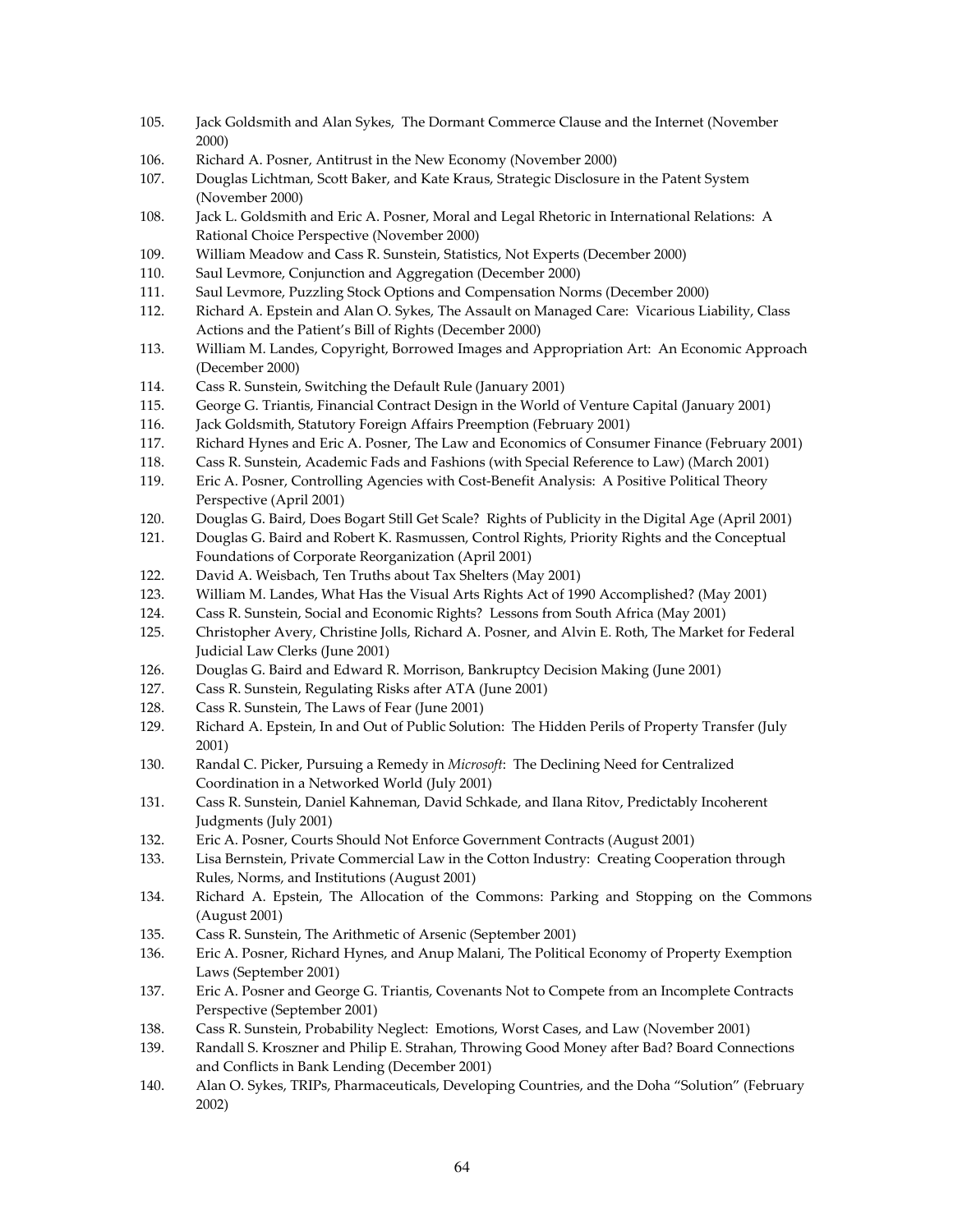- 141. Edna Ullmann‐Margalit and Cass R. Sunstein, Inequality and Indignation (February 2002)
- 142. Daniel N. Shaviro and David A. Weisbach, The Fifth Circuit Gets It Wrong in *Compaq v. Commissioner* (February 2002) (Published in *Tax Notes*, January 28, 2002)
- 143. Warren F. Schwartz and Alan O. Sykes, The Economic Structure of Renegotiation and Dispute Resolution in the WTO/GATT System (March 2002, *Journal of Legal Studies* 2002)
- 144. Richard A. Epstein, HIPAA on Privacy: Its Unintended and Intended Consequences (March 2002, forthcoming *Cato Journal*, summer 2002)
- 145. David A. Weisbach, Thinking Outside the Little Boxes (March 2002, *Texas Law Review*)
- 146. Eric A. Posner, Economic Analysis of Contract Law after Three Decades: Success or Failure (March 2002)
- 147. Randal C. Picker, Copyright as Entry Policy: The Case of Digital Distribution (April 2002, The Antitrust Bulletin)
- 148. David A. Weisbach, Taxes and Torts in the Redistribution of Income (April 2002, Coase Lecture February 2002)
- 149. Cass R. Sunstein, Beyond the Precautionary Principle (April 2002)
- 150. Robert W. Hahn and Cass R. Sunstein, A New Executive Order for Improving Federal Regulation? Deeper and Wider Cost‐Benefit Analysis (April 2002)
- 151. Douglas Lichtman, Copyright as a Rule of Evidence (May 2002, updated January 2003)
- 152. Richard A. Epstein, Steady the Course: Property Rights in Genetic Material (May 2002; revised March 2003)
- 153. Jack Goldsmith and Cass R. Sunstein, Military Tribunals and Legal Culture: What a Difference Sixty Years Makes (June 2002)
- 154. William M. Landes and Richard A. Posner, Indefinitely Renewable Copyright (July 2002)
- 155. Anne Gron and Alan O. Sykes, Terrorism and Insurance Markets: A Role for the Government as Insurer? (July 2002)
- 156. Cass R. Sunstein and Adrian Vermeule, Interpretation and Institutions (July 2002)
- 157. Cass R. Sunstein, The Rights of Animals: A Very Short Primer (August 2002)
- 158. Cass R. Sunstein, Avoiding Absurdity? A New Canon in Regulatory Law (with Notes on Interpretive Theory) (August 2002)
- 159. Randal C. Picker, From Edison to the Broadcast Flag: Mechanisms of Consent and Refusal and the Propertization of Copyright (September 2002)
- 160. Eric A. Posner, A Theory of the Laws of War (September 2002)
- 161 Eric A. Posner, Probability Errors: Some Positive and Normative Implications for Tort and Contract Law (September 2002)
- 162. Lior Jacob Strahilevitz, Charismatic Code, Social Norms, and the Emergence of Cooperation on the File‐Swapping Networks (September 2002)
- 163. David A. Weisbach, Does the X‐Tax Mark the Spot? (September 2002)
- 164. Cass R. Sunstein, Conformity and Dissent (September 2002)
- 165. Cass R. Sunstein, Hazardous Heuristics (October 2002)
- 166. Douglas Lichtman, Uncertainty and the Standard for Preliminary Relief (October 2002)
- 167. Edward T. Swaine, Rational Custom (November 2002)
- 168. Julie Roin, Truth in Government: Beyond the Tax Expenditure Budget (November 2002)
- 169. Avraham D. Tabbach, Criminal Behavior: Sanctions and Income Taxation: An Economic Analysis (November 2002)
- 170. Richard A. Epstein, In Defense of "Old" Public Health: The Legal Framework for the Regulation of Public Health (December 2002)
- 171. Richard A. Epstein, Animals as Objects, or Subjects, of Rights (December 2002)
- 172. David A. Weisbach, Taxation and Risk‐Taking with Multiple Tax Rates (December 2002)
- 173. Douglas G. Baird and Robert K. Rasmussen, The End of Bankruptcy (December 2002)
- 174. Richard A. Epstein, Into the Frying Pan: Standing and Privity under the Telecommunications Act of 1996 and Beyond (December 2002)
- 175. Douglas G. Baird, In Coase's Footsteps (January 2003)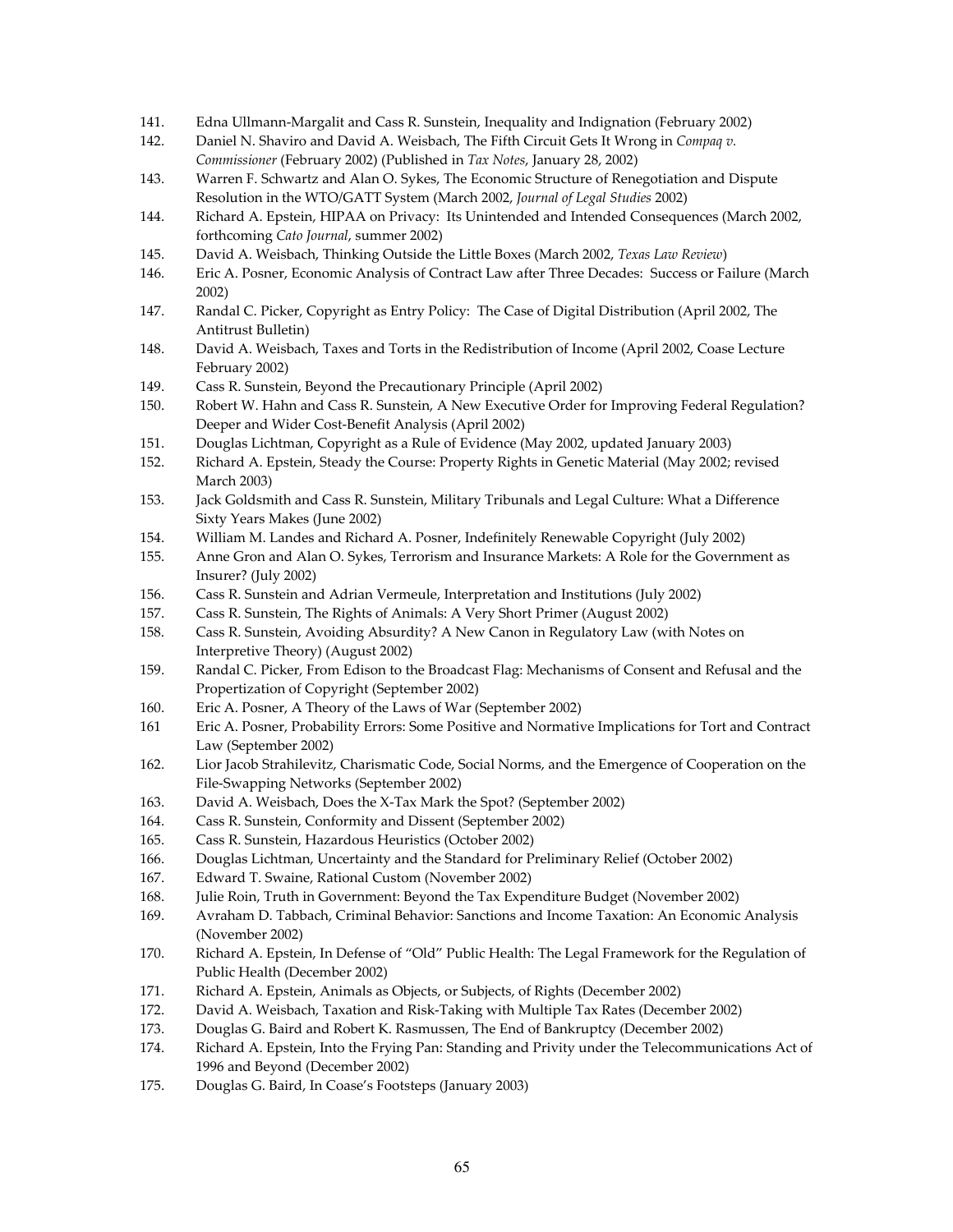- 176. David A. Weisbach, Measurement and Tax Depreciation Policy: The Case of Short‐Term Assets (January 2003)
- 177. Randal C. Picker, Understanding Statutory Bundles: Does the Sherman Act Come with the 1996 Telecommunications Act? (January 2003)
- 178. Douglas Lichtman and Randal C. Picker, Entry Policy in Local Telecommunications: *Iowa Utilities* and *Verizon* (January 2003)
- 179. William Landes and Douglas Lichtman, Indirect Liability for Copyright Infringement: An Economic Perspective (February 2003)
- 180. Cass R. Sunstein, Moral Heuristics (March 2003)
- 181. Amitai Aviram, Regulation by Networks (March 2003)
- 182. Richard A. Epstein, Class Actions: Aggregation, Amplification *and* Distortion (April 2003)
- 183. Richard A. Epstein, The "Necessary" History of Property and Liberty (April 2003)
- 184. Eric A. Posner, Transfer Regulations and Cost‐Effectiveness Analysis (April 2003)
- 185. Cass R. Sunstein and Richard H. Thaler, Libertarian Paternalizm Is Not an Oxymoron (May 2003)
- 186. Alan O. Sykes, The Economics of WTO Rules on Subsidies and Countervailing Measures (May 2003)
- 187. Alan O. Sykes, The Safeguards Mess: A Critique of WTO Jurisprudence (May 2003)
- 188. Alan O. Sykes, International Trade and Human Rights: An Economic Perspective (May 2003)
- 189. Saul Levmore and Kyle Logue, Insuring against Terrorism—and Crime (June 2003)
- 190. Richard A. Epstein, Trade Secrets as Private Property: Their Constitutional Protection (June 2003)
- 191. Cass R. Sunstein, Lives, Life-Years, and Willingness to Pay (June 2003)
- 192. Amitai Aviram, The Paradox of Spontaneous Formation of Private Legal Systems (July 2003)
- 193. Robert Cooter and Ariel Porat, Decreasing Liability Contracts (July 2003)
- 194. David A. Weisbach and Jacob Nussim, The Integration of Tax and Spending Programs (September 2003)
- 195. William L. Meadow, Anthony Bell, and Cass R. Sunstein, Statistics, Not Memories: What Was the Standard of Care for Administering Antenatal Steroids to Women in Preterm Labor between 1985 and 2000? (September 2003)
- 196. Cass R. Sunstein, What Did *Lawrence* Hold? Of Autonomy, Desuetude, Sexuality, and Marriage (September 2003)
- 197. Randal C. Picker, The Digital Video Recorder: Unbundling Advertising and Content (September 2003)
- 198. Cass R. Sunstein, David Schkade, and Lisa Michelle Ellman, Ideological Voting on Federal Courts of Appeals: A Preliminary Investigation (September 2003)
- 199. Avraham D. Tabbach, The Effects of Taxation on Income Producing Crimes with Variable Leisure Time (October 2003)
- 200. Douglas Lichtman, Rethinking Prosecution History Estoppel (October 2003)
- 201. Douglas G. Baird and Robert K. Rasmussen, Chapter 11 at Twilight (October 2003)
- 202. David A. Weisbach, Corporate Tax Avoidance (January 2004)
- 203. David A. Weisbach, The (Non)Taxation of Risk (January 2004)
- 204. Richard A. Epstein, Liberty versus Property? Cracks in the Foundations of Copyright Law (April 2004)
- 205. Lior Jacob Strahilevitz, The Right to Destroy (January 2004)
- 206. Eric A. Posner and John C. Yoo, A Theory of International Adjudication (February 2004)
- 207. Cass R. Sunstein, Are Poor People Worth Less Than Rich People? Disaggregating the Value of Statistical Lives (February 2004)
- 208. Richard A. Epstein, Disparities and Discrimination in Health Care Coverage; A Critique of the Institute of Medicine Study (March 2004)
- 209. Richard A. Epstein and Bruce N. Kuhlik, Navigating the Anticommons for Pharmaceutical Patents: Steady the Course on Hatch‐Waxman (March 2004)
- 210. Richard A. Esptein, The Optimal Complexity of Legal Rules (April 2004)
- 211. Eric A. Posner and Alan O. Sykes, Optimal War and *Jus Ad Bellum* (April 2004)
- 212. Alan O. Sykes, The Persistent Puzzles of Safeguards: Lessons from the Steel Dispute (May 2004)